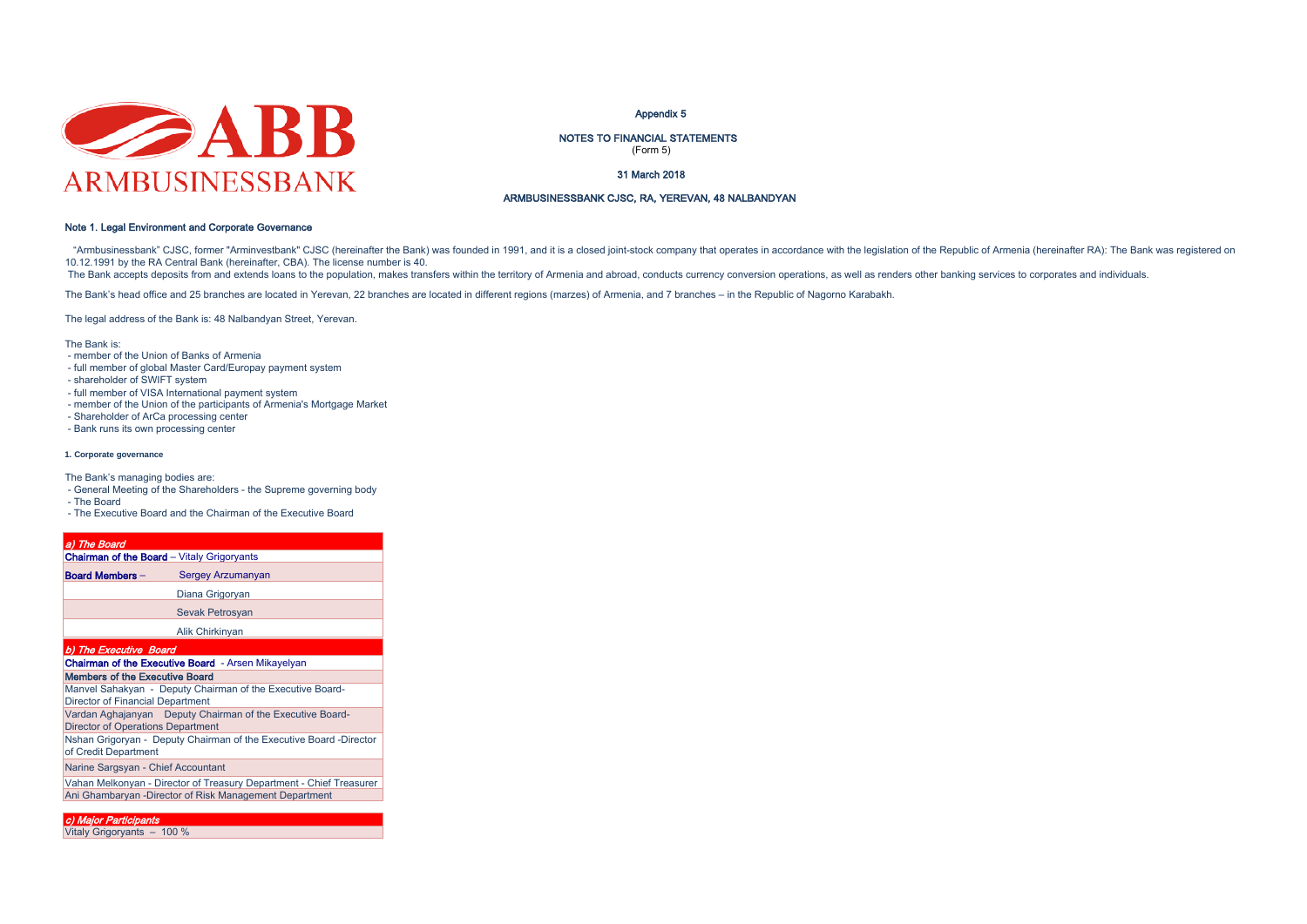### d) Management Remuneration Policy

Remuneration of the Management is provided in accordance with signed employment contracts and the staff list approved by the Board of the Bank.

#### Note 2. Accounting Policy

#### 2.1 Preparation of financial statements

The Bank prepares its financial statements in accordance with the International Financial Reporting standards (IFRS), other legal acts regulating the accounting, and the requirements of the accounting policy approved by the Board of the Bank.

### 2.2 Going Concern

The financial statements have been prepared on a going concern basis which assumes that the Bank's assets should be realised and obligations met during the time of the Bank's operation.

#### 2.3 Comparability

The comparable numbers have been adjusted where required to ensure the comparability with the numbers of the current period.

#### 2.4 Recognition of income and expense

2.4.1 Interest income and expense

Interest income and interest expense in the Statement of Comprehensive Income are recognized on the accrual basis using the effective interest method.

2.4.2 Commissions and other income and expense

Loan origination fees together with correspondent expenses are deferred as an adjustment to the effective yield of the loans. Fees, other income and expense are recognized on an accrual basis during the time of service provision.

#### 2.5 Foreign currency transactions

Foreign currency transactions are translated to the functional currency using the exchange rate as of the transaction date. Monetary assets and liabilities denominated in foreign currency are translated to the functional currency using the exchange rate established as of the balance sheet date.

Gain and loss resulting from the difference between the exchange rate provided by the contract concerning the transaction and the exchange rate as of the transaction date are accounted for in the Statement of Comprehensive and purchase of foreign currency" in net trading income.

The following exchange rates were used by the Bank when preparing the financial statements:

|                        | 31 March 2018 | 31 December 2017 |
|------------------------|---------------|------------------|
| <b>AMD/1 US Dollar</b> | 480.06        | 484.1            |
| <b>AMD/1 EUR</b>       | 591.72        | 580.1            |

#### 2.6 Cash and cash equivalents

Cash and cash equivalents comprise cash on hand, demand amounts of correspondent banks, balances with the CBA (excluding funds deposited for the settlement of ArCa payment cards), which can be converted into cash at short insignificant risk of changes in value.

### 2.7 Amounts due from other banks

In the normal course of business, the Bank maintains current and deposits accounts opened with other banks for various periods of time.

#### 2.8 Securities

On initial recognition, financial assets available for sale are accounted for at initial cost and thereafter remeasured at fair value. When revaluating at fair value, the revaluation result is reflected in the equity

#### 2.9 Loans and advances to customers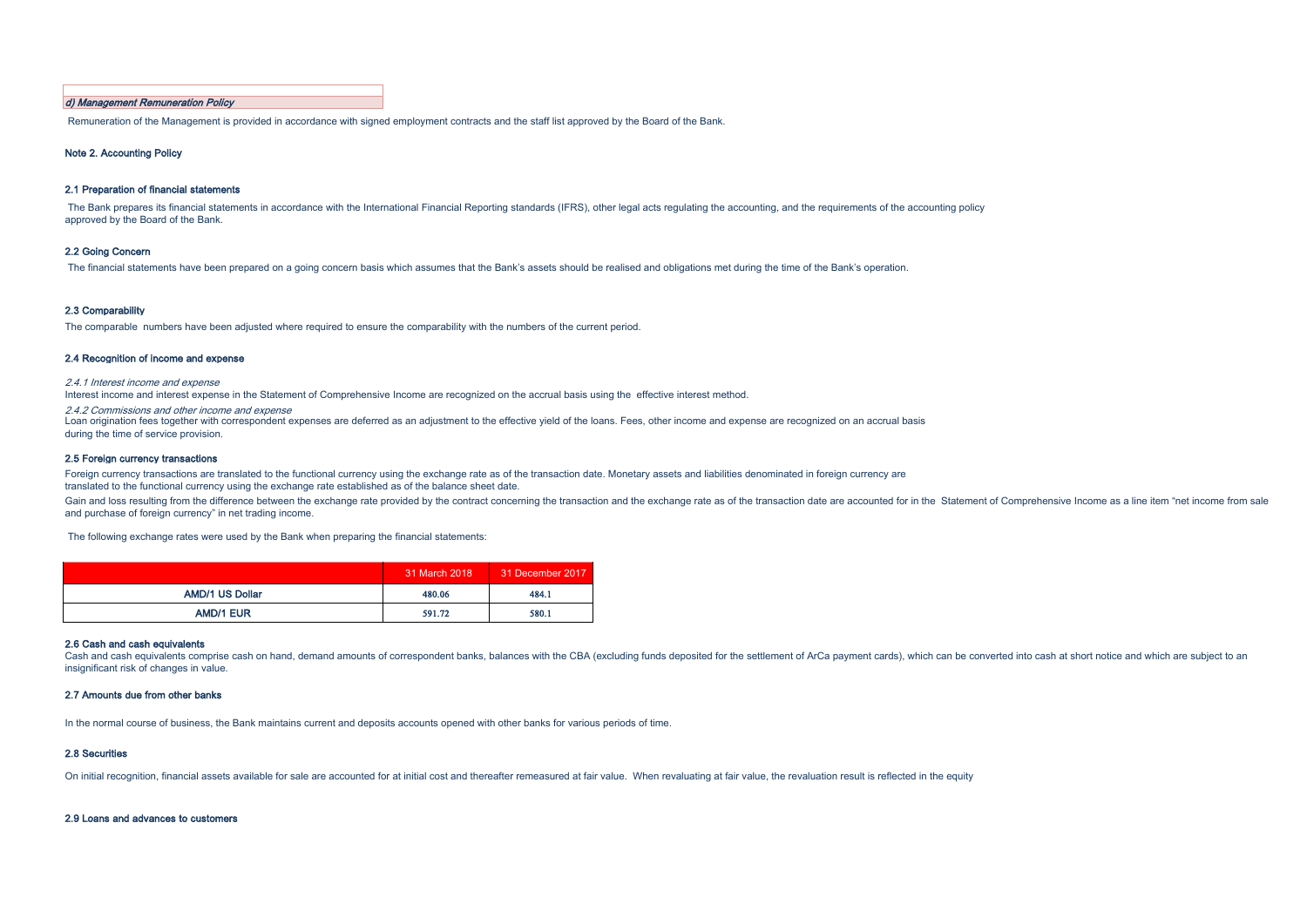Loans and advances are financial assets with fixed payments, which arise when the Bank provides money directly to a debtor with no intention of trading the receivable. Loans granted by the Bank with fixed maturities are in transaction costs. Subsequently, loans and advances are measured at amortized cost using the effective interest method. Loans and advances to customers are carried net of any allowance for impairment losses.

#### 2.10 Leasing

Lease payments under an operating lease are recognised in the statement of financial results as expenses on a straight-line basis over the lease term.

#### 2.11 Possible losses reserve

The Bank makes an impairment assessment for financial assets or a group of financial assets as of the each balance sheet date.

### 2.12 Intangible assets

Intangible assets include computer software, licences and similar items. Intangible assets acquired separately are initially recognized at cost. After initial recognition, intangible assets are carried at cost less accumul can have either an identifiable or indefinite useful life. Intangible assets with identifiable useful lives are amortized on a straight-line basis over their useful life, that is 15 years. Intangible assets with indefinite for impairment.

#### 2.13 Property, plant and equipment

Property, plant and equipment ("PPE") are recorded at historical cost less accumulated depreciation.

Depreciation is calculated using the straight-line method based on the estimated useful life of the asset. The following depreciation annual rates have been applied:

|                               | <b>Useful life</b> |
|-------------------------------|--------------------|
|                               | (years)            |
| <b>Buildings</b>              | 30                 |
| Computers                     | 3                  |
| <b>Transportation means</b>   | 8                  |
| Automatic teller machines     | 10                 |
| Other PPE                     | 8                  |
| Property and office equipment | 8                  |

Leasehold improvements are capitalized and depreciated over the shorter of the lease term and their useful lives on a straight-line basis.

The expenditures as regards PPE repairs and maintenance are recognized as an expense in the statement of financial results during the period in which they are incurred.

#### 2.14 Financial instruments

The Bank implements measurement, recognition, use and accounting for the financial instruments according to the order established by the RA legislation as well as the regulations, decrees, orders and acts issued by the Ban

#### 2.15 Events occurring after the balance sheet date

2.15.1 In case material errors revealed by the auditor result from the differences between the requirements of the International Accounting Standards and RA legislation, then the accounting records are made in accordance w of the Bank.

2.15.2 In case material errors appear or are revealed after publication of the Bank's annual financial statements according to the established order, then no adjustments are made, and it is considered that repeated present

### 2.16 Taxation

Income tax on the profit for the reporting year comprises current and deferred taxes. Current tax is the expected tax payable on the taxable income for the year, using tax rates enacted or substantially enacted at the bala respect of previous years. Deferred taxes are calculated taking into account all the temporary differences arising between carrying values of assets and liabilities recognized in the financial statements and the amounts ca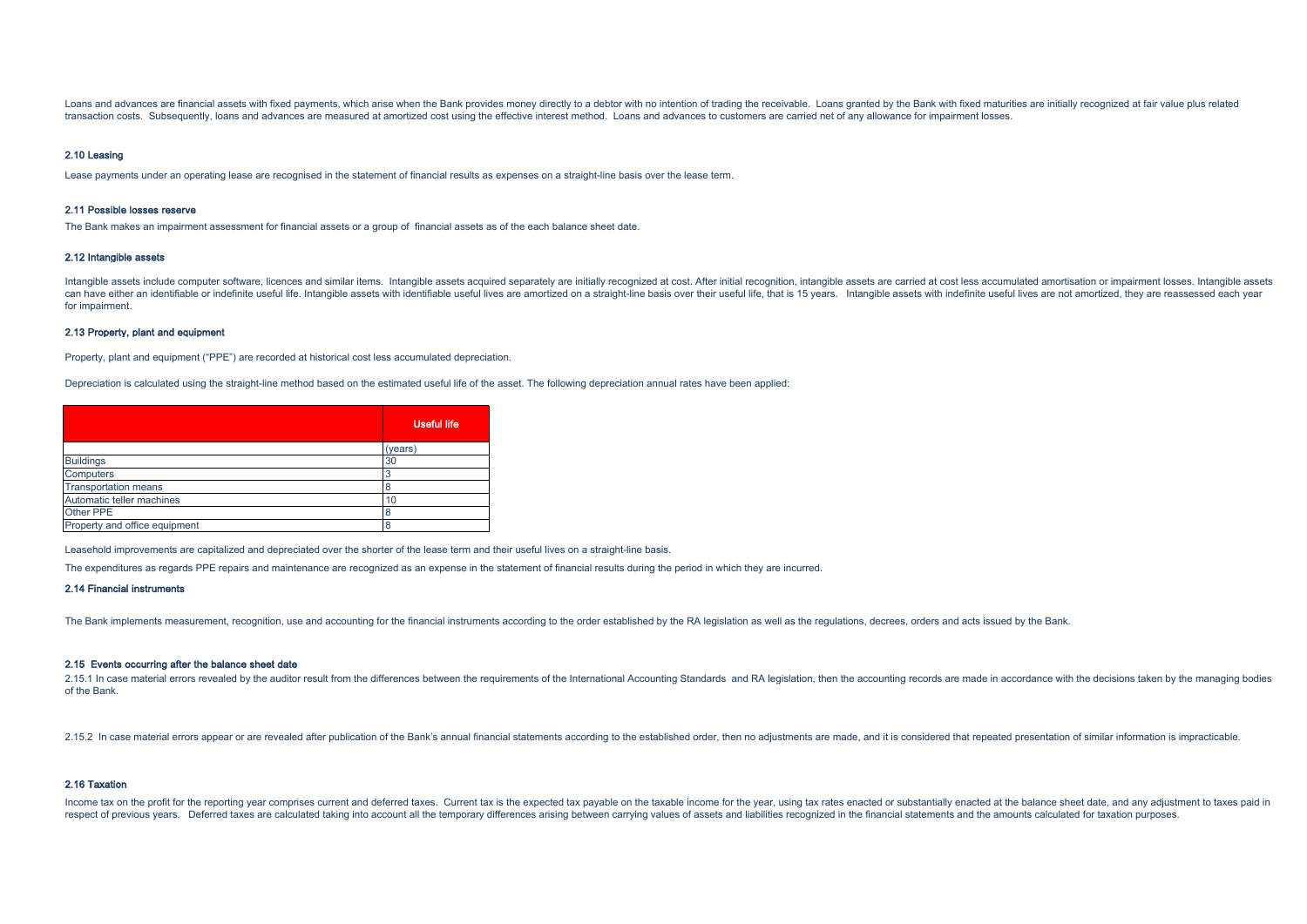The Bank pays also other taxes during the course of its activity. These taxes are included as a component of other expenses in the statement of comprehensive financial results

### 2.17 Functional and presentation currency

The national currency of the Republic of Armenia is RA Dram (AMD). For the purposes of these financial statements, RA Dram is the presentation currency as well.

The intermediary financial statements are presented in thousands of AMD.

### Note 3. Net Interest and Similar Income

| <b>Interest and Similar Income</b>                                                                                   | 01.01.18-31.03.18 | 01.01.18-31.03.18 | 01.01.17-31.03.17 | 01.01.17-31.03.17 |
|----------------------------------------------------------------------------------------------------------------------|-------------------|-------------------|-------------------|-------------------|
| Interest income from bank current accounts, invested deposits and<br>loans in banks and other financial institutions | 252,453           | 252,453           | 97,186            | 97,186            |
| Interest income from loans and advances to customers                                                                 | 8,918,428         | 8.918.428         | 7,107,201         | 7,107,201         |
| Interest income from debt securities                                                                                 | 385,248           | 385,248           | 411,119           | 411,119           |
| Interest income from REPO agreements and currency swaps                                                              | 425,546           | 425,546           | 384,192           | 384,192           |
| Other interest income                                                                                                | 4.818             | 4.818             | 1.384             | 1,384             |
| <b>Total</b>                                                                                                         | 9,986,493         | 9,986,493         | 8,001,082         | 8,001,082         |



| <b>Interest and Similar Expense</b>                                  | 01.01.18-31.03.18 | 01.01.18-31.03.18 | 01.01.17-31.03.17 | 01.01.17-31.03.17 |
|----------------------------------------------------------------------|-------------------|-------------------|-------------------|-------------------|
| Interest expense as regards current bank accounts, deposits involved | 1.217.840         | 1.217.840         | 1.003.053         | 1.003.053         |
| and loans received from banks and other financial institutions       |                   |                   |                   |                   |
| Interest expense as regards customers' time deposits and current     | 7.188.584         | 7.188.584         | 5.134.994         | 5.134.994         |
| accounts                                                             |                   |                   |                   |                   |
| Interest expense as regards securities issued by the Bank            | 199,223           | 199.223           | 9.926             | 9.926             |
| Interest expense as regards repo agreements and currency swaps       | 62,996            | 62.996            | 107,503           | 107,503           |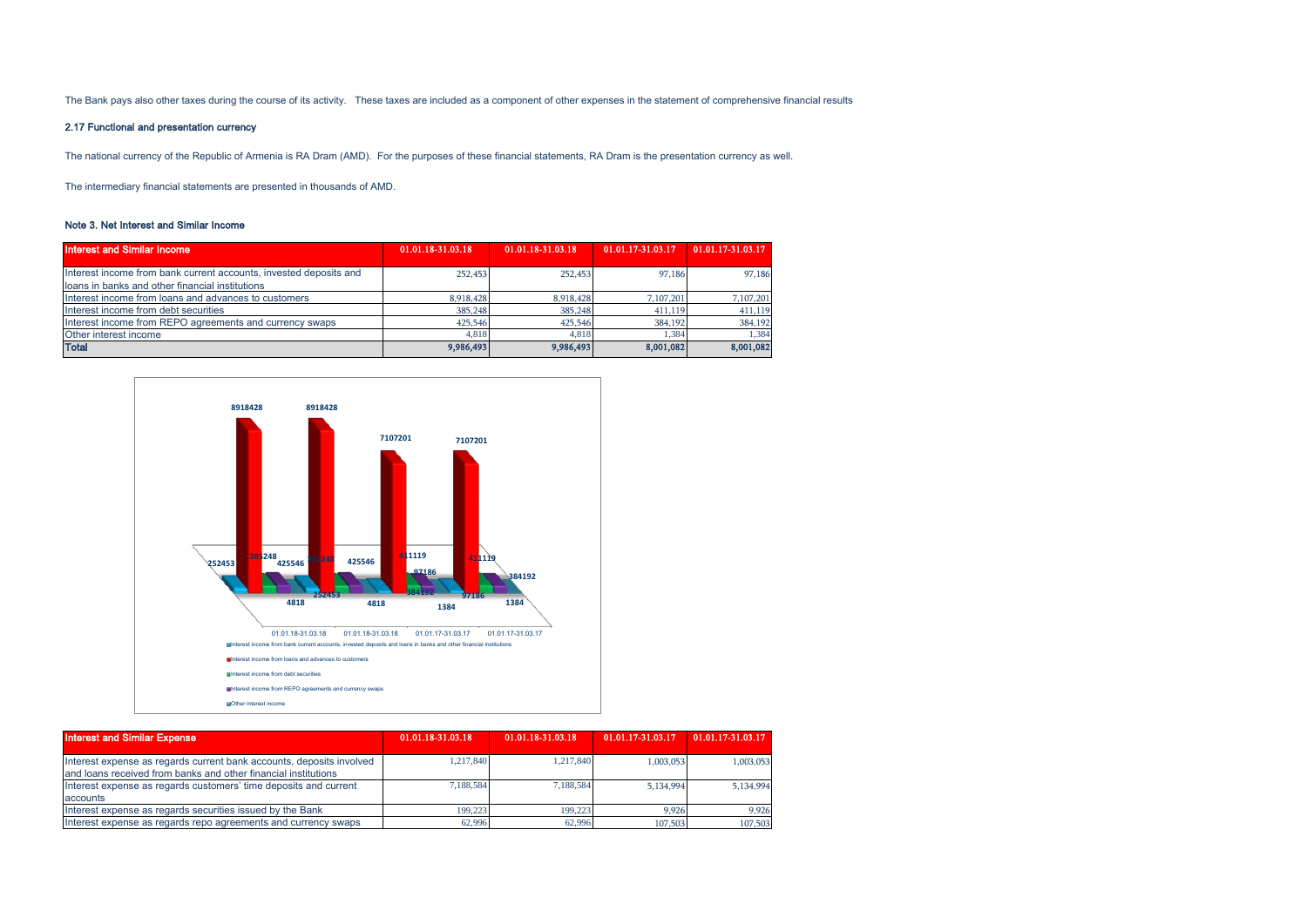| <b>Other</b><br>∵interest expense | 103<br>.  | 103<br>,  | 29,130    | 29,130    |
|-----------------------------------|-----------|-----------|-----------|-----------|
| <b>Total</b>                      | 8,669,836 | 8,669,836 | 6,284,606 | 6.284.606 |
| Net interest and similar income   | 1,316,657 | 1,316,657 | 1,716,476 | 1,716,476 |



### Note 4. Income and Expense in the form of Commissions and Other Fees

| Income in the form of Commissions and Other Fees                     | 01.01.18-31.03.18 | 01.01.18-31.03.18 | 01.01.17-31.03.17 | 01.01.17-31.03.17 |
|----------------------------------------------------------------------|-------------------|-------------------|-------------------|-------------------|
| <b>Cash operations</b>                                               | 195,336           | 195,336           | 56,828            | 56,828            |
| Settlement services                                                  | 271,407           | 271,407           | 131,744           | 131,744           |
| Guarantee, acceptance, letter of credit, trust management operations | 60,096            | 60,096            | 63,752            | 63,752            |
| Transaction in foreign currency and securities                       |                   |                   |                   |                   |
| Plastic card operations                                              | 252,198           | 252,198           | 136,730           | 136,730           |
| Other commission payments                                            | 195,686           | 195,686           | 237,236           | 237,236           |
| <b>Total</b>                                                         | 974,725           | 974,725           | 626,290           | 626,290           |

| <b>Expenses in the form of Commissions and Other Payments</b>                        | 01.01.18-31.03.18 | 01.01.18-31.03.18 | 01.01.17-31.03.17 01.01.17-31.03.17 |        |
|--------------------------------------------------------------------------------------|-------------------|-------------------|-------------------------------------|--------|
| Commission payments as regards correspondent and other<br>accounts/bank transactions | 74.216            | 74.216            | 52,385                              | 52,385 |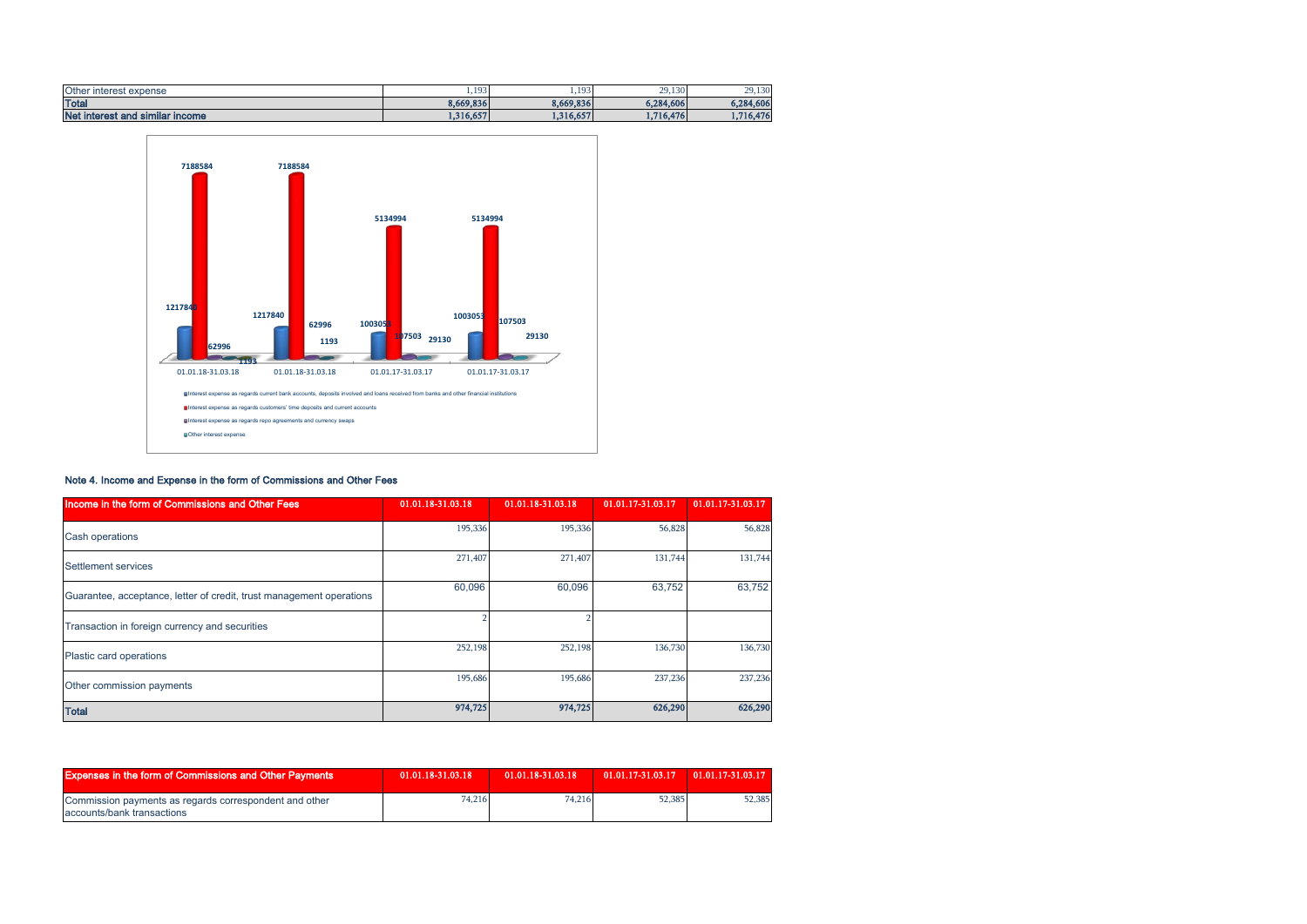|                                                                     |       | 20,554                       | 20,554                       |
|---------------------------------------------------------------------|-------|------------------------------|------------------------------|
|                                                                     | 9.756 |                              |                              |
| Commission payments as regards transactions in foreign currency and |       |                              |                              |
| 5,361                                                               | 5,361 | 3,756                        | 3,756                        |
|                                                                     |       | 76,695                       | 76,695                       |
|                                                                     |       | 549,595                      | 549,595                      |
|                                                                     | 9.756 | 48.034<br>137,127<br>837,598 | 48.034<br>137,367<br>837,358 |

### Note 5. Net income from trading transactions

| Income from investments remeasured at fair value and held at fair<br>value | 01.01.18-31.03.18 | 01.01.18-31.03.18 | 01.01.17-31.03.17 | 01.01.17-31.03.17 |
|----------------------------------------------------------------------------|-------------------|-------------------|-------------------|-------------------|
| Net income from purchase and sale of investments held for trading.         |                   |                   |                   |                   |
| including                                                                  |                   |                   |                   |                   |
| - shares                                                                   |                   |                   |                   |                   |
| - debt securities                                                          |                   |                   |                   |                   |
| derivative instruments                                                     |                   |                   | 24.689            | 24,689            |
| Net income from change in fair value of investments held for trading       |                   |                   |                   |                   |
| <b>Total</b>                                                               |                   |                   | 24,689            | 24,689            |

| Net income from investments available for sale                                    | 01.01.18-31.03.18 | 01.01.18-31.03.18 | 01.01.17-31.03.17 | 01.01.17-31.03.17 |
|-----------------------------------------------------------------------------------|-------------------|-------------------|-------------------|-------------------|
| Net income from purchase and sale of investments available for sale,<br>including |                   |                   |                   |                   |
| - shares                                                                          |                   |                   |                   |                   |
| - debt securities                                                                 |                   |                   |                   |                   |
| - derivative instruments                                                          |                   |                   |                   |                   |
| Net income from change in fair value of investments held for trading              |                   |                   |                   |                   |
| <b>Total</b>                                                                      |                   |                   |                   | $\bf{0}$          |

| <b>From foreign currency transactions</b>    | 01.01.18-31.03.18 | 01.01.18-31.03.18 | 01.01.17-31.03.17 | 01.01.17-31.03.17 |
|----------------------------------------------|-------------------|-------------------|-------------------|-------------------|
| Net income from foreign currency dealings    | 400,535           | 400,535           | 332.471           | 332,471           |
| Net income from foreign currency revaluation | 58,379            | 58,379            | $-21.978$         | $-21.978$         |
| <b>Total</b>                                 | 458,914           | 458,914           | 310,493           | 310,493           |

| From bank standardized precious metal bullions and commemorative<br>coins                             | 01.01.18-31.03.18 | 01.01.18-31.03.18 | 01.01.17-31.03.17 | 01.01.17-31.03.17 |
|-------------------------------------------------------------------------------------------------------|-------------------|-------------------|-------------------|-------------------|
| Net income from purchase and sale of bank standardized precious<br>metal bars and commemorative coins | 23,724            | 23,724            | 1.656             | 1,656             |
| Net income from revaluation of bank standardized precious metal<br>bullions and commemorative coins   | $-2.417$          | $-2.417$          | 26,851            | 26,851            |
| <b>Total</b>                                                                                          | 21,307            | 21.307            | 28,507            | 28,507            |
|                                                                                                       |                   |                   |                   |                   |
| Net income from trading transactions                                                                  | 480,221           | 480,221           | 363,689           | 363,689           |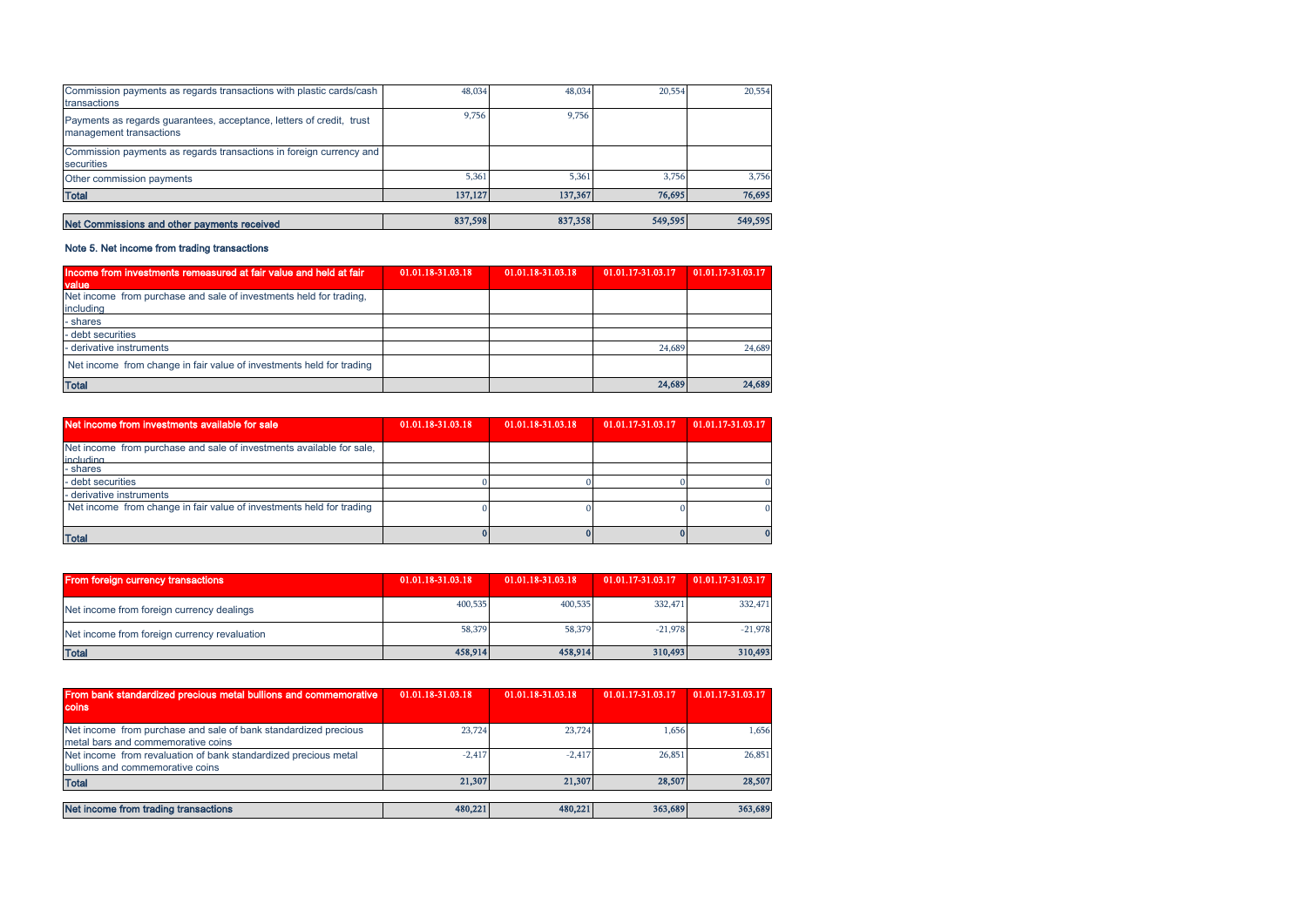### Note 6. Other operating income

| <b>Other operating income</b>                                                       | 01.01.18-31.03.18 | 01.01.18-31.03.18 | 01.01.17-31.03.17 | 01.01.17-31.03.17 |
|-------------------------------------------------------------------------------------|-------------------|-------------------|-------------------|-------------------|
| Fines and penalties received                                                        | 673.889           | 673,889           | 518,231           | 518,231           |
| Income received from factoring                                                      | 449               | 449               | 1,860             | 1,860             |
| Net income from disposal of PPE and intangible assets                               | 1.638             | 1,638             | 588               | 588               |
| Net income from revaluation and impairment reversal of PPE and<br>intangible assets |                   |                   |                   |                   |
|                                                                                     |                   |                   |                   |                   |
| Other income                                                                        | 68,983            | 68,983            | 67,041            | 67,041            |
| <b>Total</b>                                                                        | 744,959           | 744,959           | 587,720           | 587,720           |

### Note 7. Net allocations to the assets possible loss reserve

| As regards amounts due from banks                                 |   | 01.01.18-31.03.18 | 01.01.18-31.03.18 | 01.01.17-31.03.17 | 01.01.17-31.03.17 |
|-------------------------------------------------------------------|---|-------------------|-------------------|-------------------|-------------------|
| Opening balance                                                   |   | 95,832            | 95,832            | 59,187            | 59,187            |
| Allocations to the reserve                                        |   | 292,764           | 292,764           | 286,338           | 286,338           |
| Return of reserve allocations                                     |   | $-189,395$        | $-189,395$        | $-254,717$        | $-254,717$        |
| Net allocations to the reserve                                    | ğ | 103,369           | 103,369           | 31,621            | 31,621            |
| Return of amounts previously written-off to the off-balance sheet |   |                   |                   |                   |                   |
| Reserve utilization                                               |   |                   |                   |                   |                   |
| <b>Closing balance</b>                                            |   | 199,201           | 199,201           | 90,808            | 90,808            |

| As regards amounts due from financial institutions                | 01.01.18-31.03.18 | 01.01.18-31.03.18 | 01.01.17-31.03.17 | 01.01.17-31.03.17 |
|-------------------------------------------------------------------|-------------------|-------------------|-------------------|-------------------|
|                                                                   |                   |                   |                   |                   |
| Opening balance                                                   | 78.692            | 78.692            | 57,370            | 57,370            |
| Allocations to the reserve                                        | 12.299            | 12.299            | 14.827            | 14,827            |
| Return of reserve allocations                                     | $-20.442$         | $-20,442$         | $-21.643$         | $-21.643$         |
| Net allocations to the reserve                                    | $-8.143$          | $-8.143$          | $-6.816$          | $-6.816$          |
| Return of amounts previously written-off to the off-balance sheet |                   |                   |                   |                   |
| <b>Reserve utilization</b>                                        |                   |                   |                   |                   |
| <b>Closing balance</b>                                            | 70,549            | 70,549            | 50,554            | 50,554            |

| As regards loans and advances provided to the customers           |   | 01.01.18-31.03.18 | 01.01.18-31.03.18 |              | 01.01.17-31.03.17 01.01.17-31.03.17 |
|-------------------------------------------------------------------|---|-------------------|-------------------|--------------|-------------------------------------|
|                                                                   |   |                   |                   |              |                                     |
| Opening balance                                                   |   | 5,623,825         | 5,623,825         | 4,239,633    | 4,239,633                           |
| Allocations to the reserve                                        | G | 4.091.847         | 4,091,847         | 1.931.211    | 1,931,211                           |
| Return of reserve allocations                                     |   | $-4.013.814$      | $-4.013.814$      | $-1,359,052$ | $-1,359,052$                        |
| Net allocations to the reserve                                    |   | 78.033            | 78.033            | 572,159      | 572,159                             |
| Return of amounts previously written-off to the off-balance sheet |   | 1.295.176         | 1.295.176         | 571,324      | 571,324                             |
| Reserve utilization                                               |   | $-1.045.087$      | $-1.045.087$      | $-801.182$   | $-801,182$                          |
| <b>Closing balance</b>                                            |   | 5,951,947         | 5,951,947         | 4,581,934    | 4,581,934                           |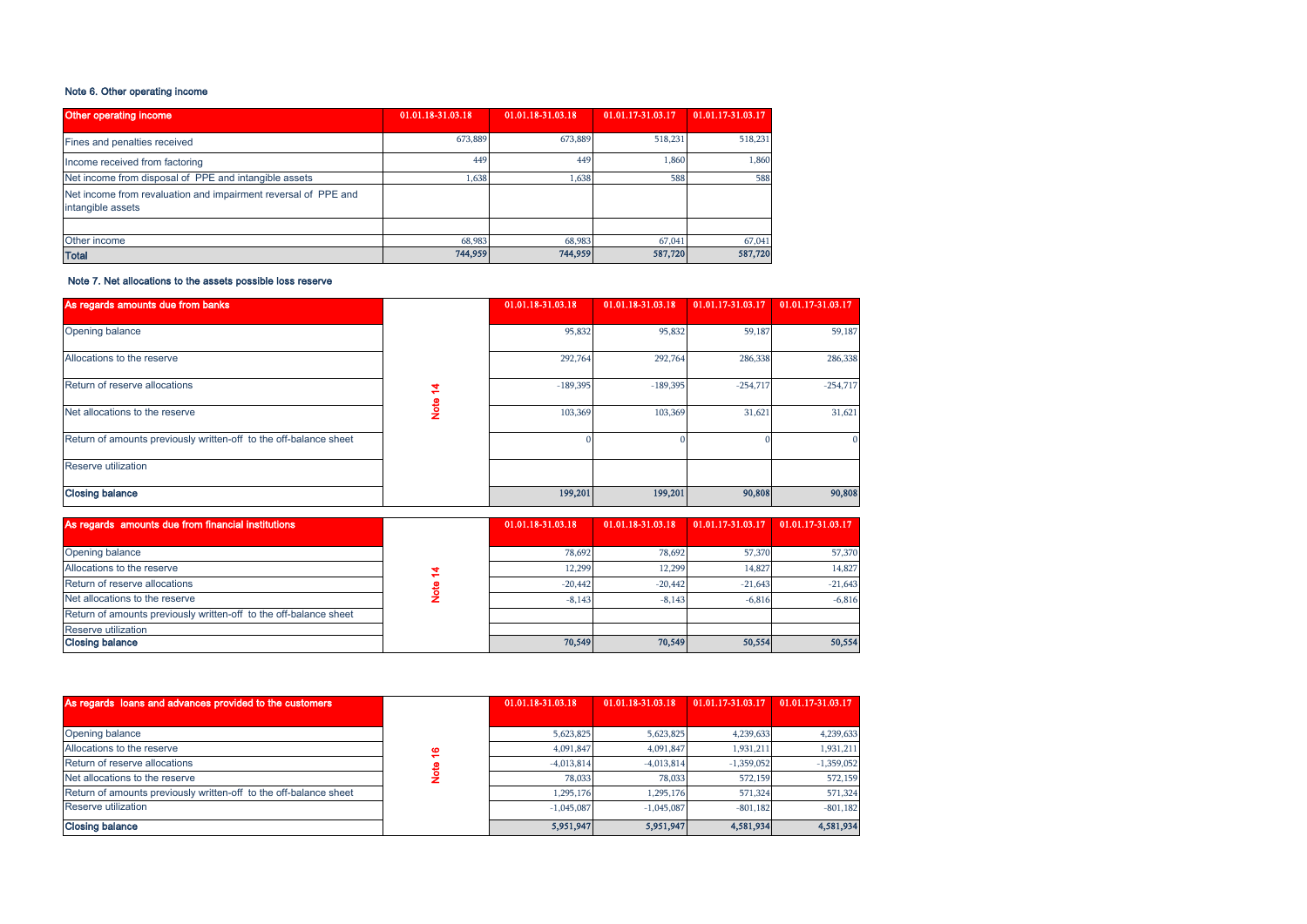| As regards investments                                            |    | 01.01.18-31.03.18 | 01.01.18-31.03.18 |       | $01.01.17 - 31.03.17$ $01.01.17 - 31.03.17$ |
|-------------------------------------------------------------------|----|-------------------|-------------------|-------|---------------------------------------------|
| Opening balance                                                   |    |                   |                   | .235  | 1,235                                       |
| Allocations to the reserve                                        | 60 |                   |                   |       |                                             |
| Return of reserve allocations                                     |    |                   |                   |       |                                             |
| Net allocations to the reserve                                    |    |                   |                   |       |                                             |
| Return of amounts previously written-off to the off-balance sheet |    |                   |                   |       |                                             |
| Reserve utilization                                               |    |                   |                   |       |                                             |
| <b>Closing balance</b>                                            |    |                   |                   | 1,235 | 1,235                                       |

| Allocations to the reserve                                        | œ |                   |                   |                   |                    |
|-------------------------------------------------------------------|---|-------------------|-------------------|-------------------|--------------------|
| Return of reserve allocations                                     |   |                   |                   |                   |                    |
| Net allocations to the reserve                                    |   |                   |                   |                   | $\Omega$           |
| Return of amounts previously written-off to the off-balance sheet |   |                   |                   |                   |                    |
| Reserve utilization                                               |   |                   |                   |                   |                    |
| <b>Closing balance</b>                                            |   |                   |                   | 1,235             | 1,235              |
|                                                                   |   |                   |                   |                   |                    |
| As regards other assets                                           |   | 01.01.18-31.03.18 | 01.01.18-31.03.18 | 01.01.17-31.03.17 | 01.01.17-31.03.17  |
| Opening balance                                                   |   | 516,385           | 516,385           | 545,321           | 545,321            |
| Allocations to the reserve                                        |   | 1,440,985         | 1,440,985         | 1,245,262         | 1,245,262          |
| Return of reserve allocations                                     | ₽ | $-1,421,611$      | $-1,421,611$      | $-1,251,767$      | $-1,251,767$       |
| Net allocations to the reserve                                    |   | 19,374            | 19,374            | $-6,505$          | $-6,505$           |
| Return of amounts previously written-off to the off-balance sheet | ē | 7.177             | 7.177             | 16,412            |                    |
| Reserve utilization                                               |   | $-32,246$         | $-32,246$         | $-9,891$          | 16,412<br>$-9,891$ |

| As regards off-balance sheet items containing credit risk | 01.01.18-31.03.18 | 01.01.18-31.03.18 | 01.01.17-31.03.17 | 01.01.17-31.03.17 |
|-----------------------------------------------------------|-------------------|-------------------|-------------------|-------------------|
|                                                           |                   |                   |                   |                   |
| Opening balance                                           | 615,498           | 615,498           | 591,471           | 591,471           |
| Allocations to the reserve                                | 219,856           | 219,856           | 107,339           | 107,339           |
| Return of reserve allocations                             | $-149.411$        | $-149.411$        | $-122.644$        | $-122,644$        |
| Net allocations to the reserve                            | 70,445            | 70,445            | $-15,305$         | $-15,305$         |
| <b>Closing balance</b>                                    | 685,943           | 685,943           | 576,166           | 576,166           |
|                                                           |                   |                   |                   |                   |
| Total net allocations to the reserves                     | 263,078           | 263,078           | 575,154           | 575,154           |

### Note 8. General administrative expenses

| General administrative expenses                                     | 01.01.18-31.03.18 | 01.01.18-31.03.18 | 01.01.17-31.03.17 | 01.01.17-31.03.17 |
|---------------------------------------------------------------------|-------------------|-------------------|-------------------|-------------------|
| Expenses as regards calculated salary and other equivalent payments | 939,538           | 939,538           | 844,642           | 844,642           |
| Expenses as regards social payments                                 |                   |                   |                   |                   |
| Expenses as regards training and tuition                            | 323               | 323               | 50                | 50                |
| Expenses as regards business trips                                  | 23,695            | 23,695            | 16,564            | 16,564            |
| Expenses as regards operating lease                                 | 68,336            | 68,336            | 40,852            | 40,852            |
| Insurance expenses                                                  | 6,992             | 6,992             | 17,389            | 17,389            |
| Expenses as regards maintenance and security of Bank's equipment    | 32,286            | 32,286            | 30,323            | 30,323            |
| Expenses as regards maintenance and security of Bank's buildings    | 73.615            | 73,615            | 83,956            | 83,956            |
| Expenses as regards audit and other consulting services             | 2,717             | 2,717             | 6,737             | 6,737             |
| Expenses as regards communication means                             | 34,541            | 34,541            | 27,401            | 27,401            |
| <b>Transportation expenses</b>                                      | 16,100            | 16,100            | 13,961            | 13,961            |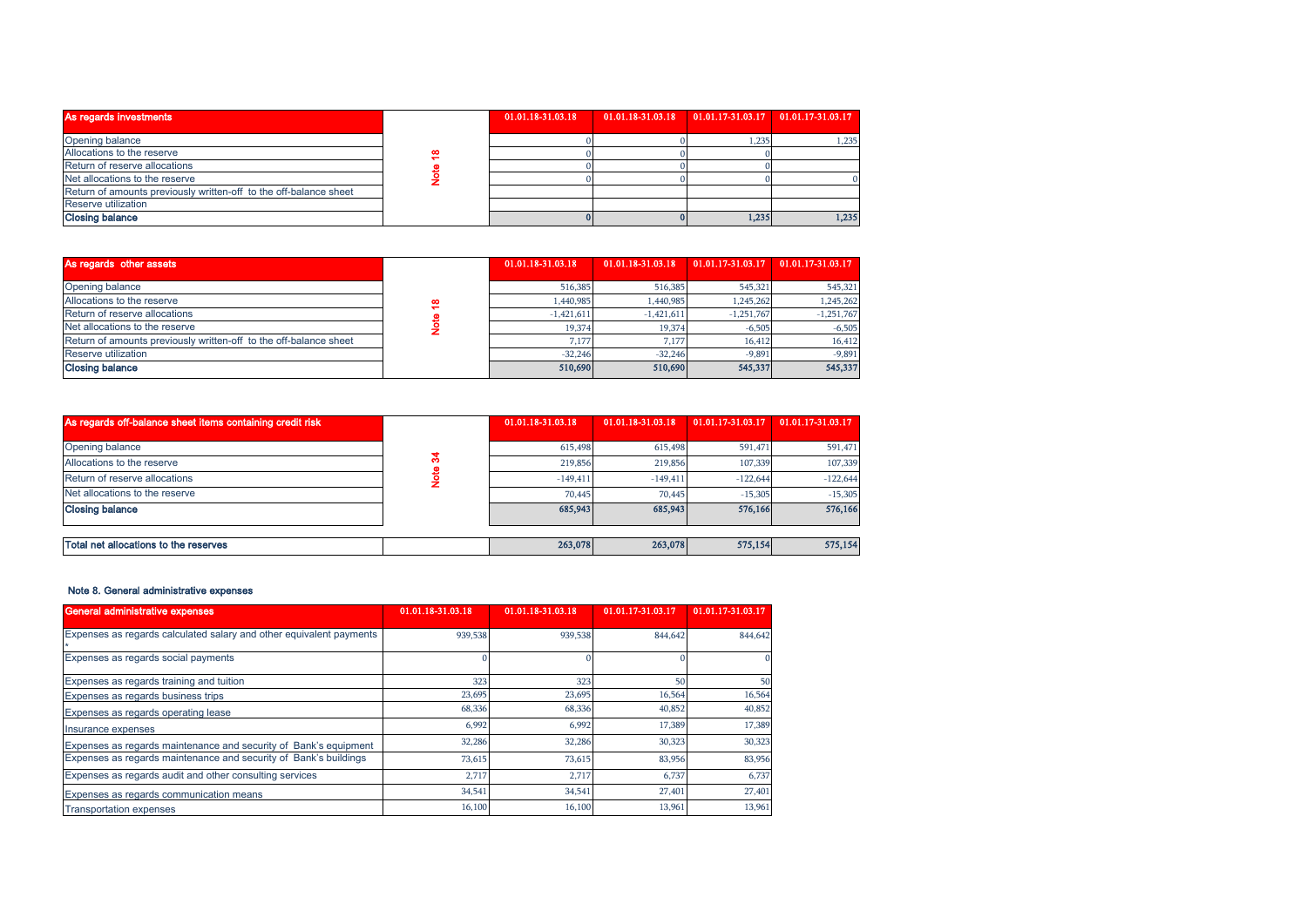| Expenses as regards taxes, duties and other obligatory payments<br>(except profit tax) | 82,245    | 82,245    | 58,200    | 58,200    |
|----------------------------------------------------------------------------------------|-----------|-----------|-----------|-----------|
| Office and organizational expenses                                                     | 13,445    | 13,445    | 13.959    | 13,959    |
| Expenses as regards loans provision and return                                         | 15,772    | 15,772    | 17.796    | 17.796    |
| Other administrative expenses                                                          | 209,856   | 209,856   | 45,317    | 45,317    |
| <b>Total</b>                                                                           | 1,519,461 | 1.519.461 | 1.217,147 | 1.217.147 |

The number of the Bank employees as at 31 March 2017 is 916.

The size of average monthly salary per employee is 214 thous. drams.

### Note 9. Other Operating Expenses

| <b>Other Operating Expenses</b>                   | 01.01.18-31.03.18 | 01.01.18-31.03.18 | 01.01.17-31.03.17 | 01.01.17-31.03.17 |
|---------------------------------------------------|-------------------|-------------------|-------------------|-------------------|
|                                                   |                   |                   |                   |                   |
| Fines and penalties paid                          |                   |                   | 362               | 362               |
|                                                   |                   |                   |                   |                   |
| Advertising and representation expenses           | 88.251            | 88,251            | 54,703            | 54,703            |
| <b>Fcatoting expenses</b>                         |                   |                   |                   |                   |
| Fixed and intangible assets amortization expenses | 281,477           | 281,477           | 245,075           | 245,075           |
| Loss from impairment of tangible assets           |                   |                   |                   |                   |
|                                                   |                   |                   |                   |                   |
| Allocations to deposit guarantee fund             | 246,412           | 246,412           | 140,091           | 140,091           |
| Other expenses                                    | 244,253           | 244,253           | 143,850           | 143,850           |
| <b>Total</b>                                      | 860,393           | 860,393           | 584,081           | 584,081           |

### Note 11. Profit Tax Expense

| <b>Profit tax expense</b>                                               | 01.01.18-31.03.18 | 01.01.18-31.03.18 | 01.01.17-31.03.17 | 01.01.17-31.03.17 |
|-------------------------------------------------------------------------|-------------------|-------------------|-------------------|-------------------|
| Current tax expense                                                     | 165,938           | 165,938           | $-159.487$        | $-159,487$        |
| Adjustments of current tax for previous periods recognized in the given |                   |                   |                   |                   |
| period                                                                  |                   |                   |                   |                   |
| Deferred tax expense                                                    |                   |                   |                   |                   |
| <b>Total</b>                                                            | 165,938           | 165,938           | $-159.487$        | $-159,487$        |

### Note 12. Basic Earnings per Share

| <b>Basic Earnings per Share</b>                                        | 01.01.18-31.03.18 | 01.01.18-31.03.18 | 01.01.17-31.03.17 | 01.01.17-31.03.17 |
|------------------------------------------------------------------------|-------------------|-------------------|-------------------|-------------------|
| Net profit of the reporting period after taxation                      | 570,325           | 570,325           | 681,611           | 681,611           |
| Dividends calculated for the current reporting period as regards       |                   |                   |                   |                   |
| preference shares                                                      |                   |                   |                   |                   |
| Net gain/loss for the current period attributable to the owners of the |                   |                   |                   |                   |
| ordinary shares                                                        |                   |                   |                   |                   |
| Weighted average number of ordinary shares in circulation within the   | 41,120            | 41,120            | 41,120            | 41,120            |
| current period                                                         |                   |                   |                   |                   |
| Basic earnings per share                                               | ، 4               |                   |                   |                   |
| Diluted earnings per share                                             |                   |                   |                   |                   |

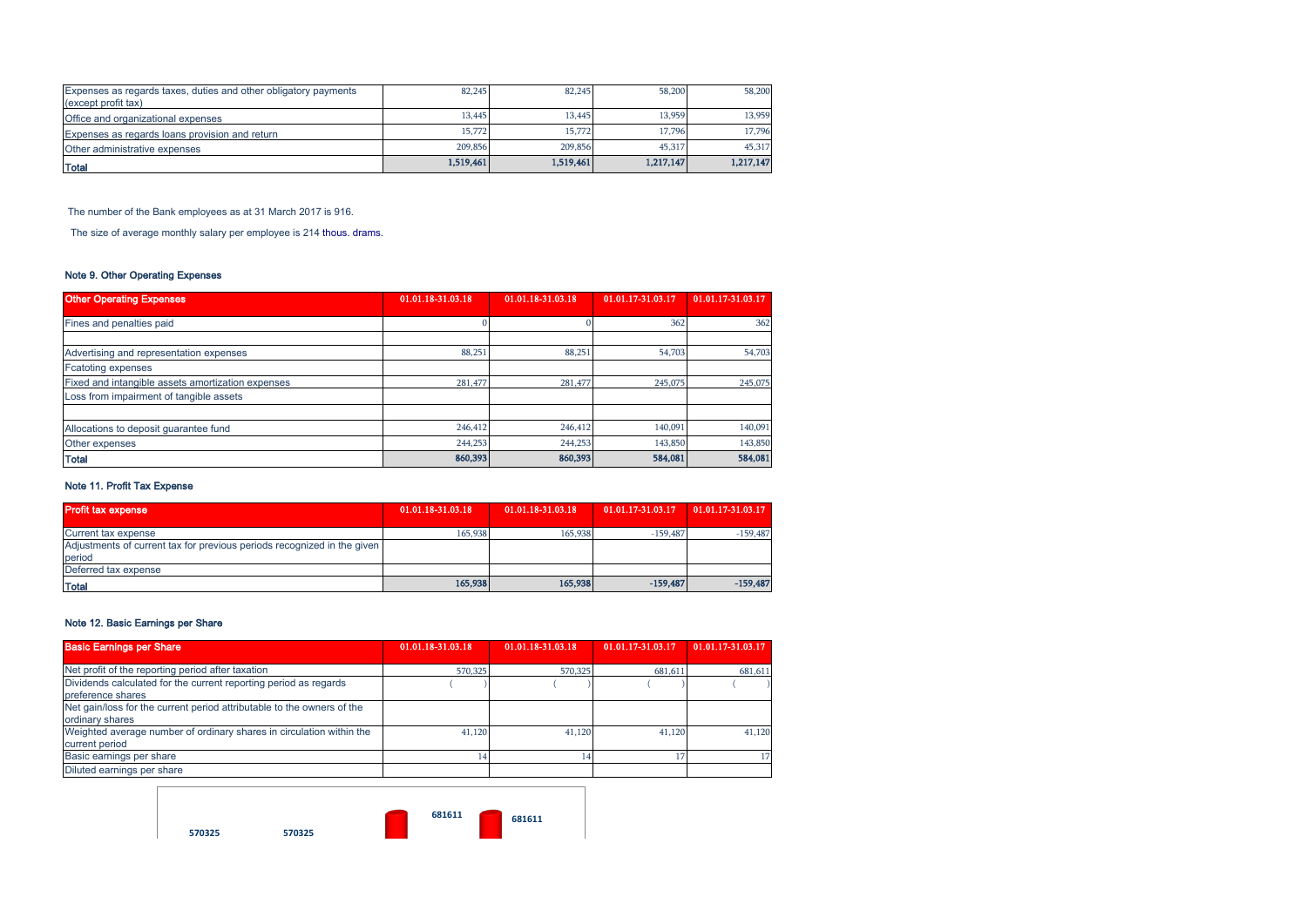

### Note. Other Comprehensive Income

| <b>Other Comprehensive Income</b>                                                   | 01.01.18-31.03.18 | 01.01.18-31.03.18 | 01.01.17-31.03.17 | 01.01.17-31.03.17 |
|-------------------------------------------------------------------------------------|-------------------|-------------------|-------------------|-------------------|
| Exchange rate differences from recalculation of foreign transactions                |                   |                   |                   |                   |
| Revaluation of financial assets at fair value through other<br>comprehensive income | 228,353           | 228,353           | 12.547            | 12,547            |
| Cash flow hedging                                                                   |                   |                   |                   |                   |
| <b>Gains from PPE revaluations</b>                                                  |                   |                   |                   |                   |
| Deferred tax expense                                                                |                   |                   |                   |                   |
| <b>Total</b>                                                                        | 228,353           | 228,353           | 12,547            | 12,547            |

/

### Note 13. Cash means, Cash Equivalents and Balances with the RA Central Bank

| Cash, cash equivalents and balances with the CBA | <b>Reporting period</b> | <b>Previous period</b> |
|--------------------------------------------------|-------------------------|------------------------|
|                                                  |                         |                        |
| Cash means                                       | 5,835,425               | 4,460,159              |
| Other placements of cash                         | 2,454,102               | 2,576,781              |
| Correspondent accounts with the CBA *            | 113,076,120             | 54,978,114             |
| <b>Total</b>                                     | 121.365,647             | 62,015,054             |
| Deposit accounts with the CBA                    | 5,008,393               | 50,016,638             |
| Deposited means with the CBA **                  | 120,000                 | 120,000                |
| <b>Accrued interest</b>                          |                         |                        |
| Cash means and balances with the CBA             | 126,494,040             | 112,151,692            |
| Standardized precious metal bullions             | 646,163                 | 115,135                |
| Placements with other banks (Note 14)            | 19,721,463              | 9,488,517              |
| Total cash and cash equivalents                  | 130,529,339             | 65,674,706             |

\* Correspondent accounts with the CBA include funds calculated against amounts involved by the Bank according to the RA bank legislation, subjected to obligatory provisioning

\*\* The deposited amount with CBA represents an insured deposit for settlements realized through ArCa payment system

### Note 14. Amounts due from banks and other financial institutions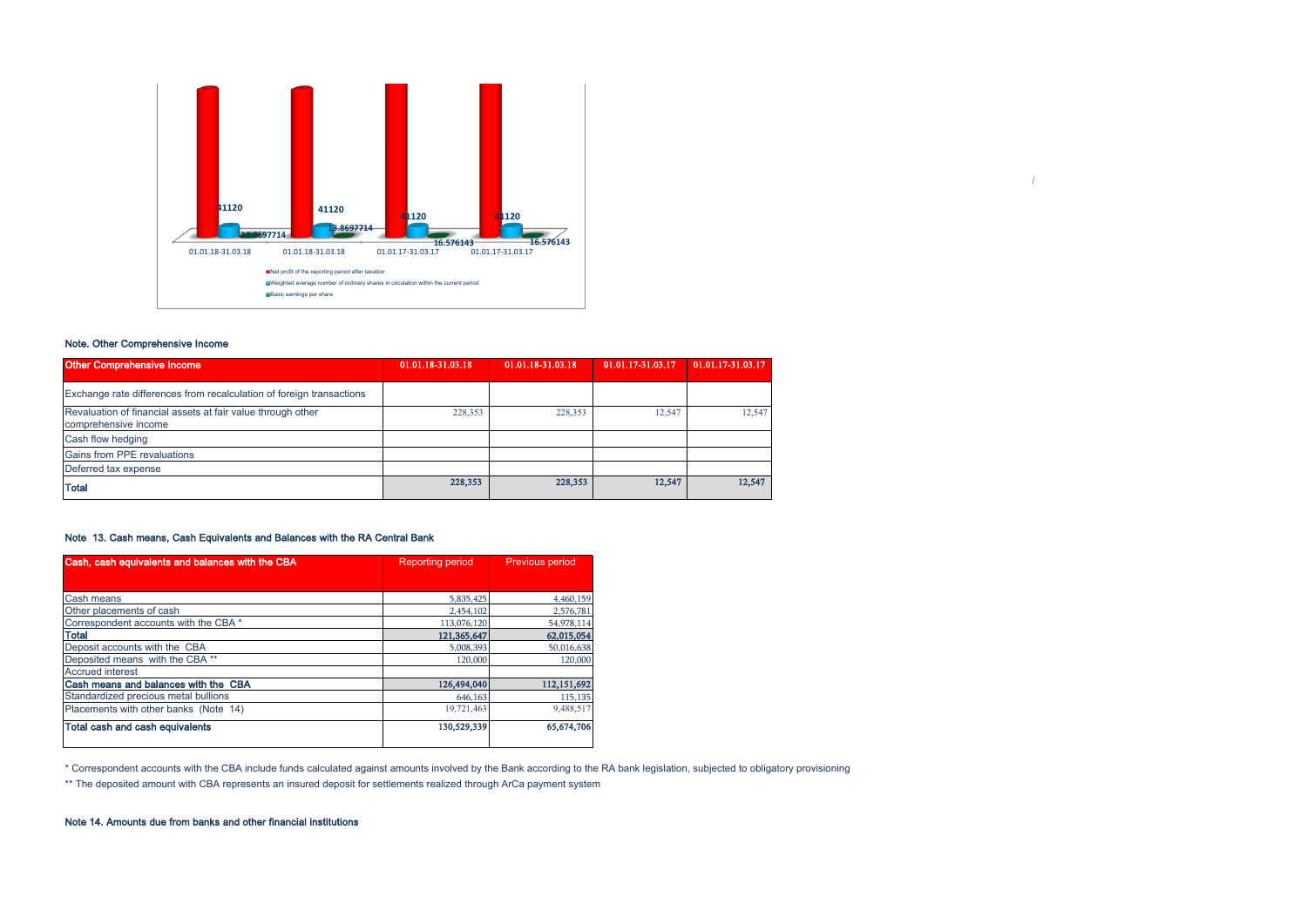| Current accounts                                 | <b>Reporting period</b> | Previous period |  |
|--------------------------------------------------|-------------------------|-----------------|--|
|                                                  |                         |                 |  |
| <b>RA</b> banks                                  | 2,370                   | 9,941           |  |
| Banks with BBB - (Baa3) and higher rating        | 7,103,960               | 3,325,589       |  |
|                                                  | 1,411,199               | 208,987         |  |
| Banks with no rating and rating below BBB-(Baa3) |                         |                 |  |
| <b>Accrued interest</b>                          |                         | $\Omega$        |  |
| <b>Total</b>                                     | 8,517,529               | 3,544,517       |  |

| Interbank loans and deposits, etc.                                  |            |           |
|---------------------------------------------------------------------|------------|-----------|
| <b>CBA</b>                                                          |            |           |
| Loans and deposits                                                  |            |           |
| Factoring                                                           |            |           |
| <b>Financial lease</b>                                              |            |           |
| Repo (repurchase) agreements                                        |            |           |
| Swap                                                                |            |           |
| Other                                                               |            |           |
| <b>RA Banks</b>                                                     |            |           |
| Loans and deposits                                                  |            |           |
| Factoring                                                           |            |           |
| <b>Financial lease</b>                                              |            |           |
| Repo (repurchase) agreements                                        | 6,006,512  | 2,018,473 |
| Swap                                                                |            |           |
| Letters of credit and bank guarantees                               |            |           |
| Other                                                               |            |           |
| Banks with BBB - (Baa3) and higher rating                           |            |           |
| Loans and deposits                                                  | 1,922,800  | 1,923,600 |
| Factoring                                                           |            |           |
| <b>Financial lease</b>                                              |            |           |
| <b>RA Banks</b>                                                     |            |           |
| <b>RA Banks</b>                                                     |            |           |
| Letters of credit and bank guarantees                               |            |           |
| Other                                                               |            |           |
|                                                                     |            |           |
| Banks with no rating and rating below BBB-(Baa3)                    |            |           |
| Loans and deposits                                                  |            |           |
| Factoring                                                           |            |           |
| <b>Financial lease</b>                                              |            |           |
| Repo (repurchase) agreements                                        |            |           |
| Swap                                                                |            |           |
| Letters of credit and bank quarantees                               |            |           |
| Other                                                               | 3,469,207  | 2,095,798 |
| <b>Accrued interest</b>                                             | 4616       | 1961      |
| <b>Total</b>                                                        | 19,920,664 | 9,584,349 |
| Reserve for possible losses as regards amounts due from Banks (Note | $-199,201$ | $-95,832$ |
| 7)                                                                  |            |           |
| Net amounts due from banks                                          | 19,721,463 | 9,488,517 |

| Loans and deposits with financial institutions, other amounts due |           |           |
|-------------------------------------------------------------------|-----------|-----------|
| <b>RA</b> financial institutions                                  | 5,641,874 | 6,503,214 |
| Loans and deposits                                                | 2.646,470 | 4.400.183 |
| Factoring                                                         |           |           |
| <b>Financial lease</b>                                            |           |           |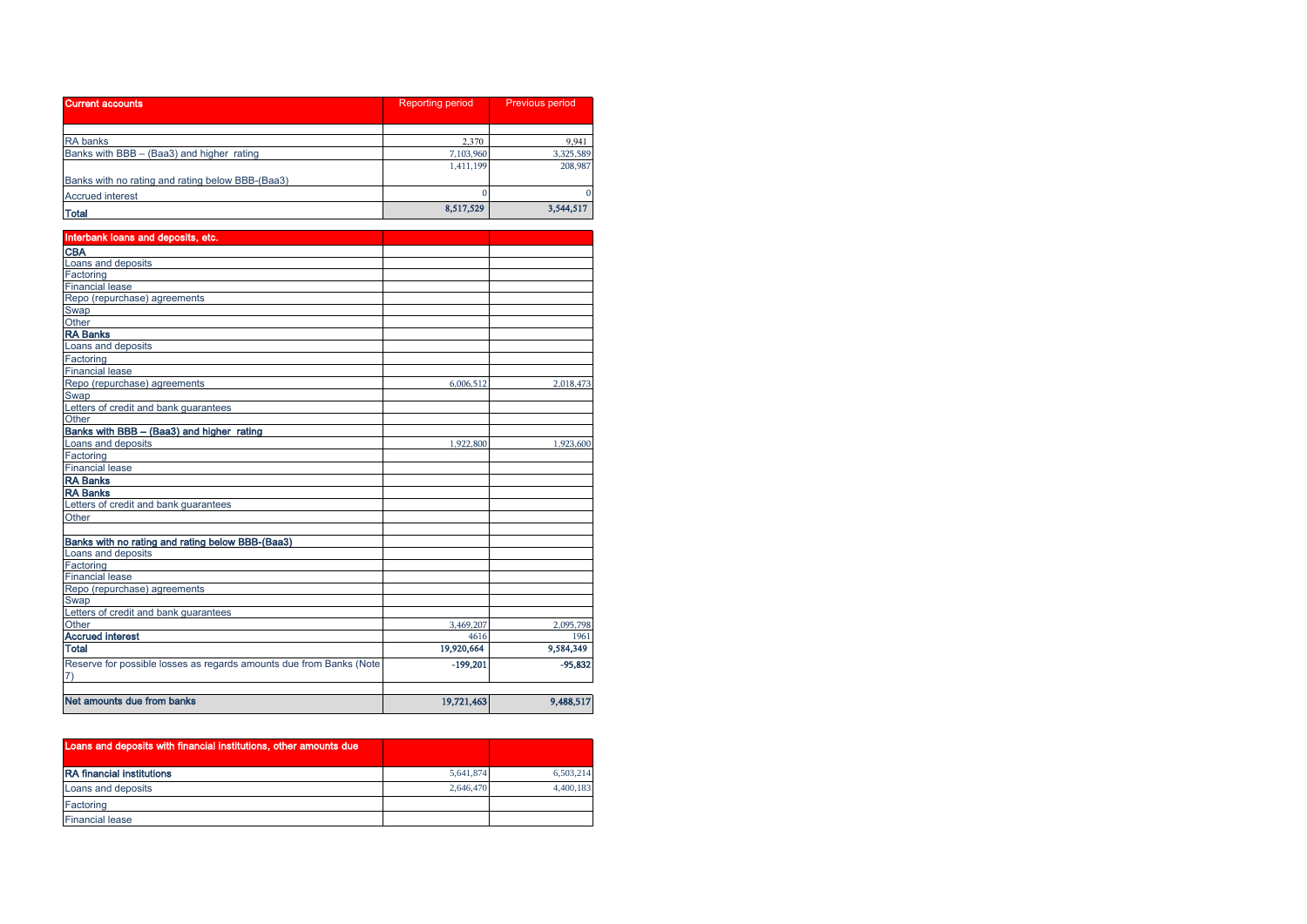| Repo (repurchase) agreements                                                               | 2,995,404  | 2.103.031  |
|--------------------------------------------------------------------------------------------|------------|------------|
| Swap                                                                                       |            |            |
| Letters of credit and bank guarantees                                                      |            |            |
| Other                                                                                      |            |            |
| Financial institutions with BBB - (Baa3) and higher rating                                 |            |            |
| Loans and deposits                                                                         |            |            |
| Factoring                                                                                  |            |            |
| <b>Financial lease</b>                                                                     |            |            |
| Repo (repurchase) agreements                                                               |            |            |
| Swap                                                                                       |            |            |
| Letters of credit and bank guarantees                                                      |            |            |
| Other                                                                                      |            |            |
| Financial institutions with no rating and rating below BBB-(Baa3)                          | 1,376,780  | 1.329.803  |
| Loans and deposits                                                                         |            |            |
| Factoring                                                                                  |            |            |
| <b>Financial lease</b>                                                                     |            |            |
| Repo (repurchase) agreements                                                               |            |            |
| Swap                                                                                       |            |            |
| Letters of credit and bank guarantees                                                      |            |            |
| Other                                                                                      | 1,376,780  | 1,329,803  |
| <b>Accrued interest</b>                                                                    | 35,607     | 35.189     |
| <b>Total</b>                                                                               | 7.054.261  | 7,868,206  |
| Reserve for possible losses as regards amounts due from financial<br>institutions (Note 7) | $-70.549$  | $-78,692$  |
| Net amounts due from financial institutions                                                | 6,983,712  | 7,789,514  |
| Net amounts due from banks and financial institutions                                      | 26,705,175 | 17,278,031 |

### Note 15. Financial assets at fair value through profit/loss

| <b>Government securities</b>                                       | <b>Reporting period</b> | Previous period |  |
|--------------------------------------------------------------------|-------------------------|-----------------|--|
| RA Government securities, including                                |                         |                 |  |
| <b>Treasury bonds</b>                                              | 19,828,129              | 24,556,156      |  |
| <b>Central Bank bonds</b>                                          |                         |                 |  |
| Other                                                              |                         |                 |  |
| Government securities of countries with BBB - (Baa3) and higher    |                         |                 |  |
| rating, including                                                  |                         |                 |  |
| <b>Treasury bonds</b>                                              |                         |                 |  |
| Central Bank bonds                                                 |                         |                 |  |
| Other                                                              |                         |                 |  |
| Government securities of countries with no rating and rating below |                         |                 |  |
| BBB-(Baa3)                                                         |                         |                 |  |
| <b>Treasury bonds</b>                                              |                         |                 |  |
| <b>Central Bank bonds</b>                                          |                         |                 |  |
| Other                                                              |                         |                 |  |
| <b>Total Government securities</b>                                 | 19,828,129              | 24,556,156      |  |

| Non-government securities of RA             | Listed | Non-Listed | Listed | Non-Listed |
|---------------------------------------------|--------|------------|--------|------------|
| <b>Issuer with A-/A3/ and higher rating</b> |        |            |        |            |
| Long term debt instruments                  |        |            |        |            |
| Short term debt instruments                 |        |            |        |            |
| Deposit certificates                        |        |            |        |            |
| <b>Equity instruments</b>                   |        |            |        |            |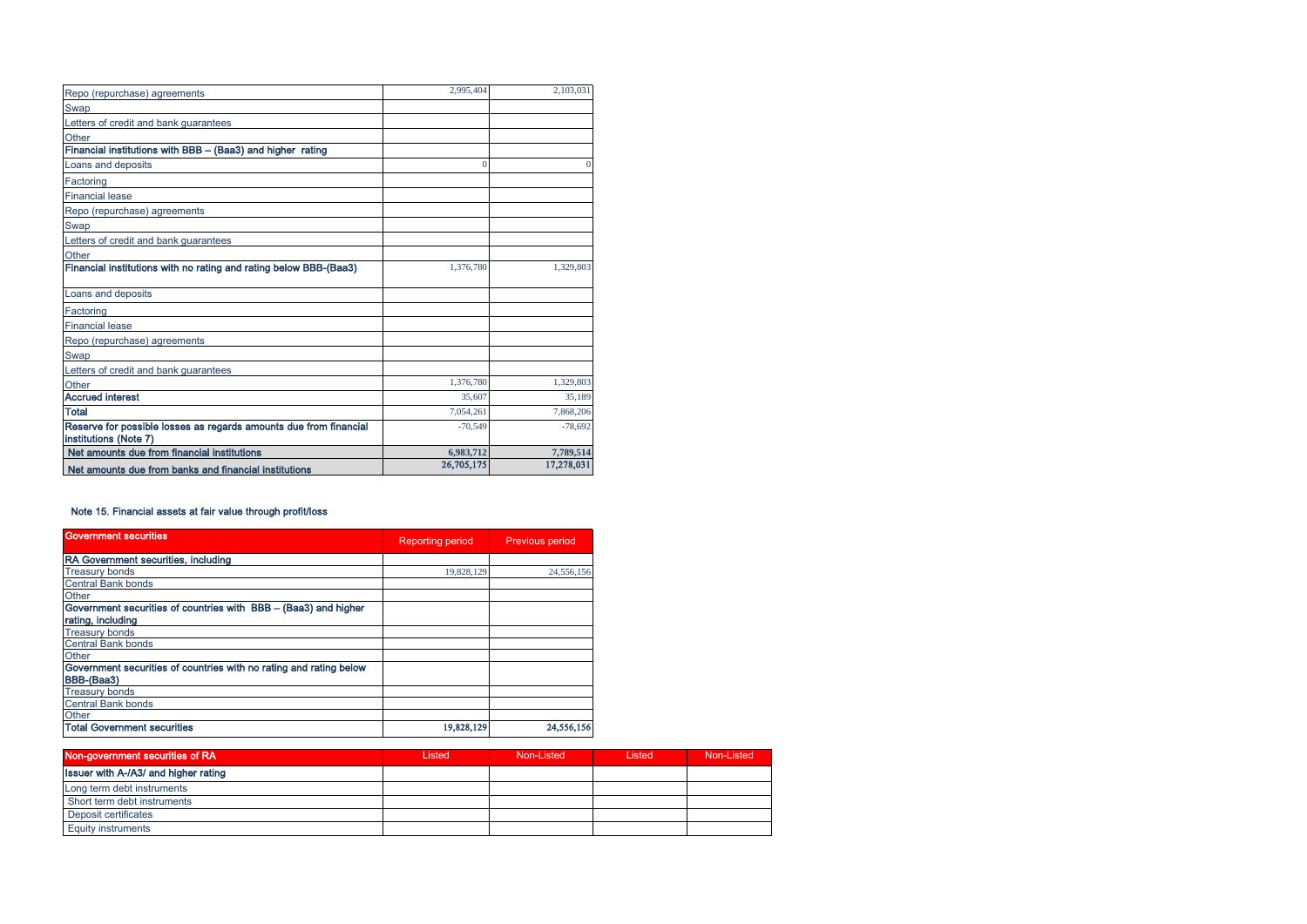| Other                                                               |  |   |
|---------------------------------------------------------------------|--|---|
| Issuer with "C" and higher rating by CBA                            |  |   |
| Long term debt instruments                                          |  |   |
| Short term debt instruments                                         |  |   |
| Deposit certificates                                                |  |   |
| <b>Equity instruments</b>                                           |  |   |
| Other                                                               |  |   |
| Issuer with BBB+/Baa1/ and below rating, other rating and no rating |  |   |
| Long term debt instruments                                          |  |   |
| Short term debt instruments                                         |  |   |
| Deposit certificates                                                |  |   |
| <b>Equity instruments</b>                                           |  |   |
| Other                                                               |  |   |
| Total non-government securities of RA held for trading              |  | 0 |

| Non-government securities of other countries                        | Listed | Non-Listed | Listed | Non-Listed |
|---------------------------------------------------------------------|--------|------------|--------|------------|
| Issuer with A-/A3/ and higher rating                                |        |            |        |            |
| Long term debt instruments                                          |        |            |        |            |
| Short term debt instruments                                         |        |            |        |            |
| Deposit certificates                                                |        |            |        |            |
| <b>Equity instruments</b>                                           |        |            |        |            |
| Other                                                               |        |            |        |            |
| Issuer with BBB+/Baa1/ and below rating, other rating and no rating |        |            |        |            |
| Long term debt instruments                                          |        |            |        |            |
| Short term debt instruments                                         |        |            |        |            |
| Deposit certificates                                                |        |            |        |            |
| <b>Equity instruments</b>                                           |        |            |        |            |
| Other                                                               |        |            |        |            |
| Total non-government securities of other countries held for trading | o      |            |        |            |
|                                                                     |        |            |        |            |

| Total securities held for trading | 19,828,129 | 24,556,156 | 01 |  |
|-----------------------------------|------------|------------|----|--|
|-----------------------------------|------------|------------|----|--|

| Other financial assets held for trading                                   | <b>Reporting period</b> | <b>Reporting period</b> | <b>Previous period</b> | Previous period |
|---------------------------------------------------------------------------|-------------------------|-------------------------|------------------------|-----------------|
| Loans, factoring, accounts receivable                                     |                         |                         |                        |                 |
| Borrowers with A-/A3/ or higher rating                                    |                         |                         |                        |                 |
| Borrowers with BBB+/Baa1/ and lower rating, other rating and no<br>rating |                         |                         |                        |                 |
| - Mortgage                                                                |                         |                         |                        |                 |
| Consumer loans                                                            |                         |                         |                        |                 |
| <b>Other</b>                                                              |                         |                         |                        |                 |
| Derivative instruments                                                    |                         |                         |                        |                 |
| - Futures                                                                 |                         |                         |                        |                 |
| - Forward                                                                 |                         |                         |                        |                 |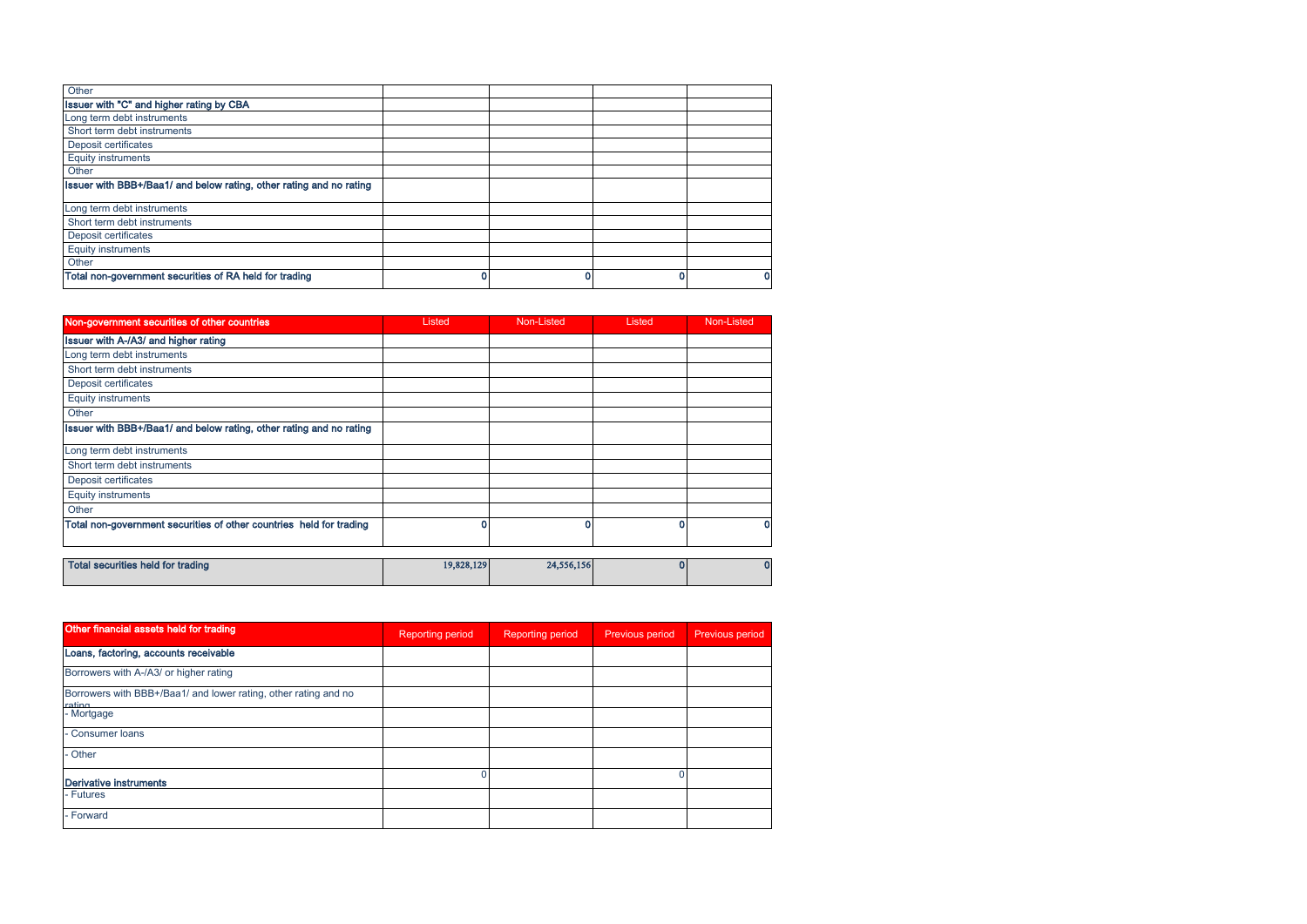| <b>Total</b> |  |  |
|--------------|--|--|
|              |  |  |
| - Other      |  |  |
| - Swap       |  |  |
| - Option     |  |  |

| Total financial assets held for trading | 19,828,129 | 24,556,156 |  |
|-----------------------------------------|------------|------------|--|

### Note 16. Loans and advances to customers at amortized value

| <b>Issued loans and other advances</b>                                                                | <b>Reporting period</b> | <b>Previous period</b> |
|-------------------------------------------------------------------------------------------------------|-------------------------|------------------------|
| Loans, including                                                                                      | 206,245,212             | 201,718,417            |
| - to banks                                                                                            |                         |                        |
| - to RA Government                                                                                    |                         |                        |
| - to local authorities                                                                                |                         |                        |
| - mortgage                                                                                            | 10,326,957              | 10,614,355             |
| Overdraft and credit line                                                                             | 112,719,641             | 104,301,142            |
| <b>Credit cards</b>                                                                                   | 24,643,336              | 24,285,245             |
| Factoring                                                                                             | 1,563,457               | 1,568,319              |
| <b>Financial lease</b>                                                                                |                         |                        |
| Repurchase agreements                                                                                 | 20,447,216              | 20,480,316             |
| <b>Currency swap</b>                                                                                  |                         |                        |
| Letters of credit and bank guarantees                                                                 | 952,747                 | 567,242                |
| <b>Other</b>                                                                                          |                         |                        |
| Accrued interest concerning the mentioned items                                                       | 30,941,122              | 29,084,129             |
| <b>Total loans</b>                                                                                    | 397,512,731             | 382,004,810            |
| Reserve for possible losses as regards loans and advances to<br>customers at amortized value (Note 7) | $-5,951,947$            | $-5,623,825$           |
| <b>Total net loans</b>                                                                                | 391,560,784             | 376,380,985            |



Breakdown of Performing and Non-Performing Loans and advances to customers at amortized value as of the End of the Reporting Period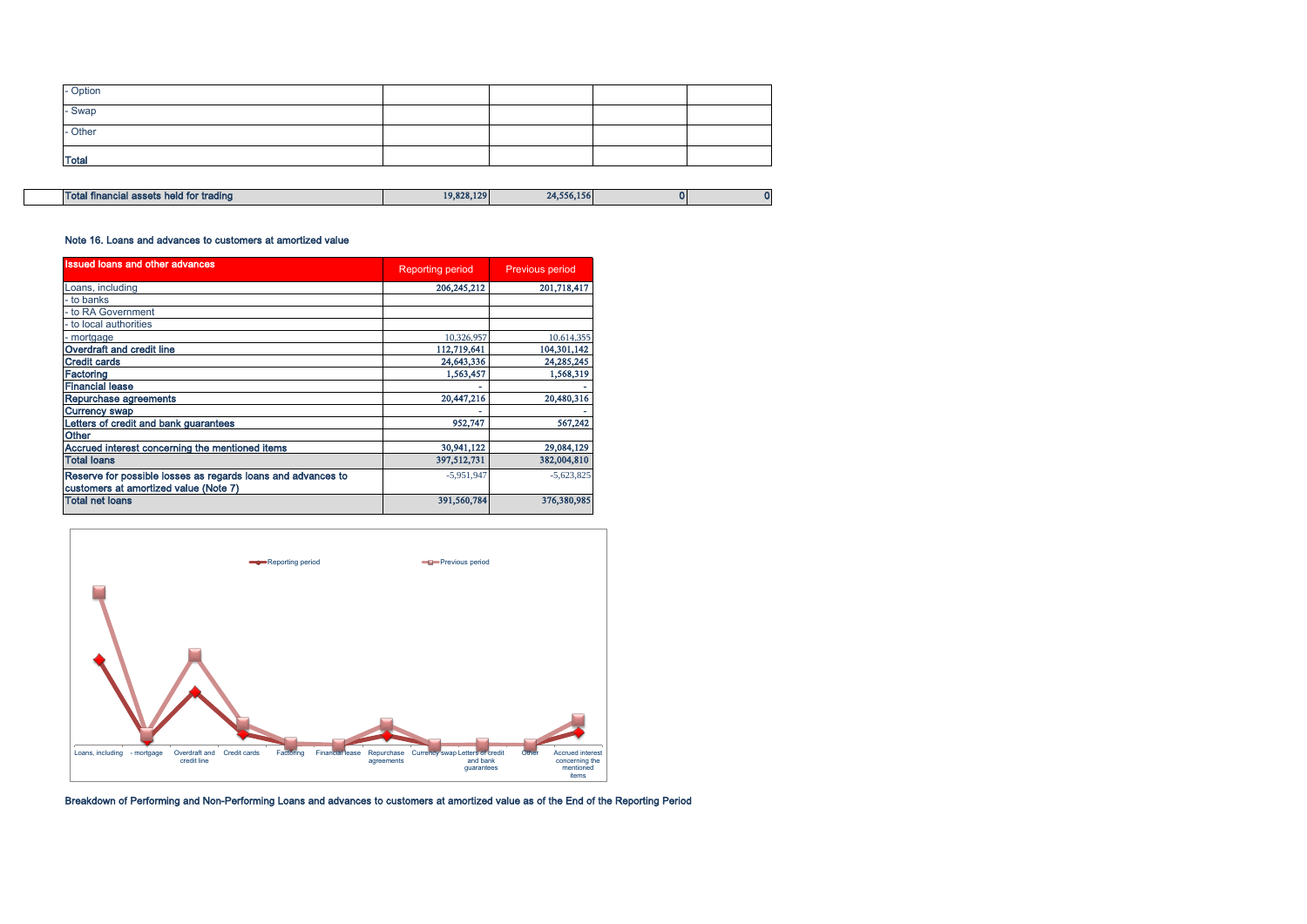| Breakdown of performing and non-performing loans and advances<br>provided to customers                  |          | <b>Reporting period</b> | Previous period |
|---------------------------------------------------------------------------------------------------------|----------|-------------------------|-----------------|
| Performing loans and advances                                                                           | Amount   | 390,625,199             | 374,687,920     |
|                                                                                                         | Quantity | 58,703                  | 55,888          |
| Non-Performing loans and advances, including                                                            |          | 6,887,532               | 7,316,890       |
|                                                                                                         |          | 1806                    | 1797            |
| Overdue                                                                                                 | Amount   | 3,952,237               | 4,818,421       |
|                                                                                                         | Quantity | 1252                    | 1431            |
| <b>Accrued interests</b>                                                                                |          |                         |                 |
| <b>Total loans</b>                                                                                      | Amount   | 397,512,731             | 382,004,810     |
|                                                                                                         | Quantity | 60,509                  | 57,685          |
| Provision for possible losses as regards loans and advances to<br>customers at amortized value (Note 7) |          | $-5.951.947$            | $-5,623,825$    |
| <b>Total net loans</b>                                                                                  |          | 391,560,784             | 376,380,985     |

### Analysis of provided loans and advances to customers at amortized value by customer group

| Analysis of the provided loans and advances by customer group | <b>Reporting period</b> | Previous period |  |
|---------------------------------------------------------------|-------------------------|-----------------|--|
| <b>State enterprises</b>                                      | 24,933,585              | 25,904,305      |  |
| Private enterprises, including                                | 286,808,450             | 273,748,657     |  |
| large enterprises                                             | 148,723,207             | 145,250,059     |  |
| small and medium enterprises                                  | 138.085.243             | 128,498,598     |  |
| Natural persons, including                                    | 52,858,629              | 51,238,906      |  |
| - consumer loans                                              | 16,491,793              | 14,795,188      |  |
| - mortgage loans                                              | 10,309,824              | 10,597,225      |  |
| - credit cards                                                | 24,744,425              | 24,467,733      |  |
| Sole entrepreneurs                                            | 1,970,945               | 2,028,813       |  |
| <b>Accrued interest</b>                                       | 30,941,122              | 29,084,129      |  |
| <b>Total loans</b>                                            | 397.512.731             | 382,004,810     |  |
| Provision for possible losses as regardsloans and advances to | (5.951.947)             | (5,623,825)     |  |
| customers at amortized value                                  |                         |                 |  |
| <b>Total net loans</b>                                        | 391,560,784             | 376,380,985     |  |

a) Total loans provided to major borrowers and related persons as of 31.03.2018 made AMD 161.306.639 thous, as of 31.12.2017 – AMD 163.050.892 thous.

b) Share in total loan portfolio as of 31.03.2018 made 42.57 %, as of 31.12.2017 -44.86 %

c) Percentage to Capital as of 31.03.2018 was 498.33 %, as of 31.12.2017 – 497.25 % :

| Analysis of loan portfolio according to number of borrowers | <b>Reporting period</b> | <b>Previous period</b> |
|-------------------------------------------------------------|-------------------------|------------------------|
| State enterprises                                           | 79                      |                        |
| <b>Private enterprises</b>                                  | 732                     | 365                    |
| <b>Natural persons</b>                                      | 60,397                  | 45,365                 |
| Sole entrepreneurs                                          | 163                     | 153                    |
| <b>Total</b>                                                | 61,321                  | 45,892                 |

### Analysis of loan portfolio according to the industry sectors (less the reserve amount for possible losses)

|                                                               |                         | 31.03.18   |
|---------------------------------------------------------------|-------------------------|------------|
| Analysis of loans and advances according to crediting sectors | <b>Reporting period</b> | Percentage |
| 1. Agriculture, forestry and fishing                          | 8,582,764               | 2.16       |
| 2. Mining and quarrying                                       | 10,897,206              | 2.74       |
| 3. Processing industry                                        | 25.674.651              | 6.46       |
| 4. Electricity, gas, steam and air conditioning supply        | 19.765.695              | 4.97       |
| 5. Water supply, sewerage, waste management and recycling     | 5.753                   | 0.00       |

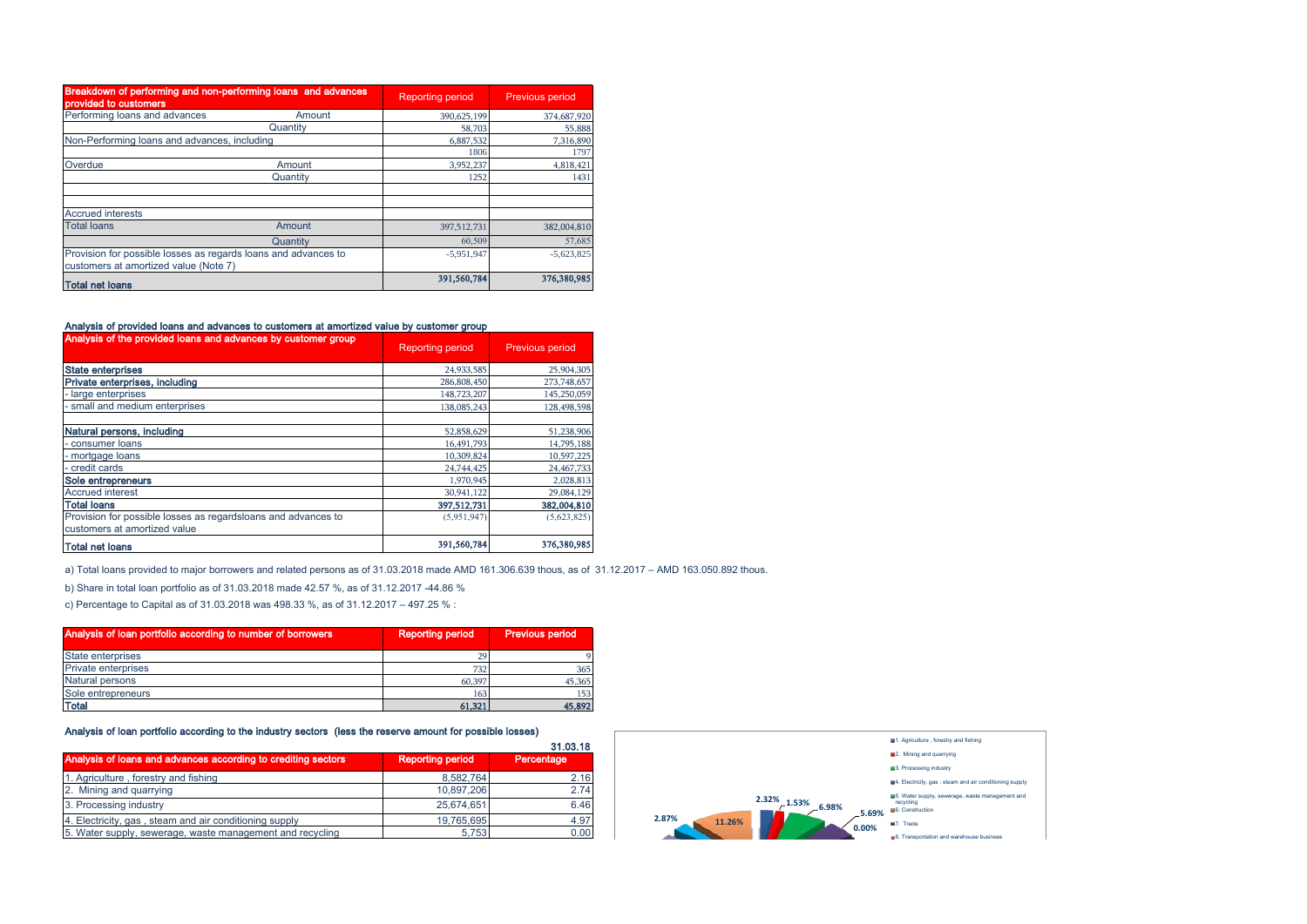| 6. Construction                                       | 49,726,592   | 12.51 |
|-------------------------------------------------------|--------------|-------|
| 7. Trade                                              | 112,710,829  | 28.35 |
| 8. Transportation and warehouse business              | 13, 124, 150 | 3.30  |
| 9. Accommodation and catering                         | 23,863,758   | 6.00  |
| 10. Information and communication                     | 5,900,010    | 1.48  |
| 11. Real estate collateral                            | 173,704      | 0.04  |
| 12. Professional, scientific and technical activities | 12,199,463   | 3.07  |
| 13. Education                                         | 2.189.096    | 0.55  |
| 14. Healthcare                                        | 919,038      | 0.23  |
| 15. Arts, entertainment, recreation                   | 190.155      | 0.05  |
| 16. Other sectors of economy                          | 55,555,901   | 13.98 |
| 17. Mortgage loans                                    | 10,711,560   | 2.69  |
| 18. Consumer and other loans                          | 45.322.406   | 11.40 |
| <b>Total</b>                                          | 397,512,731  | 100   |



|                                                               |                        | 31.12.17   |
|---------------------------------------------------------------|------------------------|------------|
| Analysis of loans and advances according to crediting sectors | <b>Previous period</b> | Percentage |
| 1. Agriculture, forestry and fishing                          | 8,874,560              | 2.32       |
| 2. Mining and quarrying                                       | 5,836,444              | 1.53       |
| 3. Processing industry                                        | 26,658,975             | 6.98       |
| 4. Electricity, gas, steam and air conditioning supply        | 21,748,714             | 5.69       |
| 5. Water supply, sewerage, waste management and recycling     | 8.611                  | 0.00       |
| 6. Construction                                               | 47,511,463             | 12.44      |
| 7. Trade                                                      | 103,266,591            | 27.03      |
| 8. Transportation and warehouse business                      | 13,272,715             | 3.47       |
| 9. Accommodation and catering                                 | 22,891,412             | 5.99       |
| 10. Information and communication                             | 7,610,670              | 1.99       |
| 11. Real estate collateral                                    | 183,843                | 0.05       |
| 12. Professional, scientific and technical activities         | 11,722,104             | 3.07       |
| 13. Education                                                 | 2.129.712              | 0.56       |
| 14. Healthcare                                                | 966,898                | 0.25       |
| 15. Arts, entertainment, recreation                           | 189,114                | 0.05       |
| 16. Other sectors of the economy                              | 55,126,549             | 14.43      |
| 17. Mortgage loans                                            | 10,976,985             | 2.87       |
| 18. Consumer and other loans                                  | 43,029,450             | 11.26      |
| <b>Total</b>                                                  | 382,004,810            | 100        |



### Analysis of the loan portfolio as regards customers' residency

| as of the loan portfolio as regards customers' re<br>residency<br>l Analysis. | Repor<br>period<br>ure. | Percentage | <b>Previous period</b> | Percentage |
|-------------------------------------------------------------------------------|-------------------------|------------|------------------------|------------|
| <b>RA</b> residents                                                           | 346, 347, 195           | 88.45      | 334,868,906            | 88.97      |
| Non-residents                                                                 | 45.213.589              | 55<br>.    | 41.512.079             | .1.03      |
| <b>Total</b>                                                                  | 391,560,784             | 100        | 376,380,985            | 100        |

| <b>Region (Marz)</b> | 31.03.18 |               | 31.12.17 |             |
|----------------------|----------|---------------|----------|-------------|
|                      | Quantity | Amount        | Quantity | Amount      |
| Yerevan              | 15298    | 197, 193, 888 | 15158    | 194,710,690 |
| Gegharkunik          | 9362     | 8,712,054     | 8338     | 8,244,789   |
| <b>Shirak</b>        | 6855     | 4,086,933     | 6202     | 3,858,636   |
| Lori                 | 2960     | 5,699,980     | 2869     | 4,797,513   |
| <b>Vayots Dzor</b>   | 161      | 783,026       | 161      | 756,433     |
| Armavir              | 1854     | 3,561,404     | 1777     | 3,113,093   |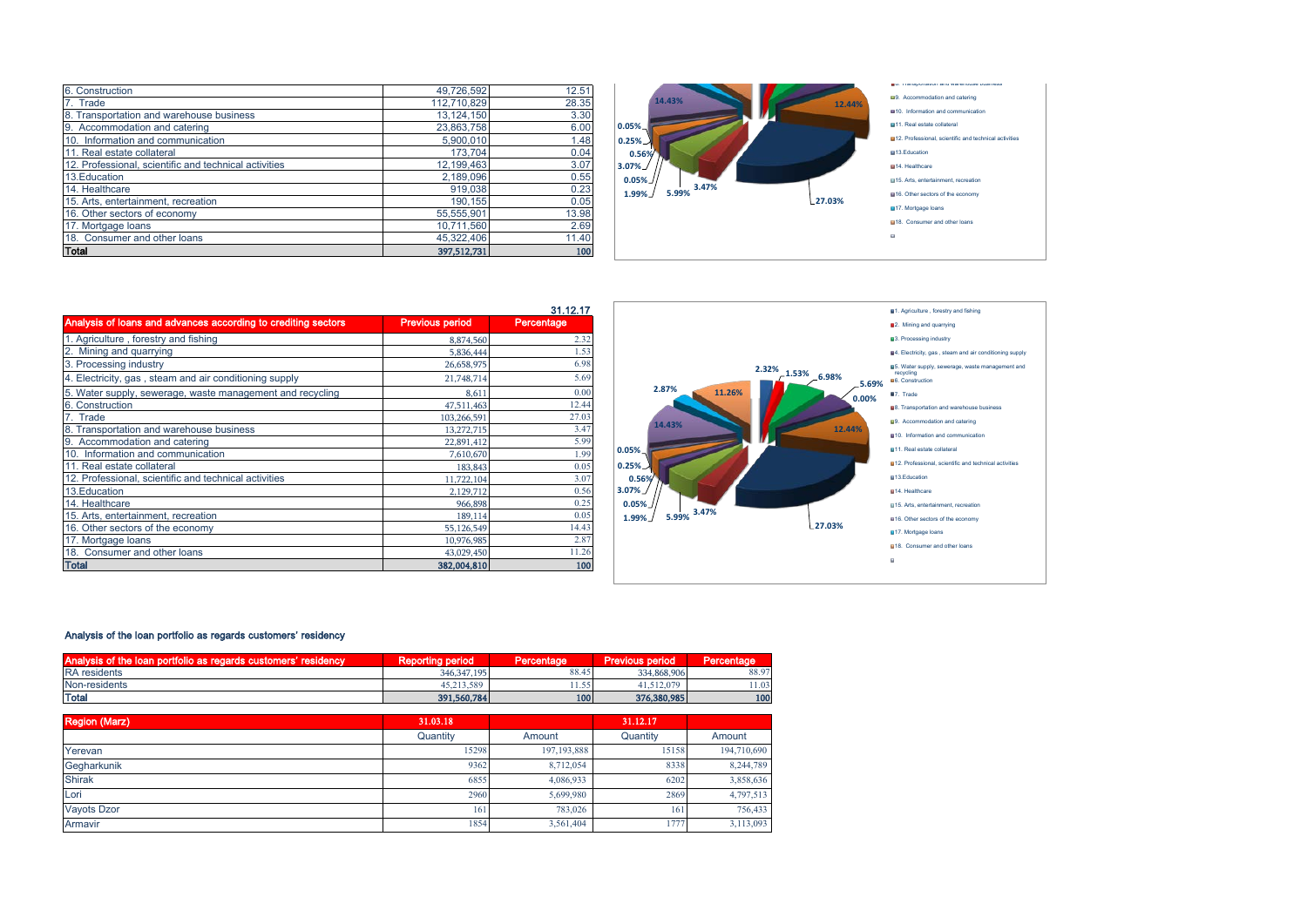| Syunik            | 1969   | 7,983,023   | 1917   | 7,829,163   |
|-------------------|--------|-------------|--------|-------------|
| Tavush            | 843    | 1,891,544   | 832    | 1,545,414   |
| Aragatsotn        | 6071   | 8,370,968   | 5925   | 8,210,347   |
| Kotayk            | 3858   | 30,924,322  | 3805   | 26,311,411  |
| Ararat            | 5736   | 9,743,593   | 5336   | 9,134,353   |
| <b>NKR</b>        | 5493   | 67,396,460  | 5325   | 66,357,064  |
| Foreign countries | 49     | 45,213,589  | 40     | 41,512,079  |
| <b>Total</b>      | 60,509 | 391,560,784 | 57,685 | 376,380,985 |



### Note 17. Financial assets at fair value through other comprehensive income

| <b>State securities</b>                                           | <b>Reporting period</b> | <b>Previous period</b> |
|-------------------------------------------------------------------|-------------------------|------------------------|
| <b>State obligations</b>                                          | 10,975,016              | 14,775,495             |
| <b>Treasury obligations</b>                                       | 10,975,016              | 14,775,495             |
| <b>Central Bank obligations</b>                                   |                         |                        |
| Promissory note                                                   |                         |                        |
| State obligations of countries with BBB-/Baa3/ or higher rating   |                         |                        |
| <b>Treasury obligations</b>                                       |                         |                        |
| <b>Central Bank obligations</b>                                   |                         |                        |
| Other                                                             |                         |                        |
| State securities of countries with BB+/Ba1/ or below rating or no |                         |                        |
| rating                                                            |                         |                        |
| <b>Treasury obligations</b>                                       |                         |                        |
| <b>Central Bank obligations</b>                                   |                         |                        |
| Other                                                             |                         |                        |
| Possible loss reserve for promissory notes (Note 7)               |                         |                        |
| <b>Total state securities</b>                                     | 10,975,016              | 14,775,495             |

| Non-state securities of RA          | listed | unlisted | <b>Ilsted</b> | unlisted |
|-------------------------------------|--------|----------|---------------|----------|
| Issuer with A-/A3/ or higher rating |        |          |               |          |
| Long term debt instruments          |        |          |               |          |
| Short term debt instruments         |        |          |               |          |
| Deposit certificates                |        |          |               |          |
| <b>Equity instruments</b>           |        |          |               |          |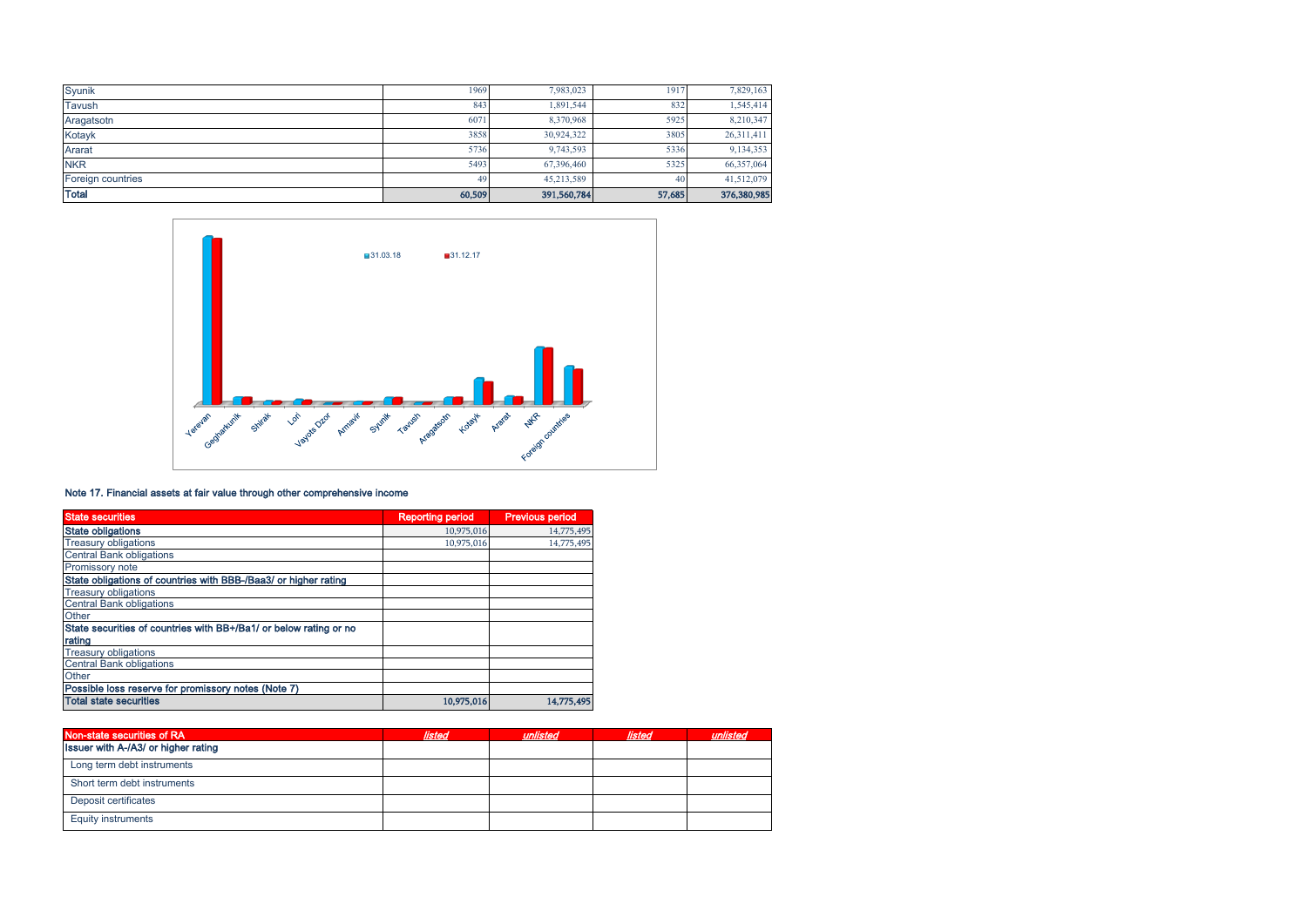| Other                                                             |           |           |
|-------------------------------------------------------------------|-----------|-----------|
| Issuer with "C" and higher rating by CBA                          |           |           |
| Long term debt instruments                                        |           |           |
| Short term debt instruments                                       |           |           |
| Deposit certificates                                              |           |           |
| <b>Equity instruments</b>                                         |           |           |
| Other                                                             |           |           |
| Issuer with BBB+/Baa1/ or below rating, other rating or no rating |           |           |
| Long term debt instruments                                        | 1,830,897 | 1,625,584 |
| Short term debt instruments                                       |           |           |
| Deposit certificates                                              |           |           |
| <b>Equity instruments</b>                                         |           |           |
| Other                                                             |           |           |
| Total non government securities of RA                             | 1,830,897 | 1,625,584 |

| Non-state securities of other countries                           | <b>listed</b> | unlisted | <b>listed</b> | unlisted |
|-------------------------------------------------------------------|---------------|----------|---------------|----------|
| <b>Issuer with A-/A3/ or higher rating</b>                        |               |          |               |          |
| Long term debt instruments                                        |               |          |               |          |
| Short term debt instruments                                       |               |          |               |          |
| Deposit certificates                                              |               |          |               |          |
| <b>Equity instruments</b>                                         |               |          |               |          |
| Other                                                             |               |          |               |          |
| Issuer with BBB+/Baa1/ or below rating, other rating or no rating |               |          |               |          |
| Long term debt instruments                                        |               |          |               |          |
| Short term debt instruments                                       |               |          |               |          |
| Deposit certificates                                              |               |          |               |          |
| <b>Equity instruments</b>                                         |               |          |               |          |
| Other                                                             |               |          |               |          |
| Total non government securities of other countries                |               |          |               |          |

## Total securities available for sale 16,401,079

| Other financial assets available for sale                             |  |  |
|-----------------------------------------------------------------------|--|--|
| Loans, factoring, amounts receivable                                  |  |  |
| Borrowers with A-/A3/ or higher rating                                |  |  |
| Borrowers with BBB+/Baa1 and below rating, other rating and no rating |  |  |
| Mortgage loans                                                        |  |  |
| <b>Consumer loans</b>                                                 |  |  |
| Other                                                                 |  |  |
| <b>Total</b>                                                          |  |  |

### Total financial assets available for sale 12,805,913 16,401,079

### Investments in other persons' share capital

### Reporting period

| Company name | Main activity | Country of<br>registration | Investment date Invested amount | (thous. drams) | Share <sup>1</sup> |
|--------------|---------------|----------------------------|---------------------------------|----------------|--------------------|
|              |               |                            |                                 |                |                    |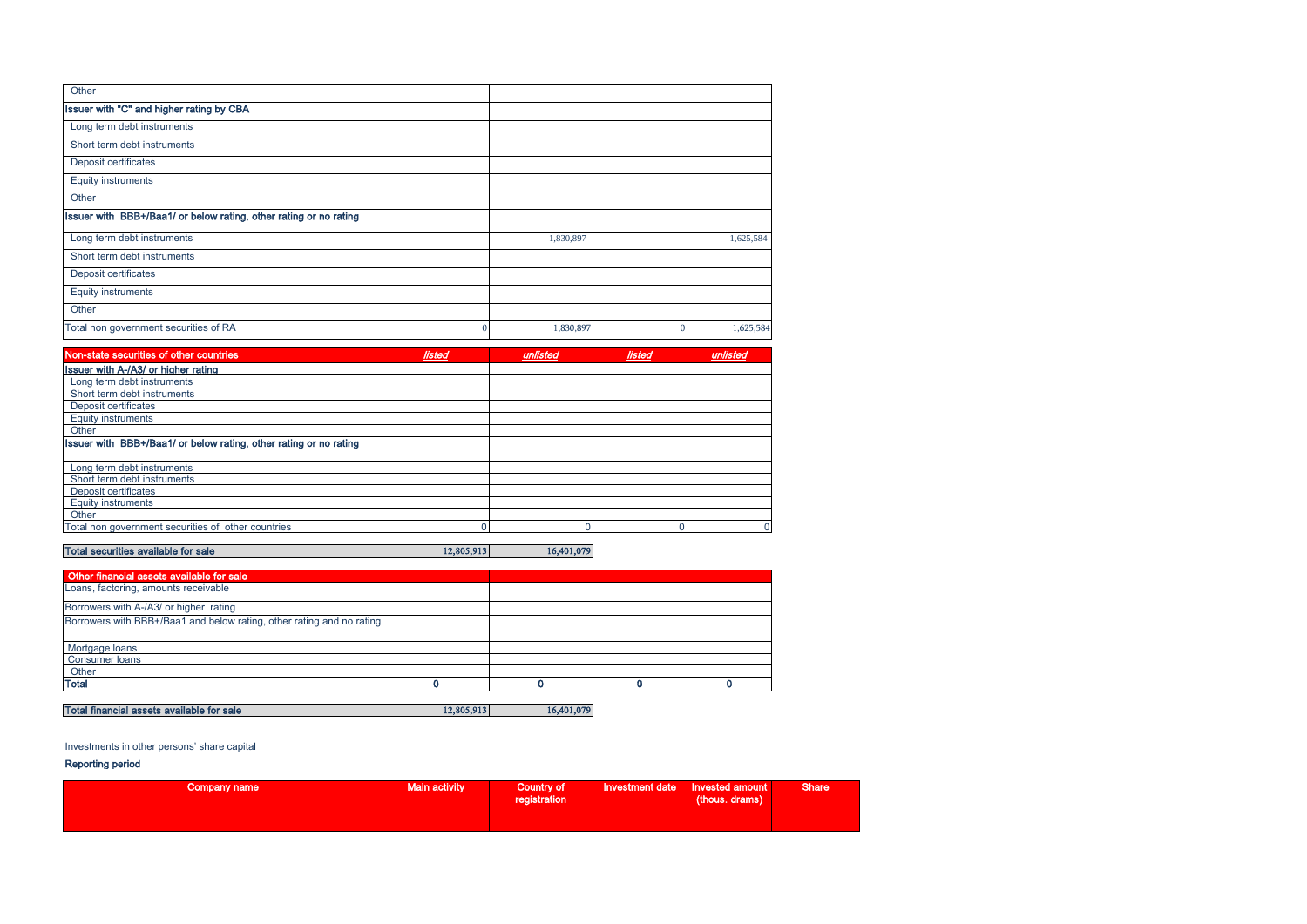| 1. Armenian Card CJSC                                                                                | <b>Payment</b> and<br>settlement services | <b>RA</b>      | 20.10.06 | 12143  | 2.00    |
|------------------------------------------------------------------------------------------------------|-------------------------------------------|----------------|----------|--------|---------|
| 2. "ACRA Credit Reporting" CJSC                                                                      | Payment and<br>settlement services        | <b>RA</b>      | 22.11.07 | 19845  | 4.0003  |
| 3. SWIFT                                                                                             | Payment and<br>settlement services        | <b>Belgium</b> | 23.04.12 | 15170  | 0.00005 |
| Total                                                                                                |                                           |                |          | 47,158 |         |
| Impairment of investments in other companies share capital (reserve<br>for possible losses) (Note 7) |                                           |                |          |        |         |
| <b>Total</b>                                                                                         |                                           |                |          | 47,158 |         |

### Previous period

| Company name                                                                                         | Main activity                      | Country of<br>registration | <b>Investment date</b> | <b>Invested amount</b><br>¥thous. drams) | <b>Share</b> |
|------------------------------------------------------------------------------------------------------|------------------------------------|----------------------------|------------------------|------------------------------------------|--------------|
| 1. Armenian Card CJSC                                                                                | Payment and<br>settlement services | <b>RA</b>                  | 20.10.06               | 12143                                    | 2.00         |
| 2. "ACRA Credit Reporting" CJSC                                                                      | Payment and<br>settlement services | <b>RA</b>                  | 22.11.07               | 19845                                    | 4.0003       |
| 3. SWIFT                                                                                             | Payment and<br>settlement services | Belgium                    | 23.04.12               | 15170                                    | 0.00005      |
| <b>Total</b>                                                                                         |                                    |                            |                        | 47,158                                   |              |
| Impairment of investments in other companies share capital (reserve<br>for possible losses) (Note 7) |                                    |                            |                        |                                          |              |
| <b>Total</b>                                                                                         |                                    |                            |                        | 47,158                                   |              |

|                                                                                                | Reporting period | <b>Previous period</b> |
|------------------------------------------------------------------------------------------------|------------------|------------------------|
| Total financial assets available for sale and investments in other<br>companies' share capital | 12.853.071       | 16.448.237             |

### Note 18. Other financial assets at amortized value

| <b>Government securities</b>                                                             | <b>Reporting period</b> | <b>Previous period</b> |
|------------------------------------------------------------------------------------------|-------------------------|------------------------|
| RA state bonds including                                                                 |                         |                        |
| T-bonds                                                                                  |                         |                        |
| Bonds of Central bank                                                                    |                         |                        |
| Other                                                                                    |                         |                        |
| Government securities of countries with BBB-/Baa3/ or higher rating,<br><i>including</i> |                         |                        |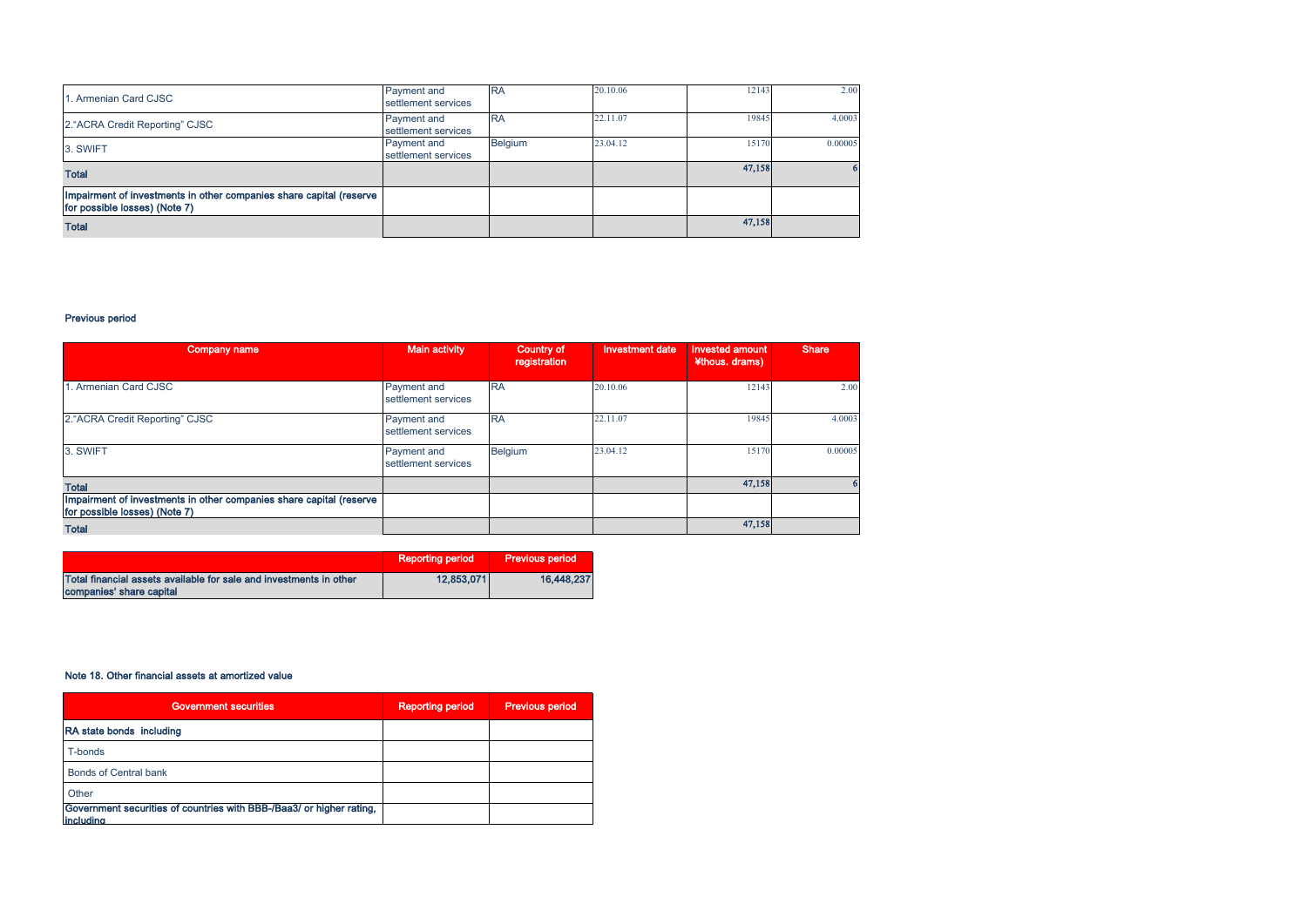| T-bonds                                                                                |  |
|----------------------------------------------------------------------------------------|--|
| <b>Bonds of Central bank</b>                                                           |  |
| Other                                                                                  |  |
| State securities of countries with BB+/Ba1/ or below rating or no<br>rating, including |  |
| T-bonds                                                                                |  |
| <b>Bonds of Central bank</b>                                                           |  |
| Other                                                                                  |  |
| <b>Accrued interest</b>                                                                |  |
| <b>Total</b>                                                                           |  |

| Non-government securities of RA                                      | <b>listed</b> | unlisted | <b>listed</b> | unlisted |
|----------------------------------------------------------------------|---------------|----------|---------------|----------|
| Issuer with A-/A3/ or higher rating, including                       |               |          |               |          |
| long term debt instruments                                           |               |          |               |          |
| - short term debt instruments                                        |               |          |               |          |
| - deposite certificates                                              |               |          |               |          |
| - other                                                              |               |          |               |          |
| Issuer having "C-" and higher rating from CBA, including             |               |          |               |          |
| long term debt instruments                                           |               |          |               |          |
| - short term debt instruments                                        |               |          |               |          |
| - deposite certificates                                              |               |          |               |          |
| - other                                                              |               |          |               |          |
| Issuer with BBB+/Baa1/ and lower rating, other rating and no rating, |               |          |               |          |
| including                                                            |               |          |               |          |
| long term debt instruments                                           |               |          |               |          |
| - short term debt instruments                                        |               |          |               |          |
| - deposite certificates                                              |               |          |               |          |
| - other                                                              |               |          |               |          |
| <b>Accrued interest</b>                                              |               |          |               |          |
| <b>Total</b>                                                         |               |          |               |          |

| Non-government securities of other countries                         | <b>listed</b> | unlisted | listed | unlisted |
|----------------------------------------------------------------------|---------------|----------|--------|----------|
| Issuer with A-/A3/ or higher rating, including                       |               |          |        |          |
| - long term debt instruments                                         |               |          |        |          |
| - short term debt instruments                                        |               |          |        |          |
| - deposite certificates                                              |               |          |        |          |
| - other                                                              |               |          |        |          |
| Issuer with BBB+/Baa1/ and lower rating, other rating and no rating, |               |          |        |          |
| including                                                            |               |          |        |          |
| - long term debt instruments                                         |               |          |        |          |
| - short term debt instruments                                        |               |          |        |          |
| - deposite certificates                                              |               |          |        |          |
| - other                                                              |               |          |        |          |
| <b>Accrued interest</b>                                              |               |          |        |          |
| <b>Total</b>                                                         |               |          |        |          |
|                                                                      |               |          |        |          |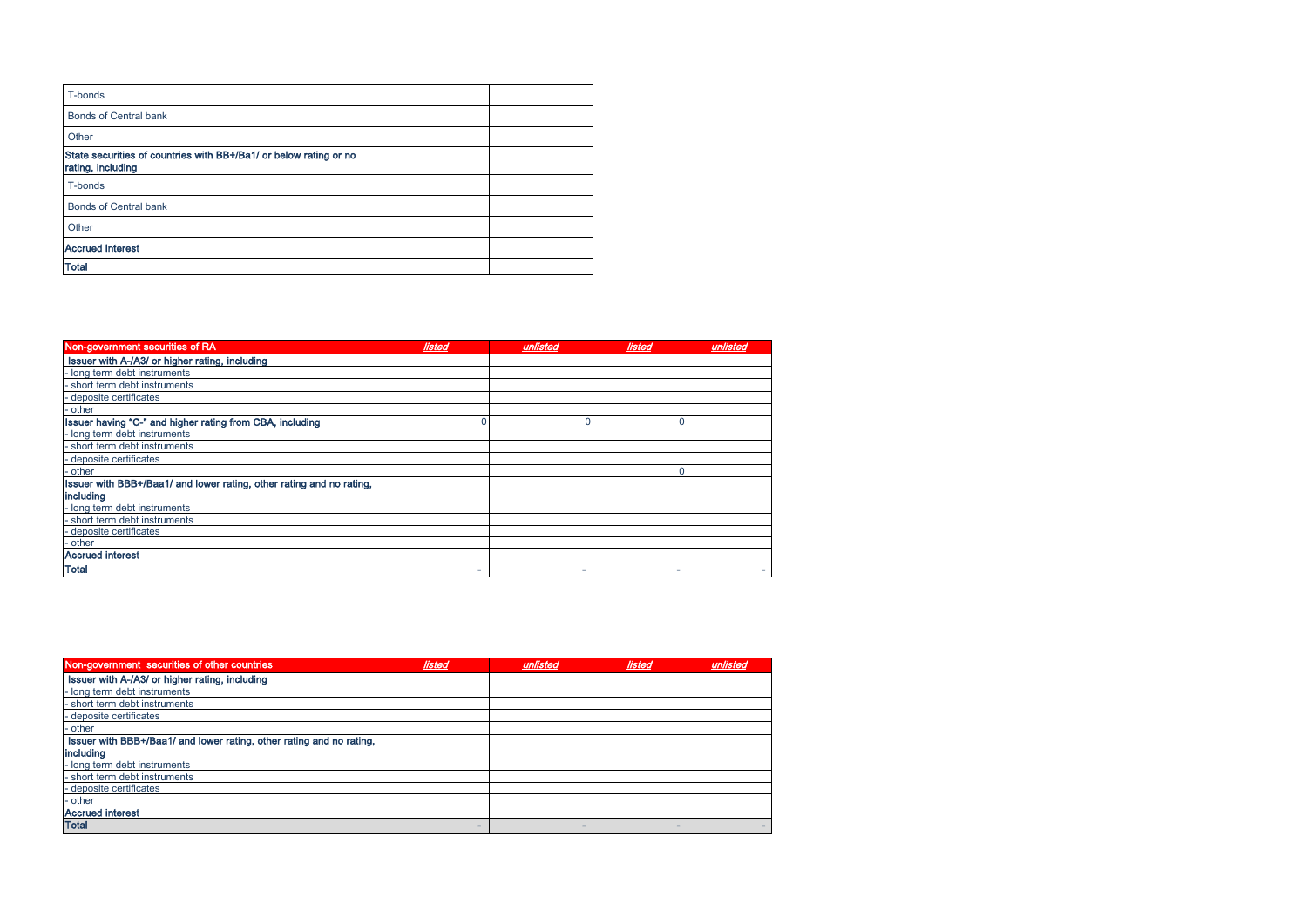| Impairment of investments held to maturity (reserve for possible<br>losses) (Note 7) |  |  |
|--------------------------------------------------------------------------------------|--|--|
|                                                                                      |  |  |
| Net investments in financial assets held to maturity                                 |  |  |

### Note 20. Property, Plant, Equipment and Intangible Assets

### Property, plant and equipment

| <b>Title</b>                                                     | <b>Buildings</b> | Computer &             | <b>Vehicles</b> | <b>Other PPE</b> | Capital                       | <b>Capital investments</b>      | <b>Total</b> |
|------------------------------------------------------------------|------------------|------------------------|-----------------|------------------|-------------------------------|---------------------------------|--------------|
|                                                                  |                  | communication<br>means |                 |                  | investments as<br>regards PPE | as regards leased<br><b>PPE</b> |              |
| <b>Initial cost</b>                                              |                  |                        |                 |                  |                               |                                 |              |
| Balance at the beginning of the previous period                  | 8,331,594        | 3,482,535              | 231,570         | 1,860,698        |                               | 204,175                         | 14,110,572   |
| Increase                                                         | 29,020           | 361,485                | 63,856          | 361,690          |                               | 96,861                          | 912,912      |
| <b>Disposal</b>                                                  |                  |                        |                 |                  |                               |                                 |              |
| Write-off                                                        | 219,178          |                        | 78,407          | 112              |                               |                                 | 297,697      |
| Revaluation                                                      |                  |                        |                 |                  |                               |                                 |              |
| Depreciation adjustment from revaluation                         |                  |                        |                 |                  |                               |                                 |              |
| Balance at the end of the previous period                        | 8,141,436        | 3,844,020              | 217,019         | 2,222,276        |                               | 301,036                         | 14,725,787   |
| Increase                                                         | 2,393,031        | 13,969                 | 48,652          | 976,951          |                               | 375                             | 3,432,978    |
| <b>Disposal</b>                                                  |                  |                        |                 |                  |                               |                                 |              |
| Revaluation*                                                     |                  |                        |                 |                  |                               |                                 |              |
| Write-off                                                        |                  | 93,410                 | 47,224          | 47,307           |                               |                                 | 187,941      |
| Depreciation adjustment from revaluation                         |                  |                        |                 |                  |                               |                                 |              |
| Balance at the end of the reporting period                       | 10,534,467       | 3,764,579              | 218,447         | 3,151,920        |                               | 301,411                         | 17,970,824   |
| <b>Accumulated depreciation</b>                                  |                  |                        |                 |                  |                               |                                 |              |
| Balance at the beginning of the previous period                  | 872,427          | 2,417,005              | 186,344         | 1,348,738        |                               | 29,062                          | 4,853,576    |
| Increase                                                         | 301,400          | 322,559                | 13,831          | 166,515          |                               | 6,778                           | 811,083      |
| <b>Disposal</b>                                                  |                  |                        |                 |                  |                               |                                 |              |
| Depreciation adjustment from revaluation                         |                  |                        |                 |                  |                               |                                 |              |
| Write-off                                                        | 3,402            |                        | 73,754          | 112              |                               |                                 | 77,268       |
| Balance at the end of the previous period                        | 1,170,425        | 2,739,564              | 126,421         | 1,515,141        |                               | 35,840                          | 5,587,391    |
| Increase                                                         | 74.548           | (25, 851)              | (18,980)        | (22,950)         |                               | 2.086                           | 8,853        |
| Disposal<br>Disposal<br>Depreciation adjustment from revaluation |                  |                        |                 |                  |                               |                                 |              |
|                                                                  |                  |                        |                 |                  |                               |                                 |              |
| Write-off                                                        |                  |                        |                 |                  |                               |                                 | $\sim$       |
| Balance at the end of the reporting period                       | 1,244,973        | 2,713,713              | 107,441         | 1,492,191        | ٠                             | 37,926                          | 5,596,244    |
| <b>Net carrying amount</b>                                       |                  |                        |                 |                  |                               |                                 |              |
| <b>End of reporting period</b>                                   | 9,289,494        | 1,050,866              | 111,006         | 1,659,729        |                               | 263,485                         | 12,374,580   |
| <b>End of previous period</b>                                    | 6,971,011        | 1,104,456              | 90,598          | 707,135          |                               | 265,196                         | 9,138,396    |

### **Intangible Assets**

|                                                 | Software | <b>Licenses</b> | Copyright | Other intangible | Capital                             | <b>Total</b> |
|-------------------------------------------------|----------|-----------------|-----------|------------------|-------------------------------------|--------------|
|                                                 |          |                 |           | assets           | investments as                      |              |
|                                                 |          |                 |           |                  | regards intangible<br><b>assets</b> |              |
| <b>Initial cost</b>                             |          |                 |           |                  |                                     |              |
| Balance at the beginning of the previous period | 264,024  | 2,338,577       |           | 135,806          | 4,847                               | 2,743,254    |
| Increase                                        | 5,000    | 434,109         |           |                  |                                     | 439,109      |
| <b>Disposal</b>                                 |          |                 |           |                  |                                     |              |
| Impairment                                      |          |                 |           |                  |                                     |              |
| Revaluation                                     |          |                 |           |                  |                                     |              |
| Written off                                     |          | 2,513           |           |                  |                                     | 2,513        |
| Balance at the end of previous period           | 269,024  | 2,770,173       |           | 135,806          | 4,847                               | 3,179,850    |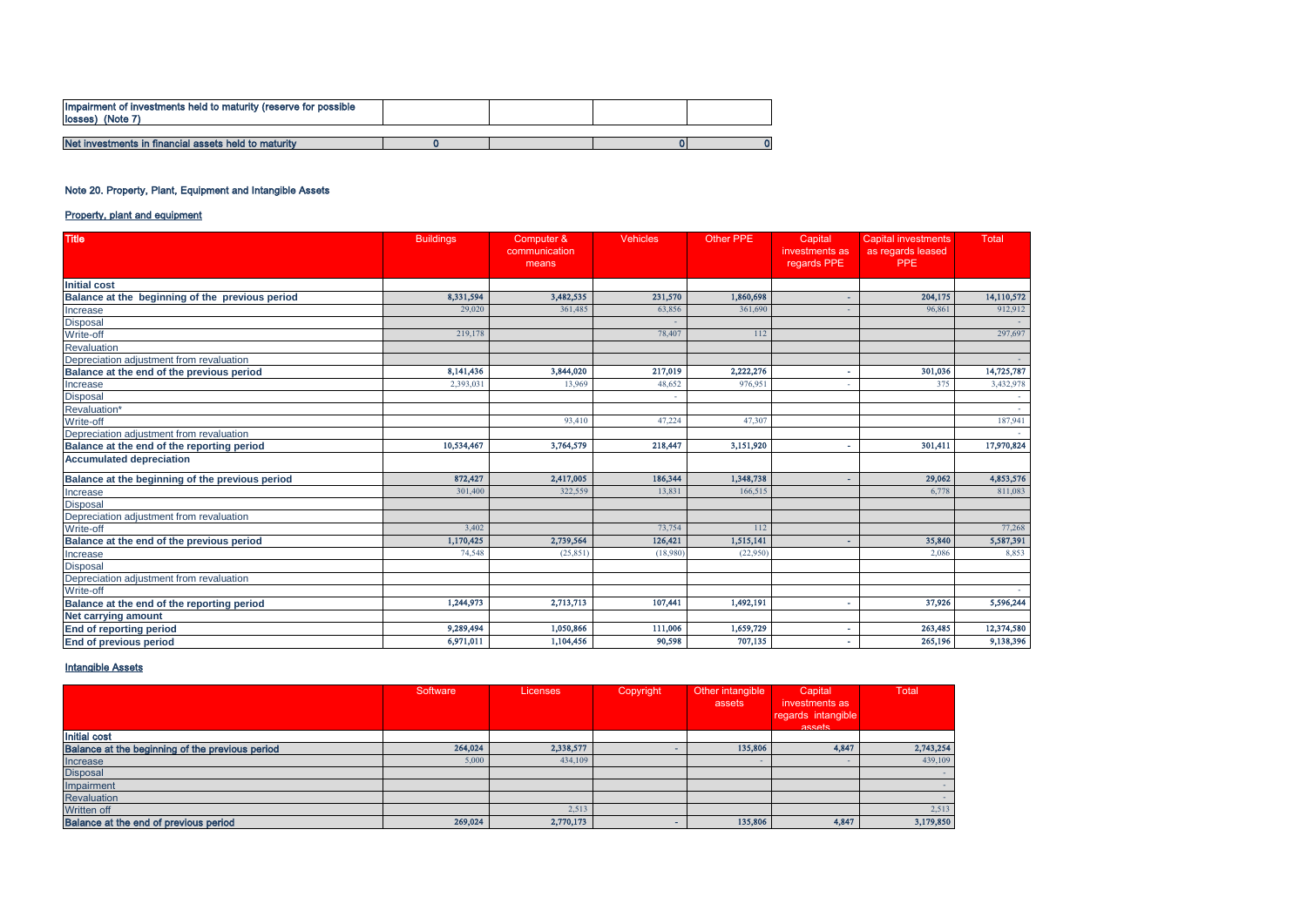| Increase                                   |         | 13,757    | ۰       |                          | 13,757    |
|--------------------------------------------|---------|-----------|---------|--------------------------|-----------|
| <b>Disposal</b>                            |         |           |         |                          |           |
| Revaluation*                               |         |           |         |                          |           |
| Impairment                                 |         |           |         |                          |           |
| <b>Written off</b>                         |         |           |         |                          |           |
| Balance at the end of the reporting period | 269,024 | 2,783,930 | 135,806 | 4,847                    | 3,193,607 |
| <b>Accumulated amortization</b>            |         |           |         |                          |           |
| Balance at the end of previous period      | 27,935  | 288,898   | 3,494   |                          | 320,327   |
| Increase                                   | 13,897  | 139,904   | 5,636   |                          | 159,437   |
| <b>Disposal</b>                            |         |           |         |                          |           |
| Impairment                                 |         | 2,513     |         |                          | 2,513     |
| Revaluation                                |         |           |         |                          |           |
| Balance at the end of previous period      | 41,832  | 426,289   | 9,130   | $\overline{\phantom{a}}$ | 477,251   |
| Increase                                   | 42,875  | 71,429    | 4,144   |                          | 118,448   |
| <b>Disposal</b>                            |         |           |         |                          |           |
| Depreciation adjustment from revaluation   |         |           |         |                          |           |
| Revaluation                                |         |           |         |                          |           |
| Balance at the end of the reporting period | 84,707  | 497,718   | 13,274  |                          | 595,699   |
| Net carrying amount                        |         |           |         |                          |           |
| <b>End of reporting period</b>             | 184,317 | 2,286,212 | 122,532 | 4,847                    | 2,597,908 |
| End of previous period                     | 227,192 | 2,343,884 | 126,676 | 4,847                    | 2,702,599 |

### Note 21. Deferred tax assets

| Deferred tax assets movement           | <b>Reporting period</b> | Previous period |
|----------------------------------------|-------------------------|-----------------|
| Balance at the beginning of the period |                         |                 |
| Increase                               |                         |                 |
| Decrease                               |                         |                 |
| Balance at the end of the period       | ۰                       |                 |

#### **Note 22.** Օ**ther Assets**

| Amounts receivable from bank transactions                         | <b>Reporting period</b> | Previous period |
|-------------------------------------------------------------------|-------------------------|-----------------|
| Dividends receivable                                              |                         |                 |
| Amounts receivable from trust management transactions             |                         |                 |
| Amounts receivable from other transactions                        | 1.589.736               | 1.213.728       |
| <b>Total</b>                                                      | 1,589,736               | 1.213.728       |
| Reserve for possible losses as regards bank transactions (Note 7) | $-23.030$               | $-18.647$       |
| Net amounts receivable from bank transactions                     | 1,566,706               | 1.195.081       |
|                                                                   |                         |                 |

| Accounts receivable and prepayments                              | <b>Reporting period</b> | <b>Previous period</b> |
|------------------------------------------------------------------|-------------------------|------------------------|
| Receivables as regards budget                                    | 20                      | 59                     |
| Receivables as regards suppliers                                 |                         |                        |
| Advance payments to the employees                                | 331                     | 30                     |
| Advance payments to the suppliers                                | 814,335                 | 1,209,708              |
| Advance payments and overpayments as regards budget and mandator | 118,074                 |                        |
| Other receivables and prepaymens                                 | 10,117,328              | 10,398,503             |
| <b>Total</b>                                                     | 11,050,088              | 11,608,300             |
| Reserve for possible losses as regards other assets (Note 7)     | $-484.788$              | $-496.145$             |
| <b>Total</b>                                                     | 10,565,300              | 11,188,611             |
| Other assets                                                     |                         |                        |
| Warehouse                                                        | 375.439                 | 389,360                |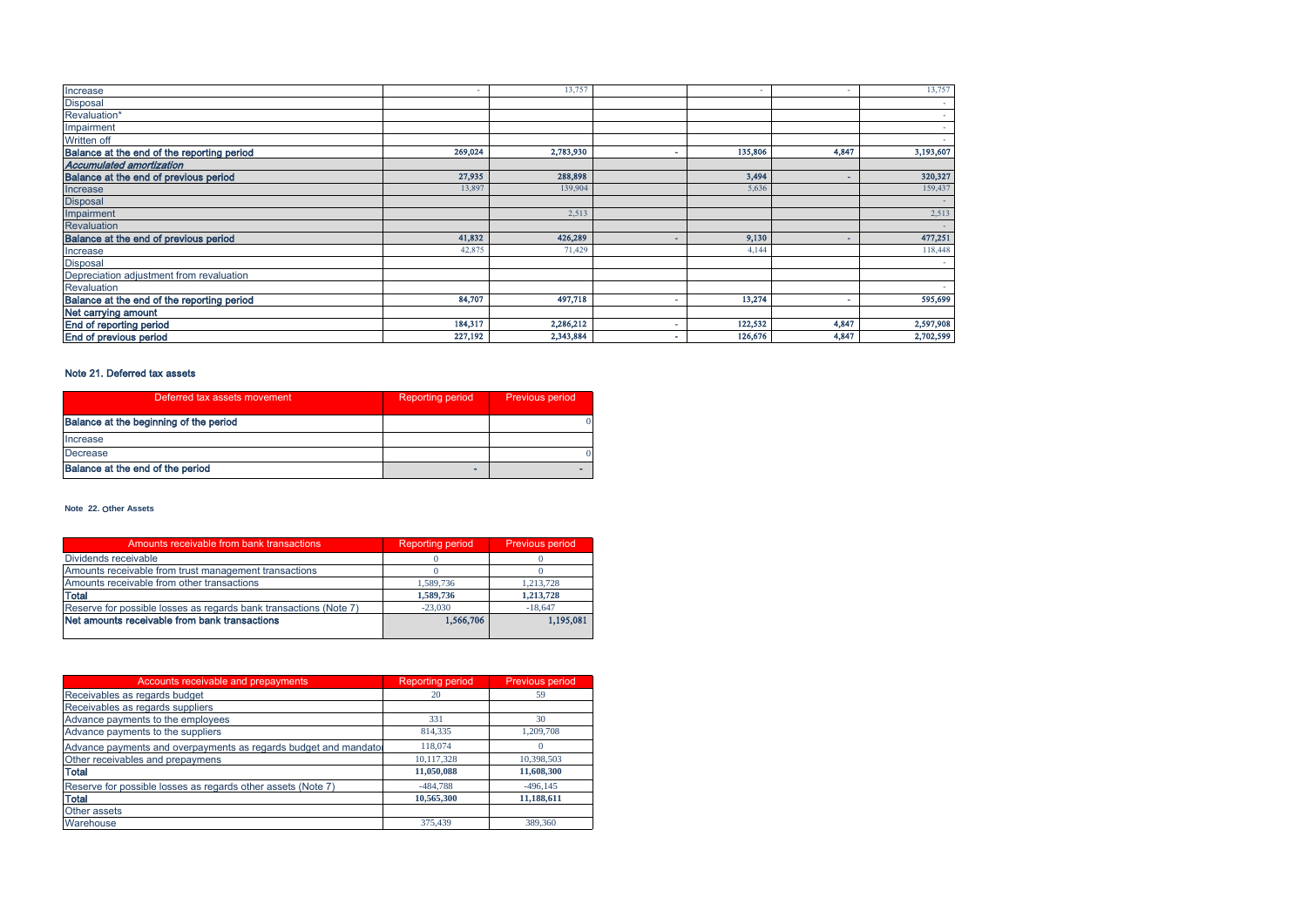| Seized collateral                                            | 3.766.183  | 3.716.481  |
|--------------------------------------------------------------|------------|------------|
| Future period expenses                                       | 30,891     | 22.648     |
| Other assets                                                 | 256,799    | 136.502    |
| Reserve for possible losses as regards other assets (Note 7) | $-2.872$   | $-1.593$   |
| <b>Total</b>                                                 | 4,426,440  | 4,263,398  |
| <b>Total other assets</b>                                    | 16.558.446 | 16,570,634 |

### Note 23. Amounts due to banks and other financial institutions

| <b>Current accounts</b>                                                | <b>Reporting period</b>  | Previous period          |
|------------------------------------------------------------------------|--------------------------|--------------------------|
| <b>RA Banks</b>                                                        | 1,791,287                | 223,482                  |
| Banks with BBB-(Baa3) and higher rating                                |                          |                          |
| Banks with rating below BBB-(Baa3) and no rating                       | 454,428                  | 324,846                  |
| <b>Accrued interest</b>                                                |                          |                          |
| <b>Total</b>                                                           | 2,245,715                | 548,328                  |
| Interbank loans, deposits and other demands                            |                          |                          |
| <b>RA Central Bank</b>                                                 |                          |                          |
| Loans*                                                                 | 20,970,413               | 21,184,523               |
| Repo (repurchase) agreements                                           | 18,999,998               | 36,899,981               |
| Swap                                                                   |                          |                          |
| Other                                                                  |                          |                          |
| <b>RA Banks</b>                                                        |                          |                          |
| Loans and deposits                                                     | 8,641,052                | 8,713,793                |
| <b>Financial leasing</b>                                               |                          |                          |
| Repo (repurchase) agreements                                           | $\mathbf{0}$             | $\bf{0}$                 |
| Swap                                                                   | $\overline{0}$           | $\bf{0}$                 |
| Other                                                                  | $\overline{0}$           | $\mathbf{0}$             |
| BBB-(Baa3) and higher rating banks                                     |                          |                          |
| Loans and deposits                                                     |                          |                          |
| <b>Financial leasing</b>                                               |                          |                          |
| Repo (repurchase) agreements                                           |                          |                          |
| Swap                                                                   |                          |                          |
| Other                                                                  |                          |                          |
| BBB-(Baa3) and lower rating and no rating banks                        |                          |                          |
| Loans and deposits                                                     | 7,680,928                | $\mathbf{0}$             |
| <b>Financial leasing</b>                                               |                          |                          |
| Repo (repurchase) agreements                                           |                          |                          |
| Swap                                                                   | $\Omega$                 | $\Omega$                 |
| Other                                                                  | 1,986,054                | 160,245                  |
| <b>Accrued interest</b>                                                | 590,856                  | 474,522                  |
| <b>Total</b>                                                           | 58,869,301               | 67,433,064               |
| <b>Financial institutions</b>                                          |                          |                          |
| <b>Current accounts</b>                                                | 1,343,773                | 480,224                  |
| Loans and deposits                                                     | 28,420,432               | 29,230,834               |
| Repo (repurchase) agreements                                           |                          |                          |
| Swap                                                                   |                          |                          |
| Other                                                                  | 3,066                    | 4,824                    |
| <b>Accrued interest</b>                                                | 811.792                  | 865,336                  |
| <b>Total</b><br>Total amounts due to banks and other fin. institutions | 30,579,063<br>91,694,079 | 30,581,218<br>98,562,610 |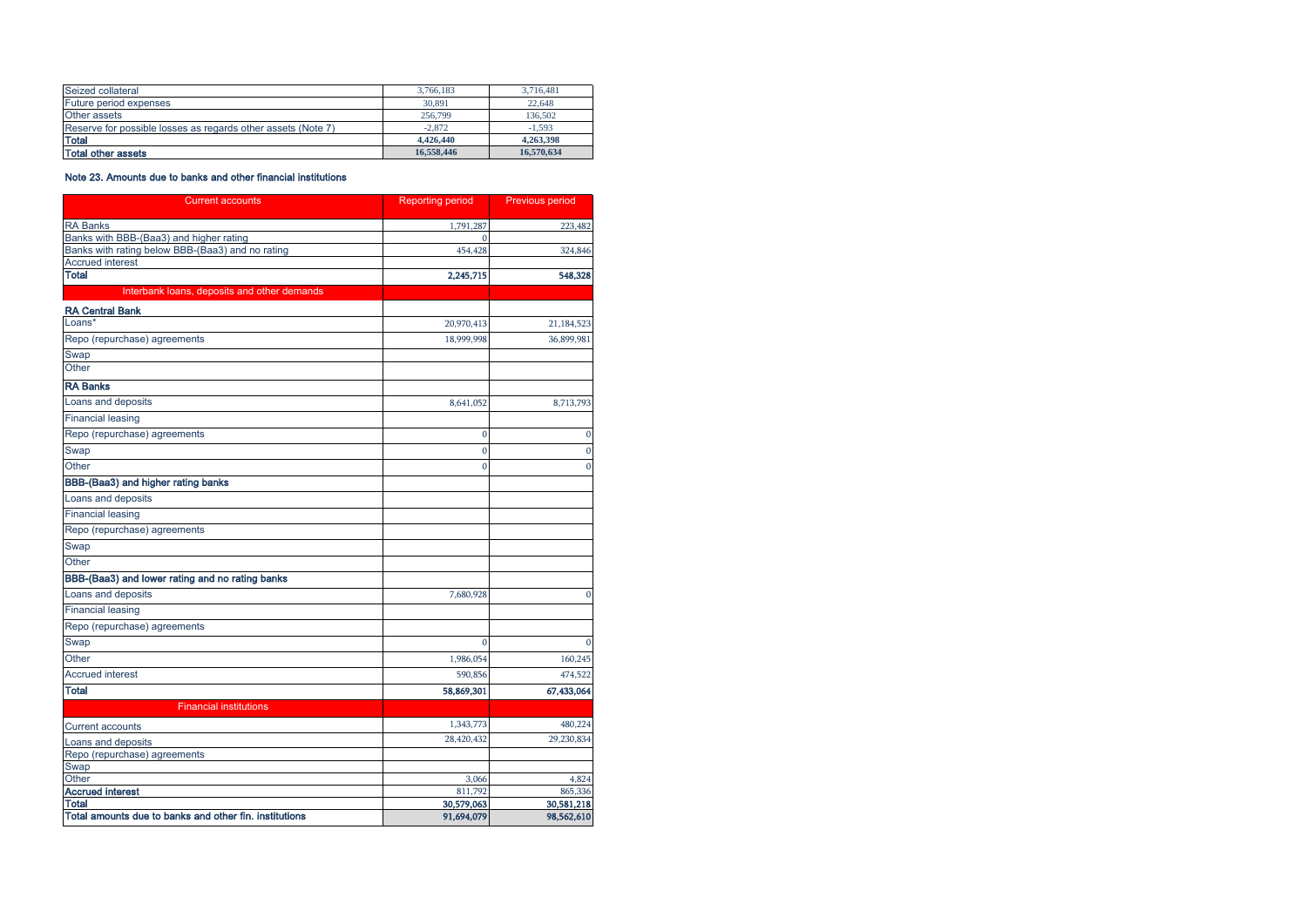As of 31.03.2018, loans received from the Central Bank of Armenia also include loan amounts attracted under international loan programs totaling AMD 20.970.413 thous. And accrued interest amounts AMD 530.721 thous.

### Note 24. Amounts due to customers

| Amounts due to RA government and local self-managed authorities | <b>Reporting period</b> | Previous period |
|-----------------------------------------------------------------|-------------------------|-----------------|
|                                                                 |                         |                 |
| <b>Current accounts</b>                                         | 108,506                 | 89,742          |
| Time deposits                                                   |                         |                 |
| Loans                                                           | 454,017                 | 553,276         |
| Repo (repurchase) agreements                                    |                         |                 |
| Swap                                                            |                         |                 |
| Other                                                           | 41,126                  | 47,979          |
| <b>Accrued interest</b>                                         | 1,595                   | 1,955           |
| <b>Total</b>                                                    | 605,244                 | 692,952         |
| Legal entities and institutions of RA (residents)               |                         |                 |
| <b>Current accounts</b>                                         | 39,575,582              | 46,088,823      |
| <b>Time deposits</b>                                            | 61,431,109              | 47,603,643      |
| Repo (repurchase) agreements                                    | $\Omega$                | 995,082         |
| Swap                                                            |                         |                 |
| Other                                                           | 6,534,512               | 4,000,822       |
| <b>Accrued interest</b>                                         | 622,026                 | 445,408         |
| Total                                                           | 108,163,229             | 99,133,778      |
| Legal entities and institutions (non-residents)                 |                         |                 |
| <b>Current accounts</b>                                         | 42,413,191              | 18,766,874      |
| <b>Time deposits</b>                                            | 2,676,021               | 2,967,099       |
| Repo (repurchase) agreements                                    |                         |                 |
| Swap                                                            |                         |                 |
| Other                                                           | 1,545,043               | 49,085          |
| <b>Accrued interest</b>                                         | 22,757                  | 8,050           |
| <b>Total</b>                                                    | 46,657,012              | 21,791,108      |
| Sole entrepreneurs of RA (residents)                            |                         |                 |
|                                                                 |                         |                 |
| <b>Current accounts</b>                                         | 189,116                 | 261,690         |
| Time deposits                                                   |                         |                 |
| Repo (repurchase) agreements                                    |                         |                 |
| Swap                                                            |                         |                 |
| Other                                                           |                         |                 |
| <b>Accrued interest</b>                                         |                         |                 |
| <b>Total</b>                                                    | 189,116                 | 261,690         |
| Sole entrepreneurs (non-residents)                              |                         |                 |
| <b>Current accounts</b>                                         | 62                      | 54              |
| <b>Time deposits</b>                                            |                         |                 |
| Repo (repurchase) agreements                                    |                         |                 |
| Swap                                                            |                         |                 |
| Other                                                           |                         |                 |
| <b>Accrued interest</b>                                         |                         |                 |
| Total                                                           | 62                      | 54              |
| Individuals (residents)                                         |                         |                 |
| <b>Current accounts</b>                                         | 17,698,129              | 16,755,561      |
| <b>Time deposits</b>                                            | 255,626,268             | 247, 267, 642   |
| Repo (repurchase) agreements                                    |                         |                 |
| Swap                                                            |                         |                 |
| Other                                                           | 179,058                 | 159,410         |
| <b>Accrued interest</b>                                         | 2,777,202               | 2,324,506       |
| <b>Total</b>                                                    | 276,280,657             | 266,507,119     |
| Individuals (non-residents)                                     |                         |                 |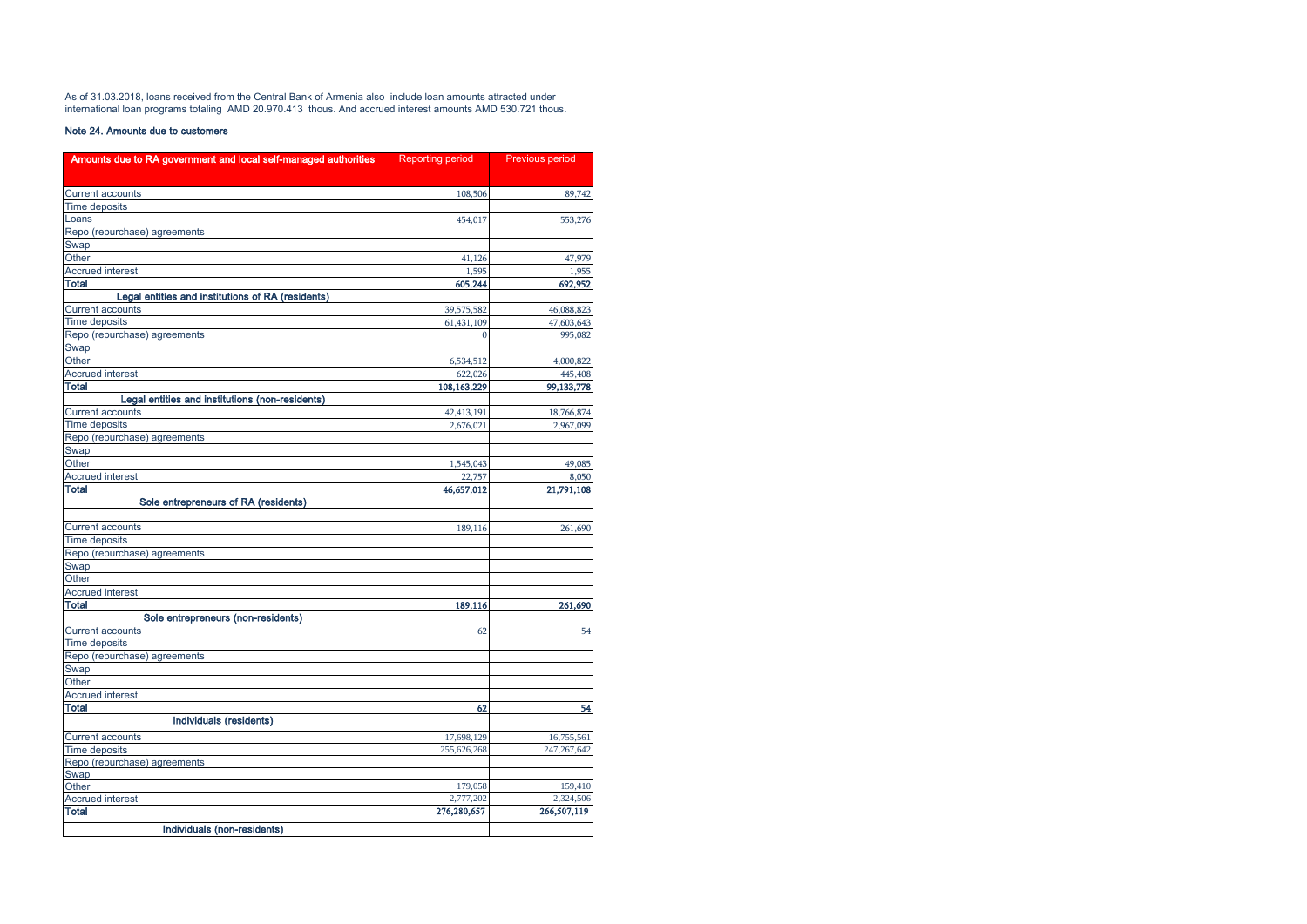| Total liabilities to customers | 443,729,176 | 401,210,484 |
|--------------------------------|-------------|-------------|
|                                |             |             |
| <b>Total</b>                   | 11,833,856  | 12,823,783  |
| <b>Accrued interest</b>        | 73,658      | 57,359      |
| Other                          |             |             |
| Swap                           |             |             |
| Repo (repurchase) agreements   |             |             |
| Time deposits                  | 7.967.087   | 9,285,925   |
| <b>Current accounts</b>        | 3,793,111   | 3,480,499   |

The amount of the security of liabilities totaled: as at 31.12.2017 - AMD 22.671.881 thous., as at 31.03.2018 - AMD 17.870.819 thous.

2.Term liabilities to government include amounts involved from international financial organizations within RAED (Rural Areas Economic Development) program and Millennium Challenge Account program, which totaled AMD 454.017 thous., accrued interest AMD 1.595 thous.

### The structure of Bank depositors' (time deposits) by customers number

|                             | <b>Reporting period</b> | <b>Previous period</b> |
|-----------------------------|-------------------------|------------------------|
| Legal entities residents    | 139                     |                        |
| Legal entitie non-residents |                         |                        |
| Individuals residents       | 30,404                  | 21.164                 |
| Individuals non-residents   | 393                     | 27                     |
| <b>Total</b>                | 30,941                  | 21,520                 |

### Note 25. Securities issued by Bank

| Securities issued by Bank | Reporting period | <b>Previous period</b> |
|---------------------------|------------------|------------------------|
|                           |                  |                        |
| Fixed-Income securities   | 11,371,778       | 8.967.294              |
|                           |                  |                        |
| <b>Total</b>              | 11,371,778       | 8,967,294              |

### Note 26. Liabilities at fair value through profit or loss

| <b>Liability held for trading</b>                | <b>Reporting period</b> | <b>Previous period</b> |
|--------------------------------------------------|-------------------------|------------------------|
| Derivative instruments held for trading purposes |                         |                        |
| <b>Futures</b>                                   |                         |                        |
| Forward                                          |                         |                        |
| Option                                           |                         |                        |
| Swap                                             |                         |                        |
| Other                                            |                         |                        |
| Hedging derivative instruments                   |                         |                        |
| Other                                            | 19,828,129              | 24,556,156             |
| <b>Total</b>                                     | 19,828,129              | 24,556,156             |

### Note 27. Amounts payable

| <b>Amounts payable</b>      | Reporting period | <b>Previous period</b> |
|-----------------------------|------------------|------------------------|
| <b>Dividends</b>            |                  |                        |
| Trust management agreements |                  |                        |
| Deposits insurance          | 246,412          | 292,030                |
| Other                       |                  |                        |
| <b>Total</b>                | 246,412          | 292,030                |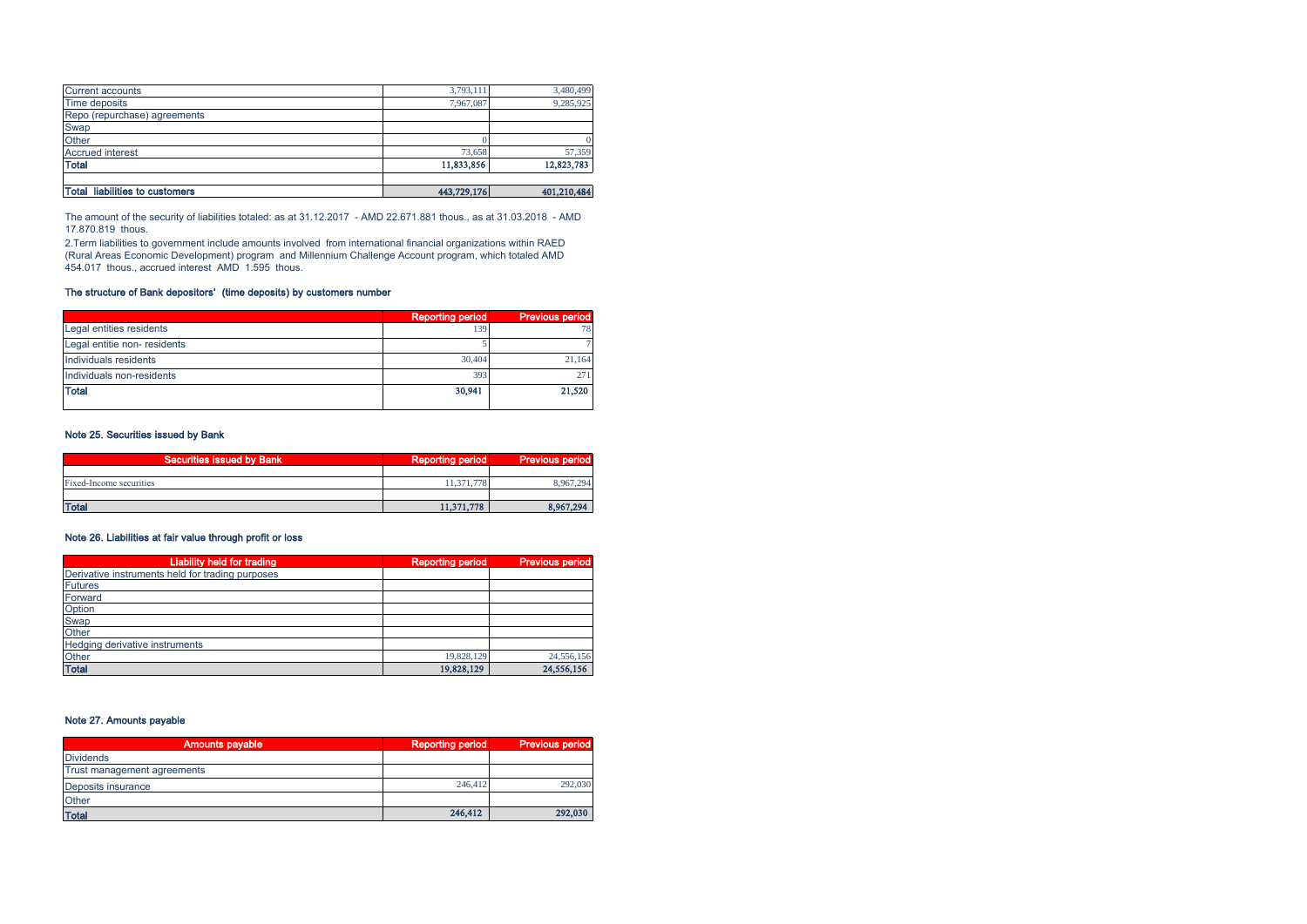### Note 28. Deferred tax liabilities

| Deferred tax liabilities movements     | <b>Reporting period</b> | <b>Previous period</b> |
|----------------------------------------|-------------------------|------------------------|
| Balance at the beginning of the period | 627,829                 | 474,159                |
| Increase                               |                         | 153,670                |
| Decrease                               |                         |                        |
| Balance at the end of the period       | 627.829                 | 627.829                |

### Note 29. Other liabilities

| <b>Other liabilities</b>                                    | <b>Reporting period</b> | <b>Previous period</b> |
|-------------------------------------------------------------|-------------------------|------------------------|
| Settlement liabilities as regards cheques and other payment |                         |                        |
| Settlement liabilities as regards letters of credit         |                         |                        |
| Other settlements                                           |                         |                        |
| Payables as regards budget                                  |                         |                        |
| <b>Profit Tax</b>                                           | 462,150                 | 296,211                |
| <b>VAT</b>                                                  | 7.196                   | 29,830                 |
| other taxes and dues                                        | 252,255                 | 298,768                |
| social insurance payments                                   |                         |                        |
| Liabilities to employees as regards salary                  | 330,871                 | 283,574                |
| Payables as regards suppliers                               | 147,016                 | 165,050                |
| Payables as regards completion of chartered capital         |                         |                        |
| <b>Other liabilities</b>                                    | 2.548                   | 2,294                  |
| Balance at the end of period                                | 1,202,036               | 1.075.727              |

### Note 30. Chartered capital

a) Bank's chartered capital registered and fully paid – AMD 31.374.560 thous.

b) The number of issued and allocated ordinary shares - 41.120, nomminal value – AMD 763.000

c) Major participants as of the end of the reporting period

| Major participant         | <b>Amount of</b><br>participation | <b>Share</b><br>$\frac{9}{6}$ | <b>Type of activity</b><br>(for legal entities) |
|---------------------------|-----------------------------------|-------------------------------|-------------------------------------------------|
| <b>Vitaly Grigoryants</b> | 31,374,560                        | 100                           | Individual                                      |
|                           | 31,374,560                        |                               |                                                 |

# Note 32. Revaluation and remeasurement reserves, other components of equity "Revaluation and remeasurement reserves"

Components:

| <b>Revaluation reserves</b>                                   | <b>Reporting period</b> | <b>Previous period</b> |
|---------------------------------------------------------------|-------------------------|------------------------|
| Unrealized gain/loss from revaluation of investments for sale | 2,237,355               | 2,009,002              |
| Fixed assets revaluation reserve                              | 471.422                 | 471.422                |
| Other reserves                                                |                         |                        |
| <b>Total revaluation reserves</b>                             | 2,708,777               | 2,480,424              |

### Other components of equity

Reserves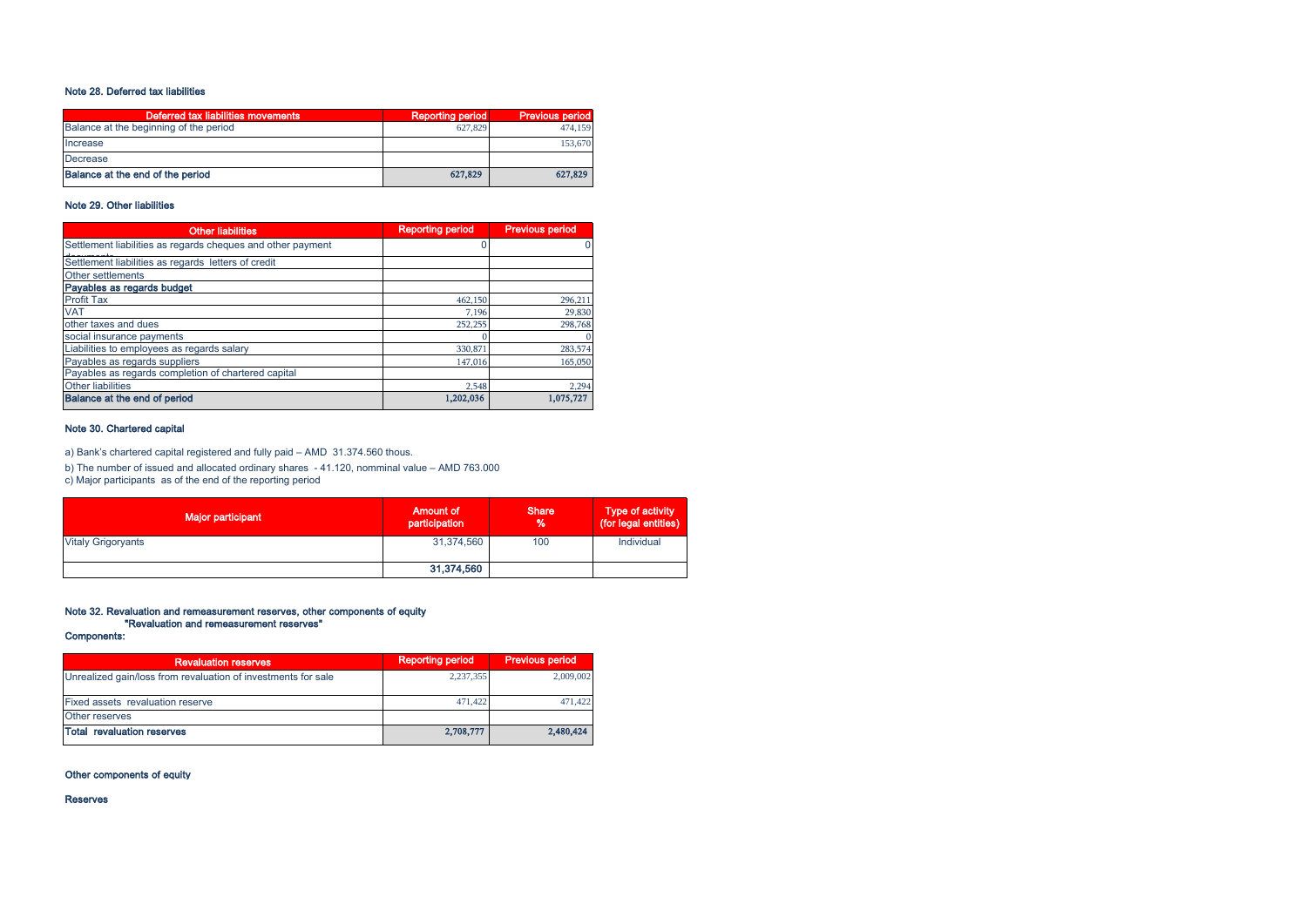| Other reserves         | <b>Reporting period</b> | <b>Previous period</b> |  |
|------------------------|-------------------------|------------------------|--|
| Main reserve           |                         |                        |  |
| Opening balance        | 691,167                 | 638,508                |  |
| Increase               |                         | 52,659                 |  |
| Decrease               |                         |                        |  |
| <b>Closing balance</b> | 691,167                 | 691,167                |  |

### Note 33. Retained earnings

| <b>Retained profit</b> | <b>Reporting period</b> | <b>Previous period</b> |
|------------------------|-------------------------|------------------------|
| Opening balance        | 4,888,086               | 2,807,725              |
| Increase               | 570,325                 | 2,133,020              |
| Decrease               |                         | 52,660                 |
| <b>Closing balance</b> | 5,458,411               | 4,888,086              |

Bank's chartered capital was increased by AMD 8.467.060 in 2016, including AMD 4.461.520 from the retained earnings of the previous periods.

### Note 34. Reserves, contingencies and potential liabilities

| <b>Reserves</b>                |   | <b>Reporting period</b> | Previous period |
|--------------------------------|---|-------------------------|-----------------|
| Opening balance                |   | 615.498                 | 655,706         |
| Allocations to the reserve     | N | 219,856                 | 207,373         |
| Use of reserve                 |   | (149, 411)              | (247, 581)      |
| Net allocations to the reserve |   | 70,445                  | (40, 208)       |
| <b>Closing balance</b>         |   | 685,943                 | 615,498         |

### Bank's legal liabilities

The Bank carries out its activity within the requirements prescribed by legislation and needs no additional reserves as regards its legal liabilities.

#### Bank's tax liabilities

The Bank has met its tax obligations and needs no additional reserves as regards its tax liabilities.

#### Bank's contingent liabilities as regards off-balance items containing credit risk

|                                                 | <b>Reporting period</b> | <b>Previous period</b> |
|-------------------------------------------------|-------------------------|------------------------|
| Unused credit lines                             | 24,889,953              | 21,049,256             |
| Guarantees provided                             | 39,021,770              | 35,968,014             |
| Letters of credit issued                        | 1,304,683               | 1,279,062              |
| Reserve as regards the mentioned items (Note 7) | (685.943)               | (615, 498)             |
| <b>Closing balance</b>                          | 64,530,463              | 57,680,834             |

### Bank's liability as regards operating lease

### The leased premises are as follows:

Yerevan - Artsakh Branch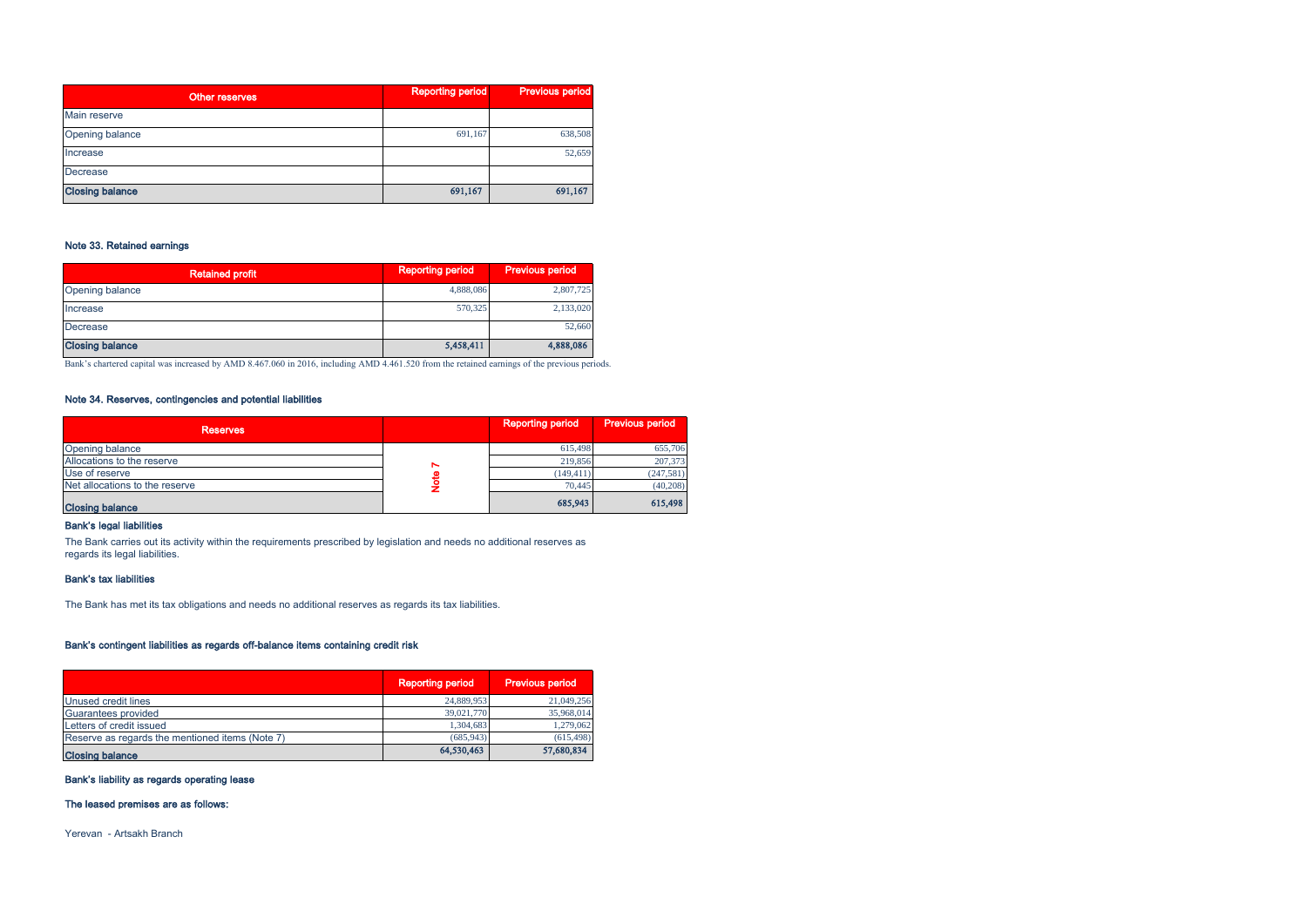Talin - Talin Branch Yerevan - Hayreniq Branch Stepanakert - Khachen Branch Yerevan - Arshakuni Branch Masis - Masis Branch Ashtarak - Ashtarak Branch Gavar - Gavar Branch Yerevan - Komitas Branch Artik - Artik Branch Sevan - Sevan Branch Martuni - Alashkert Branch Artashat - Artashat Branch Yerevan - Arabkir Branch Yerevan - Avan Branch Yerevan - Aparan Branch Yerevan - Charbakh Branch Yerevan - Araratyan Branch Yerevan - Teryan Branch Yerevan - Yerevan Branch Yerevan - Tashir Branch Hrazdan - Hrazdan Branch Yerevan - Qajaznuni Branch Yerevan - Nor Aresh Branch Yerevan - Nor Avan Branch Yerevan - Davtashen Branch Yerevan - Noragavit Branch

### The structure of future total minimum lease amounts payable for operating lease

| The structure of minimum lease payments | Amounts payable in<br>drams equivalent to<br>foreign currency | thous, drams<br>Amounts payable in<br>drams |
|-----------------------------------------|---------------------------------------------------------------|---------------------------------------------|
| Up to 1 year                            |                                                               | 243,708                                     |
| 1-5 years                               |                                                               | 836,352                                     |
| 5-10 years                              |                                                               | 940,371                                     |
| <b>Total</b>                            |                                                               | 2,020,430                                   |

### Note 35. Related party transactions

The related party transactions were conducted according to the market terms and interest rates.

| Loans and advances to customers             | <b>Reporting period</b> | <b>Previous period</b> |
|---------------------------------------------|-------------------------|------------------------|
|                                             | 01.01.18-31.03.18       | 01.01.17-31.12.17      |
| Balance as of 01 January                    | 6.266.753               | 2,846,673              |
| Loans and advances provided during the year | 6.201.864               | 8.788.896              |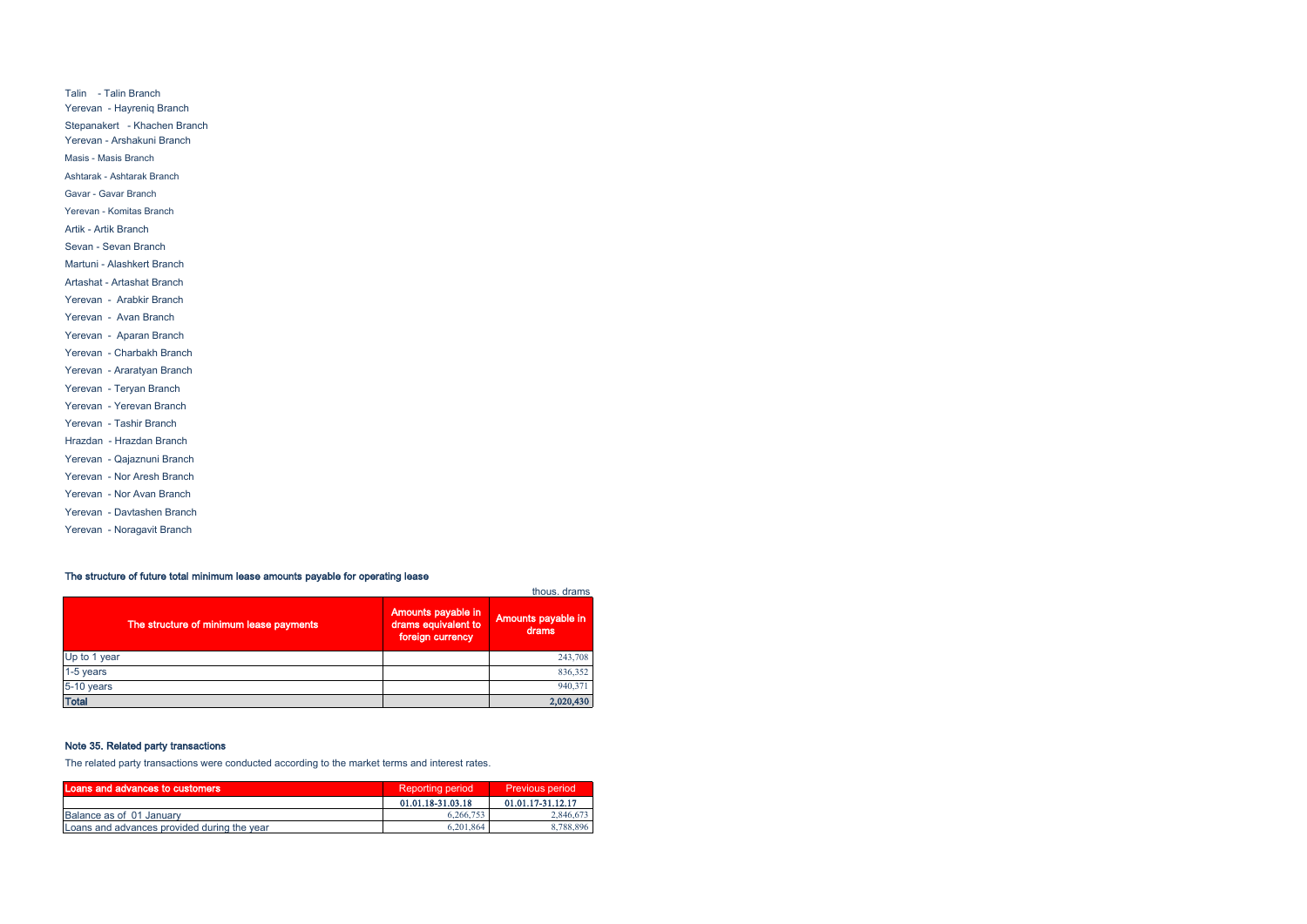| Loans and advances repaid during the year | 2.030.107  | 5.368.816 |
|-------------------------------------------|------------|-----------|
| <b>Balance</b>                            | 10.438.510 | 6,266,753 |
| Interest income                           | 229,500    | 628.191   |

The loans have been provided to the Bank's management and their related parties

| Amounts due to customers         | <b>Reporting period</b> | <b>Previous period</b> |  |  |
|----------------------------------|-------------------------|------------------------|--|--|
|                                  | 01.01.18-31.03.18       | 01.01.17-31.12.17      |  |  |
| Balance as of 01 January         | 14,852,072              | 4,611,136              |  |  |
| Amounts received during the year | 45,429,401              | 105,245,317            |  |  |
| Amounts paid during the year     | 43,848,144              | 95,004,381             |  |  |
| <b>Balance</b>                   | 16,433,329              | 14,852,072             |  |  |
| Interest expense                 | 379,736                 | 993,545                |  |  |

| Salary and equivalent payments to the Bank's management | <b>Reporting period</b> | <b>Previous period</b> |
|---------------------------------------------------------|-------------------------|------------------------|
|                                                         | 01.01.18-31.03.18       | 01.01.17-31.12.17      |
| <b>The Board</b>                                        |                         |                        |
| Salary                                                  | 24,204                  | 96,816                 |
| bonus                                                   |                         |                        |
| <b>Executive body</b>                                   |                         |                        |
| Salary                                                  | 50,620                  | 197,848                |
| bonus                                                   | 100                     | 18,937                 |
| Internal audit                                          |                         |                        |
| Salary                                                  | 13,916                  | 57,042                 |
| bonus                                                   | 100                     | 4,750                  |
| Total                                                   | 88,940                  | 375,393                |

#### Note 36. Minimal disclosures concerning financial risks

#### 1. Credit risk

The main objective of credit risks management for the Bank is the timely (sometimes even before provision of the loan) identification, valuation and realization of corresponding steps directed to their reduction.

The Bank evaluates the credit risk in relation of both each borrower and the whole loan portfolio.

According to the methodology developed by the Bank, the creditworthiness of the potential borrower is assessed before provision of the loan. From the viewpoint of prevention of the credit risk, the most important principle purpose of the loan. After provision of the loan, monitoring is conducted by the Bank during the whole period of the loan agreement to reqularly assess the borrower's solvency and the loan's security as well as to take cor credit risk.

Also the Bank's overall loan portfolio is subjected to regular analysis by industry branches, customers, and loan types to ensure the portfolio diversification and quality. Intra-bank normatives restricting credit risk (ma overall loan risk, maximum risk per individual loan types as regards loan portfolio quality, maximum risk as regards a borrower, maximum risk as regards the major borrowers, maximum risk as regards a person related to the related to the Bank, etc.) are established by the corresponding internal legal acts approved by the Bank Board (these normatives are more severe than the corresponding normatives established by the RA Central Bank).

The Bank considers activity of the Loan committee as very important for thye containment of credit risk. Loan committee is the body to realize the Bank's credit policy, the purpose of which is management of the Bank's loan The main objective of the loan committee is making collective professional protocol or final decisions concerning realization and servicing of transactions containing credit risk.

### 2. Geographical concentrations

| <b>Title</b>                                            | <b>RA</b>     | <b>CIS countries</b> | <b>OECD* Countries</b> | Non OECD<br><b>Countries</b> | <b>Total</b> |
|---------------------------------------------------------|---------------|----------------------|------------------------|------------------------------|--------------|
| <b>Assets</b>                                           |               |                      |                        |                              |              |
| Cash and balances with CBA                              | 126,494,040   |                      |                        |                              | 126,494,040  |
| Amounts due from banks and other financial institutions | 11,650,998    | 6,953,662            | 6,545,000              | 1.555.515                    | 26,705,175   |
| Financial instruments held for trading                  | 19,828,129    |                      |                        |                              | 19,828,129   |
| Loans and advances to customers                         | 346, 347, 195 | 854,174              | 787,604                | 43,571,811                   | 391,560,784  |

31.03.2018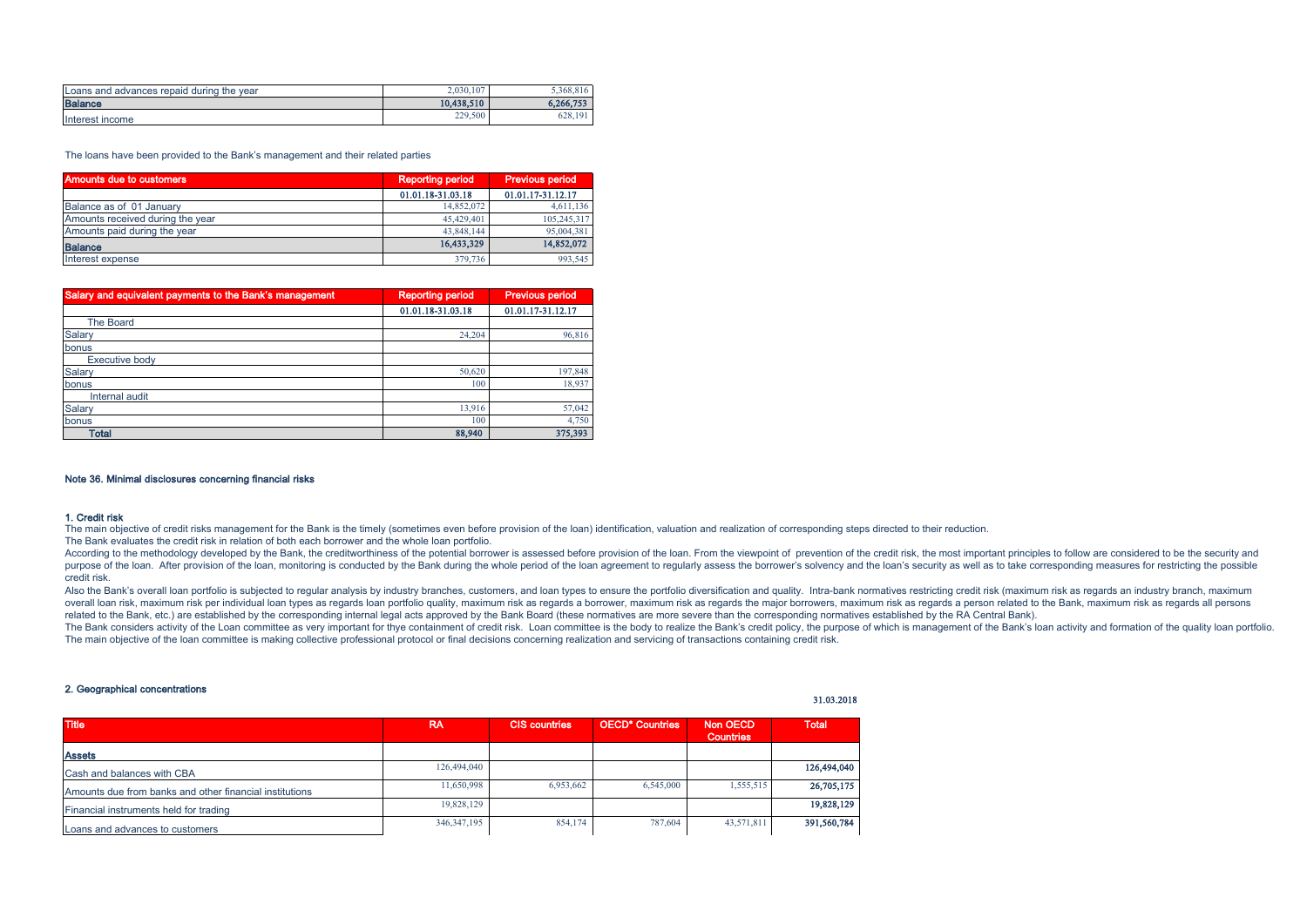| Securities available for sale                         | 12,837,901  |               | 15,170    |            | 12,853,071  |
|-------------------------------------------------------|-------------|---------------|-----------|------------|-------------|
| Securities held to maturity                           |             |               |           |            |             |
| Other assets                                          | 12,724,342  | 44,017        | 225,026   | 3,565,061  | 16,558,446  |
| <b>Total assets</b>                                   | 529,882,605 | 7,851,853     | 7,572,800 | 48,692,387 | 593,999,645 |
| <b>Liabilities</b>                                    |             |               |           |            |             |
| Amounts due to banks and other financial institutions | 80,860,540  | 9,665,894     | 690       | 1,166,955  | 91,694,079  |
| Amounts due to customers                              | 385,238,246 | 5,467,330     | 5,447,832 | 47,575,768 | 443,729,176 |
| Financial liability held for trading                  | 19,828,129  |               |           |            | 19,828,129  |
| <b>Other liabilities</b>                              | 1,189,122   |               | 12,914    |            | 1,202,036   |
| <b>Total liabilities</b>                              | 487,116,037 | 15,133,224    | 5,461,436 | 48,742,723 | 556,453,420 |
| Net position                                          | 42,766,568  | (7, 281, 371) | 2,111,364 | (50, 336)  | 37,546,225  |

31.12.2017

| <b>Title</b>                                            | <b>RA</b>   | <b>CIS countries</b> | <b>OECD* Countries</b> | <b>Non OECD</b><br><b>Countries</b> | <b>Total</b> |
|---------------------------------------------------------|-------------|----------------------|------------------------|-------------------------------------|--------------|
| <b>Assets</b>                                           |             |                      |                        |                                     |              |
| Cash and balances with CBA                              | 112,151,692 |                      |                        |                                     | 112,151,692  |
| Amounts due from banks and other financial institutions | 8,634,061   | 3,620,986            | 3,007,646              | 2,015,338                           | 17,278,031   |
| Financial instruments held for trading                  | 24,556,156  |                      |                        |                                     | 24,556,156   |
| Loans and advances to customers                         | 334,861,601 | 859,403              | 776,099                | 39,883,882                          | 376,380,985  |
| Securities available for sale                           | 16,433,067  |                      | 15,170                 |                                     | 16,448,237   |
| Securities held to maturity                             |             |                      |                        |                                     | ×.           |
| Other assets                                            | 12,555,815  | 46,838               | 145,388                | 3,822,593                           | 16,570,634   |
| <b>Total assets</b>                                     | 509,192,392 | 4,527,227            | 3,944,303              | 45,721,813                          | 563,385,735  |
| <b>Liabilities</b>                                      |             |                      |                        |                                     | ٠            |
| Amounts due to banks and other financial institutions   | 98,075,646  | 161,996              |                        | 324,968                             | 98,562,610   |
| Amounts due to customers                                | 366,595,538 | 3,924,560            | 5,033,991              | 25,656,395                          | 401,210,484  |
| Financial liability held for trading                    | 24,556,156  |                      |                        |                                     | 24,556,156   |
| <b>Other liabilities</b>                                | 1,060,235   |                      | 15,491                 |                                     | 1,075,727    |
| <b>Total liabilities</b>                                | 490,287,575 | 4,086,556            | 5,049,482              | 25,981,364                          | 525,404,977  |
| <b>Net position</b>                                     | 18,904,817  | 440,671              | (1, 105, 179)          | 19,740,449                          | 37,980,758   |

OECD \* - Organization for Economic Cooperation and Development

Analysis of assets containing credit risk according to industrial branches and exposure

|        |                       |                         |                               |                           | 31.03.2018 |
|--------|-----------------------|-------------------------|-------------------------------|---------------------------|------------|
| Assets | <b>Working assets</b> | Non-working assets      |                               |                           |            |
|        | Standard/Non-risky    | <b>Controlled/Risky</b> | Non-standard/<br>Medium risky | Doubtful/ Highly<br>risky | <b>Bad</b> |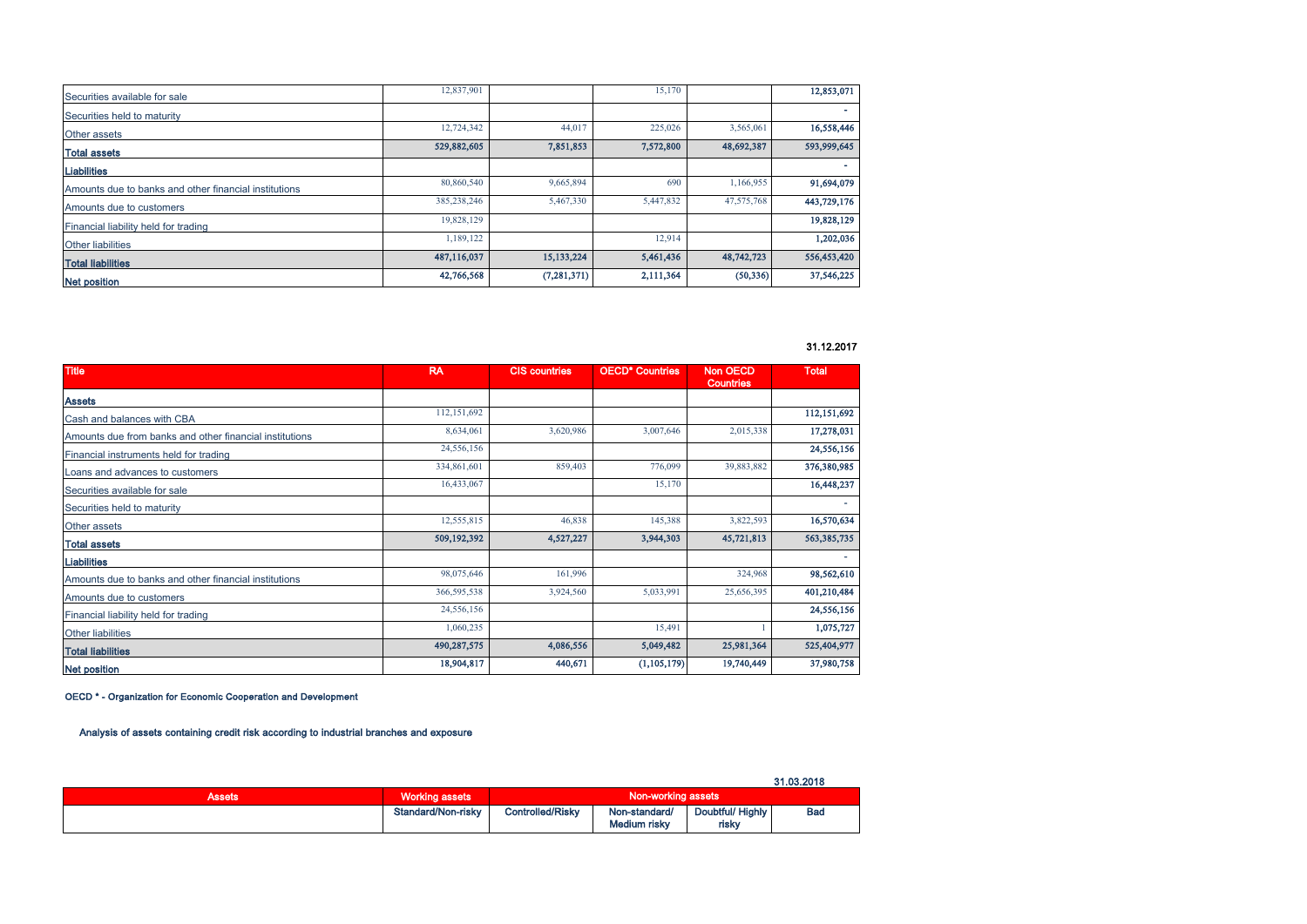|                                                                     | 386,593,626 | 3,000,288      | 857,535       | 1,109,335               |  |
|---------------------------------------------------------------------|-------------|----------------|---------------|-------------------------|--|
| Loans and advances, including                                       | 58,703      | 1,284          | 295           | 227                     |  |
| 1. Agriculture, forestry and fishing<br>amount                      | 8,176,110   | 247,818        | 9,538         | 15,313                  |  |
| number                                                              | 714         | 10             |               | 3                       |  |
| 2. Mining and quarrying<br>amount                                   | 10,788,234  |                |               |                         |  |
| number                                                              | 28          |                |               |                         |  |
| 3. Processing industry<br>amount                                    | 25,282,646  | 119,832        |               | 380                     |  |
| number                                                              | 68          | 4              |               |                         |  |
| 4. Electricity, gas, steam and air conditioning supply<br>amount    | 19,568,038  |                |               |                         |  |
| number                                                              | 43          |                |               |                         |  |
| 5. Water supply, sewerage, waste management and recycling<br>amount | 5,696       |                |               |                         |  |
| number                                                              | 3           |                |               |                         |  |
| 6. Construction<br>amount                                           | 47,793,885  | 154,825        | 27,137        | 619,498                 |  |
| number                                                              | 159         |                | $\mathcal{D}$ | $\overline{\mathbf{3}}$ |  |
| 7. Trade<br>amount                                                  | 111,007,778 | 320,482        | 168,502       |                         |  |
| number                                                              | 313         | 13             |               |                         |  |
| 8. Transportation and warehouse business<br>amount                  | 12,892,597  | 91,192         |               |                         |  |
| number                                                              | 31          |                |               |                         |  |
| 9. Accommodation and catering<br>amount                             | 23,605,674  | 16,506         |               | 521                     |  |
| number                                                              | 81          | 3              |               | 1                       |  |
| 10. Information and communication<br>amount                         | 5,841,010   |                |               |                         |  |
| number                                                              | 13          |                |               |                         |  |
| 11. Real property buisness<br>amount                                | 171,967     |                |               |                         |  |
| number                                                              | 8           |                |               |                         |  |
| 12. Professional, scientific and technical activities<br>amount     | 12,073,763  | 3,369          |               |                         |  |
| number                                                              | 18          |                |               |                         |  |
| 13. Education<br>amount                                             | 2,166,099   | 743            | 81            | 95                      |  |
| number                                                              | 408         | $\overline{2}$ | 1             | $\overline{2}$          |  |
| 14. Healthcare<br>amount                                            | 909,848     |                |               |                         |  |
| number                                                              | 23          |                |               |                         |  |
| 15. Arts, entertainment, recreation<br>amount                       | 188,148     |                | 86            |                         |  |
| number                                                              | 14          |                | $\mathbf{1}$  |                         |  |
| 16. Other branches of economy<br>amount                             | 54,970,204  | 27,394         |               |                         |  |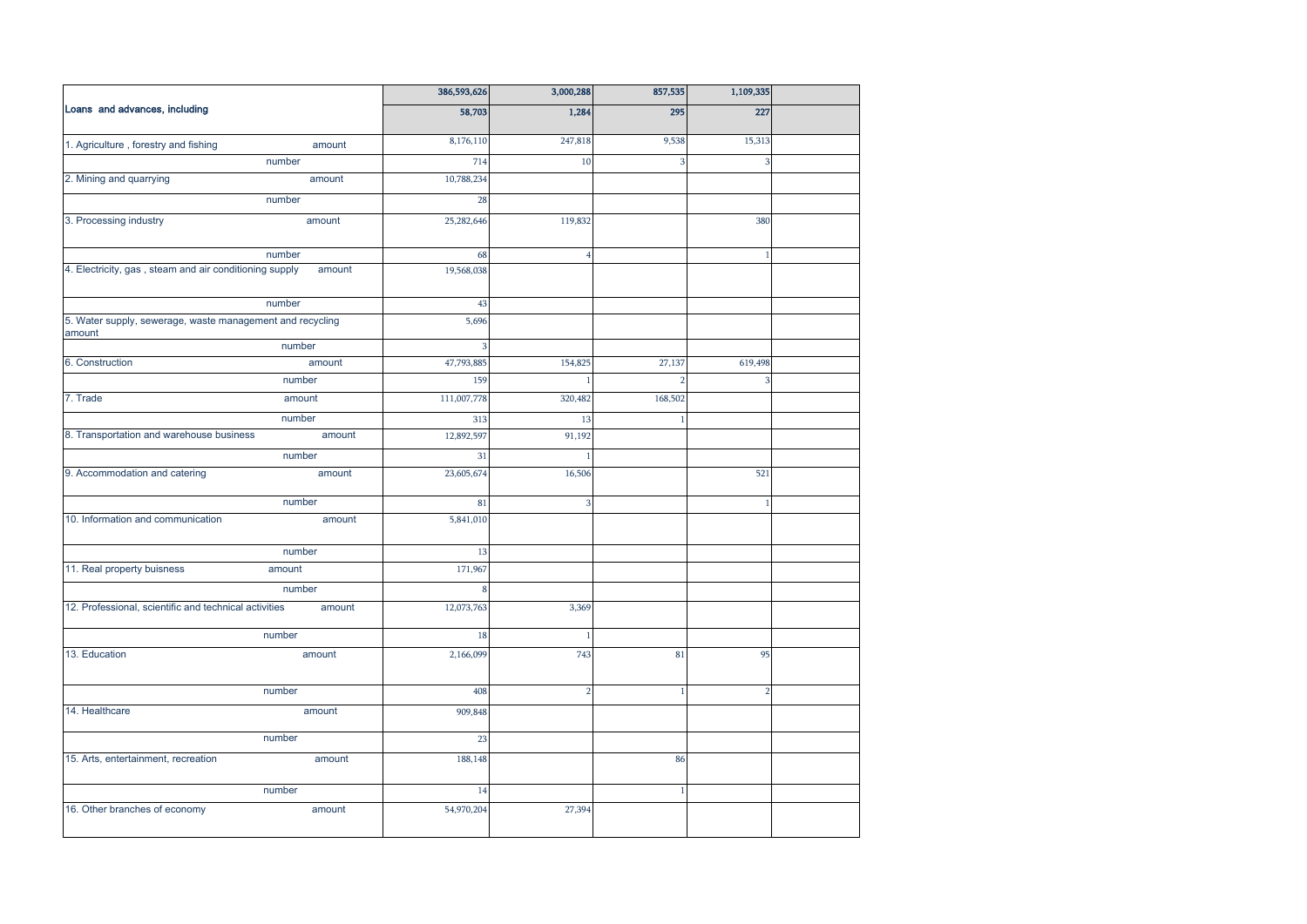|                              | number | 49                      |           |                |         |  |
|------------------------------|--------|-------------------------|-----------|----------------|---------|--|
| 17. Mortgage loans           | amount | 10,265,807              | 219,150   | 60,537         | 11,363  |  |
|                              | number | 1,860                   | 64        | 16             |         |  |
| 18. Consumer and other loans | amount | 40,886,122              | 1,798,977 | 591,654        | 462,165 |  |
|                              | number | 54,870                  | 1,184     | 271            | 210     |  |
| <b>Receivables</b>           | amount | 21,775,732              | 5,543     | 5,009          | 1,946   |  |
|                              | number | 10,758                  | 495       | 295            | 275     |  |
| Investment securities        | amount | 47,158                  |           |                |         |  |
|                              | number | $\overline{\mathbf{3}}$ |           |                |         |  |
| Off-balance sheet items      | amount | 64,478,349              | 24,666    | 26,301         | 1,148   |  |
|                              | number | 11,880                  | 53        | $\overline{9}$ | 8       |  |
| including<br>guarantees      | amount | 38,610,706              | 951       |                |         |  |
|                              | number | 385                     |           |                |         |  |
| letters of credit            | amount | 1,291,636               |           |                |         |  |
|                              | number |                         |           |                |         |  |

31.12.2017

| <b>Assets</b>                                                       |        | <b>Working assets</b> | Non-working assets      |                                      |                               |  |
|---------------------------------------------------------------------|--------|-----------------------|-------------------------|--------------------------------------|-------------------------------|--|
|                                                                     |        | Standard/Non-risky    | <b>Controlled/Risky</b> | Non-standard/<br><b>Medium risky</b> | Doubtful/ Highly Bad<br>risky |  |
| Loans and advances, including                                       |        | 370,822,831           | 2,380,684               | 2,657,263                            | 520,207                       |  |
|                                                                     |        | 55,888                | 1.207                   | 347                                  | 243                           |  |
| 1. Agriculture, forestry and fishing                                | amount | 8,465,622             | 243,832                 | 25,159                               | 7,322                         |  |
| number                                                              |        | 723                   | 13                      |                                      |                               |  |
| 2. Mining and quarrying                                             | amount | 5,760,852             |                         |                                      | 8.701                         |  |
| number                                                              |        | 22                    |                         |                                      |                               |  |
| 3. Processing industry                                              | amount | 26,391,428            |                         |                                      | 484                           |  |
| number                                                              |        | 83                    |                         |                                      |                               |  |
| 4. Electricity, gas, steam and air conditioning supply              | amount | 21,531,227            |                         |                                      |                               |  |
| number                                                              |        | 43                    |                         |                                      |                               |  |
| 5. Water supply, sewerage, waste management and recycling<br>amount |        | 8,525                 |                         |                                      |                               |  |
|                                                                     | number |                       |                         |                                      |                               |  |
| 6. Construction                                                     | amount | 45,615,740            | 186,424                 | 983,405                              |                               |  |
|                                                                     | number | 134                   |                         |                                      |                               |  |
| 7. Trade                                                            | amount | 101,854,033           | 148,890                 | 165,012                              | 600                           |  |
|                                                                     | number | 318                   |                         |                                      |                               |  |
| 8. Transportation and warehouse business                            | amount | 13,037,925            | 91.192                  |                                      | 885                           |  |
|                                                                     | number | 32                    |                         |                                      |                               |  |
| 9. Accommodation and catering                                       | amount | 21,453,439            |                         | 926,186                              | 1,042                         |  |
|                                                                     | number | 82                    |                         |                                      |                               |  |
| 10. Information and communication                                   | amount | 7,534,564             |                         |                                      |                               |  |
|                                                                     | number | 15                    |                         |                                      |                               |  |
| 11. Real property buisness                                          | amount | 182,004               |                         |                                      |                               |  |
|                                                                     | number |                       |                         |                                      |                               |  |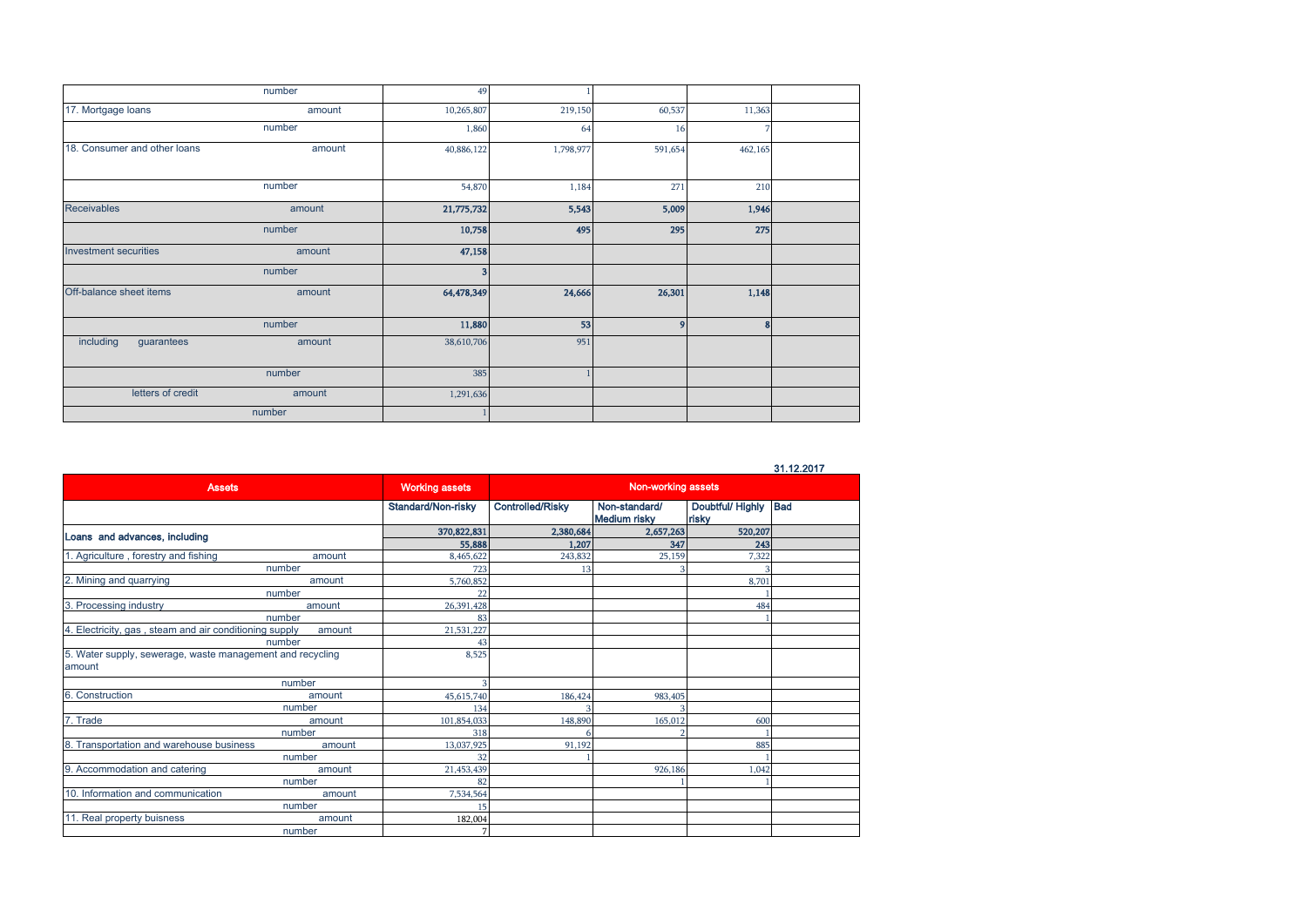| 12. Professional, scientific and technical activities | amount | 11,604,883 |           |         |         |  |
|-------------------------------------------------------|--------|------------|-----------|---------|---------|--|
|                                                       | number | 17         |           |         |         |  |
| 13. Education                                         | amount | 2,108,123  | 88        | 158     |         |  |
|                                                       | number | 408        |           |         |         |  |
| 14. Healthcare                                        | amount | 957,229    |           |         |         |  |
|                                                       | number | 19         |           |         |         |  |
| 15. Arts, entertainment, recreation                   | amount | 186,586    | 579       |         |         |  |
|                                                       | number | 13         |           |         |         |  |
| 16. Other branches of economy                         | amount | 54,575,285 |           |         |         |  |
|                                                       | number | 52         |           |         |         |  |
| 17. Mortgage loans                                    | amount | 10,605,218 | 155,402   | 48,805  | 15,144  |  |
|                                                       | number | 1,923      | 38        | 13      |         |  |
| 18. Consumer and other loans                          | amount | 38,950,148 | 1,554,277 | 508,538 | 486,029 |  |
|                                                       | number | 51,994     | 1.144     | 323     | 230     |  |
| <b>Receivables</b>                                    | amount | 17,096,993 | 10,386    | 3,062   | 6,122   |  |
|                                                       | number | 10,167     | 373       | 297     | 360     |  |
| Investment securities                                 | amount | 47,148     |           |         |         |  |
|                                                       | number |            |           |         |         |  |
| Off-balance sheet items                               | amount | 57,647,259 | 24,197    | 3,952   | 5,426   |  |
|                                                       | number | 12,774     | 39        | 15      | 5       |  |
| including<br>guarantees                               | amount | 35,588,534 |           | 73,015  |         |  |
|                                                       | number | 354        |           |         |         |  |
| letters of credit                                     | amount | 1,266,271  |           |         |         |  |
|                                                       | number |            |           |         |         |  |

### Analysis of credit portfolio according to regions and risk exposure

31.12.17

| Loans and advances, including | Working assets     | Non-working assets      |                               |                              |  |
|-------------------------------|--------------------|-------------------------|-------------------------------|------------------------------|--|
| Loans, including              | Standard/Non-risky | <b>Controlled/Risky</b> | Non-standard/<br>Medium risky | Doubtful/Highly Bad<br>risky |  |
| Residents of RA               | 329,479,570        | 2,376,524               | 2,492,605                     | 520,207                      |  |
| 2. Non-residents              | 41,343,261         | 4,160                   | 164,658                       |                              |  |
| <b>Total</b>                  | 370,822,831        | 2.380,684               | 2.657.263                     | 520,207                      |  |

### Loans to non-residents 31.12.17

| <b>Assets</b>                        |        | <b>Working assets</b> | Non-working assets      |                               |                          |            |
|--------------------------------------|--------|-----------------------|-------------------------|-------------------------------|--------------------------|------------|
|                                      |        | Standard/Non-risky    | <b>Controlled/Risky</b> | Non-standard/<br>Medium risky | Doubtful/Highly<br>risky | <b>Bad</b> |
|                                      |        | 41,343,261            | 4,160                   | 164,658                       |                          |            |
| Loans and advances, including        |        | 36                    |                         |                               |                          |            |
| 1. Agriculture, forestry and fishing | amount |                       |                         |                               |                          |            |
|                                      | number |                       |                         |                               |                          |            |
| 2. Mining and quarrying              | amount |                       |                         |                               |                          |            |
|                                      | number |                       |                         |                               |                          |            |
| 3. Processing industry               | amount |                       |                         |                               |                          |            |
|                                      | number |                       |                         |                               |                          |            |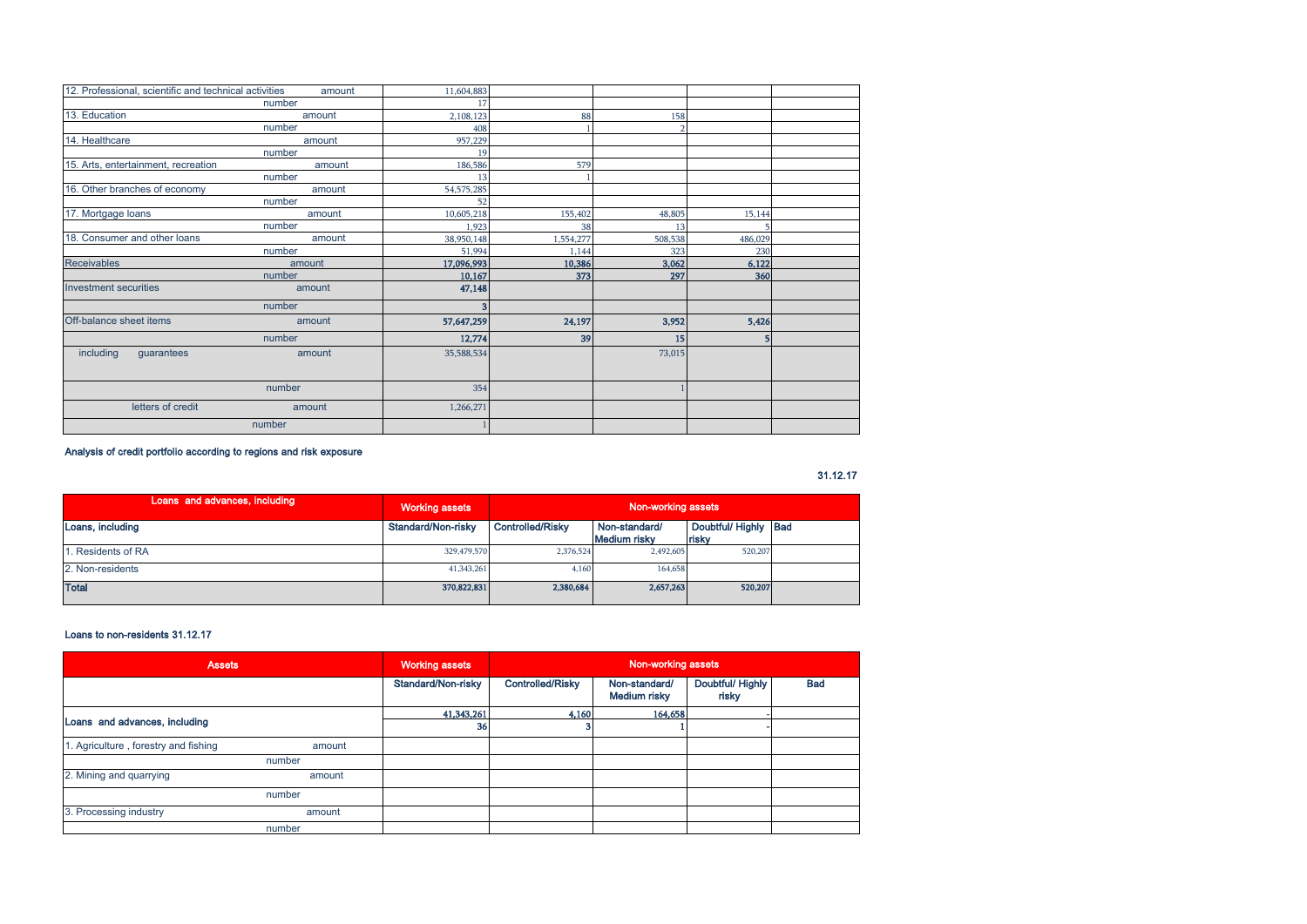| 4. Electricity, gas, steam and air conditioning supply    | amount |            |       |         |  |
|-----------------------------------------------------------|--------|------------|-------|---------|--|
|                                                           | number |            |       |         |  |
| 5. Water supply, sewerage, waste management and recycling |        |            |       |         |  |
| amount                                                    |        |            |       |         |  |
|                                                           | number |            |       |         |  |
| 6. Construction                                           | amount | 212,489    |       |         |  |
|                                                           | number |            |       |         |  |
| 7. Trade                                                  | amount | 40,919,578 |       | 164,658 |  |
|                                                           | number | 11         |       |         |  |
| 8. Transportation and warehouse business                  | amount |            |       |         |  |
|                                                           | number |            |       |         |  |
| 9. Accommodation and catering                             | amount |            |       |         |  |
|                                                           | number |            |       |         |  |
| 10. Information and communication                         | amount |            |       |         |  |
|                                                           | number |            |       |         |  |
| 11. Real property buisness                                | amount |            |       |         |  |
|                                                           | number |            |       |         |  |
| 12. Professional, scientific and technical activities     | amount |            |       |         |  |
|                                                           | number |            |       |         |  |
| 13. Education                                             | amount |            |       |         |  |
|                                                           | number |            |       |         |  |
| 14. Healthcare                                            | amount |            |       |         |  |
|                                                           | number |            |       |         |  |
| 15. Arts, entertainment, recreation                       | amount |            |       |         |  |
|                                                           | number |            |       |         |  |
| 16. Other branches of economy                             | amount |            |       |         |  |
|                                                           | number |            |       |         |  |
| 17. Mortgage loans                                        | amount | 1,933      |       |         |  |
|                                                           | number |            |       |         |  |
| 18. Consumer and other loans                              | amount | 209,261    | 4,160 |         |  |
|                                                           | number | 22         | 3     |         |  |

31.03.2018

| <b>Assets</b>    | <b>Working assets</b> | Non-working assets      |                               |                               |  |
|------------------|-----------------------|-------------------------|-------------------------------|-------------------------------|--|
| Loans, including | Standard/Non-risky    | <b>Controlled/Risky</b> | Non-standard/<br>Medium risky | Doubtful/ Highly Bad<br>risky |  |
| Residents of RA  | 341,570,215           | 2,981,228               | 686,417                       | 1,109,335                     |  |
| 2. Non-residents | 45,023,411            | 19,060                  | 171,118                       |                               |  |
| <b>Total</b>     | 386,593,626           | 3,000,288               | 857,535                       | 1,109,335                     |  |

| Loans to non-residents 31.03.2018 |  |
|-----------------------------------|--|
|-----------------------------------|--|

| <b>Assets</b>                                          |        | <b>Working assets</b> | Non-working assets      |                               |                           |            |
|--------------------------------------------------------|--------|-----------------------|-------------------------|-------------------------------|---------------------------|------------|
|                                                        |        | Standard/Non-risky    | <b>Controlled/Risky</b> | Non-standard/<br>Medium risky | Doubtful/ Highly<br>risky | <b>Bad</b> |
| Loans and advances, including                          |        | 45,023,411            | 19,060                  | 171,118                       |                           |            |
|                                                        |        | 45                    |                         |                               |                           |            |
| 1. Agriculture, forestry and fishing                   | amount |                       |                         |                               |                           |            |
| number                                                 |        |                       |                         |                               |                           |            |
| 2. Mining and quarrying                                | amount |                       |                         |                               |                           |            |
| number                                                 |        |                       |                         |                               |                           |            |
| 3. Processing industry                                 | amount |                       |                         |                               |                           |            |
| number                                                 |        |                       |                         |                               |                           |            |
| 4. Electricity, gas, steam and air conditioning supply | amount |                       |                         |                               |                           |            |
| number                                                 |        |                       |                         |                               |                           |            |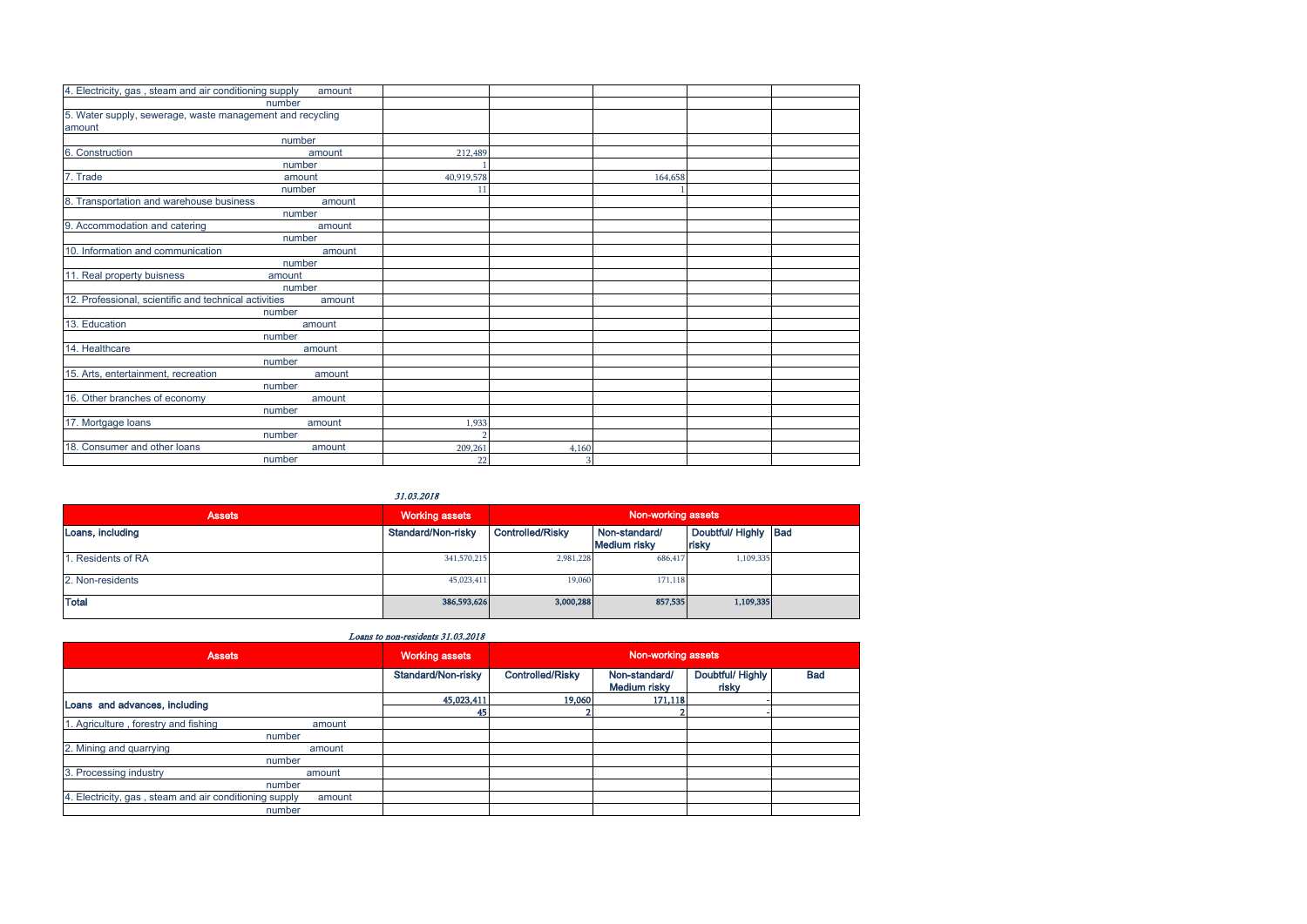| 5. Water supply, sewerage, waste management and recycling |        |            |        |         |  |
|-----------------------------------------------------------|--------|------------|--------|---------|--|
| amount                                                    |        |            |        |         |  |
|                                                           | number |            |        |         |  |
| 6. Construction                                           | amount | 128,961    |        |         |  |
|                                                           | number |            |        |         |  |
| 7. Trade                                                  | amount | 44,579,107 |        | 168,502 |  |
|                                                           | number | 12         |        |         |  |
| 8. Transportation and warehouse business                  | amount |            |        |         |  |
|                                                           | number |            |        |         |  |
| 9. Accommodation and catering                             | amount |            |        |         |  |
|                                                           | number |            |        |         |  |
| 10. Information and communication                         | amount |            |        |         |  |
|                                                           | number |            |        |         |  |
| 11. Real property buisness                                | amount |            |        |         |  |
|                                                           | number |            |        |         |  |
| 12. Professional, scientific and technical activities     | amount |            |        |         |  |
|                                                           | number |            |        |         |  |
| 13. Education                                             | amount |            |        |         |  |
|                                                           | number |            |        |         |  |
| 14. Healthcare                                            | amount |            |        |         |  |
|                                                           | number |            |        |         |  |
| 15. Arts, entertainment, recreation                       | amount | 3,472      |        |         |  |
|                                                           | number |            |        |         |  |
| 16. Other branches of economy                             | amount |            |        |         |  |
|                                                           | number |            |        |         |  |
| 17. Mortgage loans                                        | amount | 1,614      |        |         |  |
|                                                           | number |            |        |         |  |
| 18. Consumer and other loans                              | amount | 310,257    | 19,060 | 2,616   |  |
|                                                           | number | 29         |        |         |  |

### Loan portfolio indicators as of 31.03.2018

Non-performing loans/ total loans 1.82%

Reserve for non-performing loans/total capital 4.77%

Loan reserve /total loans 1.52 %

Possible loss reserve/Non-performing loans 83.71%

Large amount advances/capital 498.33%:

### Market risk

### Currency risk

For the purposes of currency risk assessment, the Bank applies the VaR (Value at Risk) model well accepted in the international practice. The model ensures definite probability forecast of expected maximum currency fluctua the Bank eventual losses. For the purposes of currency risk suppression the Bank carried out daily monitoring of currency positions. In the occurrence of open currency positions, the Bank applies hedging instruments for th

#### The Bank's foreign currency risk analysis according to financial assets and liabilities

| 31.03.2018                                              |              |                              |                                |              |  |  |  |
|---------------------------------------------------------|--------------|------------------------------|--------------------------------|--------------|--|--|--|
|                                                         | <b>Drams</b> | I group foreign<br>currency* | Il group foreign<br>currency** | <b>Total</b> |  |  |  |
| <b>Assets</b>                                           |              |                              |                                |              |  |  |  |
| Cash and balances with CBA                              | 71,294,655   | 54,698,976                   | 500,409                        | 126,494,040  |  |  |  |
| Standardized precious metal bullions                    |              | 646,163                      |                                | 646,163      |  |  |  |
| Amounts due from banks and other financial institutions | 10,633,337   | 11.857.302                   | 4.214.536                      | 26,705,175   |  |  |  |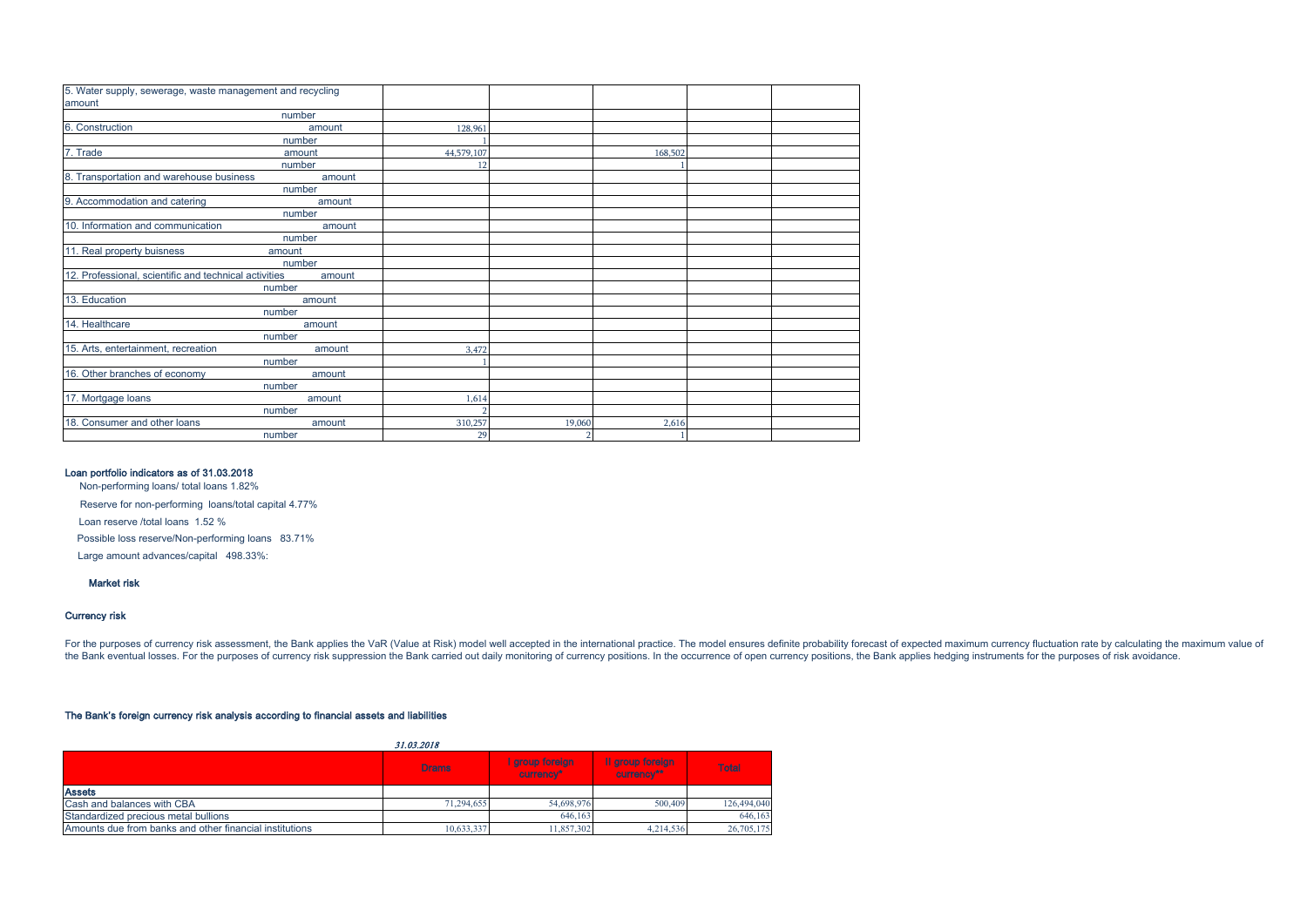| Financial instruments kept for trading                | 19,828,129  |             |           | 19,828,129  |
|-------------------------------------------------------|-------------|-------------|-----------|-------------|
| Loans and advances to customers                       | 160.413.589 | 228,683,179 | 2.464.016 | 391,560,784 |
| Financial assets available for sale                   | 12,131,130  | 721,941     |           | 12,853,071  |
| Financial assets held to maturity                     |             |             |           |             |
| Other                                                 | 10,588,543  | 5,450,098   | 519,805   | 16,558,446  |
| <b>Total assets</b>                                   | 284,889,383 | 302.057.659 | 7,698,766 | 594,645,808 |
| <b>Liabilities</b>                                    |             |             |           |             |
| Amounts due to banks and other financial institutions | 69,052,462  | 22,044,516  | 597.101   | 91,694,079  |
| Amounts due to customers                              | 169,718,752 | 266,910,815 | 7,099,609 | 443,729,176 |
| Securities issued by the bank                         | 102.725     | 11.269.053  |           | 11,371,778  |
| Liabilities at fair value through profit or loss      | 19,828,129  |             |           | 19,828,129  |
| <b>Other liabilities</b>                              | 1,172,486   | 29,550      |           | 1,202,036   |
| <b>Total liabilities</b>                              | 259,874,554 | 300,253,934 | 7,696,710 | 567,825,198 |
| <b>Net position</b>                                   | 25,014,829  | 1.803.725   | 2.056     | 26,820,610  |

31.12.2017

|                                                         | <b>Drams</b> | I group foreign<br>currency* | Il group foreign<br>currency** | <b>Total</b> |
|---------------------------------------------------------|--------------|------------------------------|--------------------------------|--------------|
| <b>Assets</b>                                           |              |                              |                                |              |
| Cash and balances with CBA                              | 96,953,225   | 14,720,925                   | 477,542                        | 112,151,692  |
| Standardized precious metal bullions                    |              | 115,135                      |                                | 115,135      |
| Amounts due from banks and other financial institutions | 6,766,970    | 5,575,206                    | 4,935,855                      | 17,278,031   |
| Financial instruments kept for trading                  | 24,556,156   |                              |                                | 24,556,156   |
| Loans and advances to customers                         | 149,179,580  | 225,406,985                  | 1,794,420                      | 376,380,985  |
| Financial assets available for sale                     | 15,954,198   | 494,039                      |                                | 16,448,237   |
| Financial assets held to maturity                       |              |                              |                                |              |
| Other                                                   | 11,189,290   | 5,373,188                    | 8,156                          | 16,570,634   |
| <b>Total assets</b>                                     | 304,599,419  | 251,685,478                  | 7,215,973                      | 563,500,870  |
| <b>Liabilities</b>                                      |              |                              |                                |              |
| Amounts due to banks and other financial institutions   | 87,771,546   | 10,495,411                   | 295,653                        | 98,562,610   |
| Amounts due to customers                                | 163,503,159  | 230,770,473                  | 6,936,852                      | 401,210,484  |
| Securities issued by the bank                           | 102,784      | 8,864,510                    |                                | 8,967,294    |
| Liabilities at fair value through profit or loss        | 24,556,156   |                              |                                | 24,556,156   |
| <b>Other liabilities</b>                                | 1,010,535    | 65,192                       |                                | 1,075,727    |
| <b>Total liabilities</b>                                | 276,944,180  | 250,195,586                  | 7,232,505                      | 534,372,271  |
| <b>Net position</b>                                     | 27,655,239   | 1,489,892                    | (16, 532)                      | 29,128,599   |

\* The 1st group foreign currencies include US Dollar, Euro, English Pound sterling, Swiss Franc, Gold metal account

\*\* The 2nd group foreign currencies include Russian Rouble, Ukrainian Hryvnia, UAE Dirham, Singapur Dollar.

### Analysis of the Bank's Foreign Currency risk according to the types of derivative financial instruments

| Types of derivative financial instruments | <b>Drams</b> | I group foreign<br>currency* | Il group foreign<br>currency** | <b>Total</b> |
|-------------------------------------------|--------------|------------------------------|--------------------------------|--------------|
| <b>Futures instruments</b>                |              |                              |                                |              |
| - liabilities                             |              |                              |                                |              |
| - demands                                 |              |                              |                                |              |
| <b>Forward instruments</b>                |              |                              |                                |              |
| - liabilities                             |              |                              |                                |              |
| - demands                                 |              |                              |                                |              |
| Options                                   |              |                              |                                |              |
| - liabilities                             |              |                              |                                |              |
| - demands                                 |              |                              |                                |              |
| <b>Swaps</b>                              |              |                              |                                |              |
| - liabilities                             |              |                              |                                |              |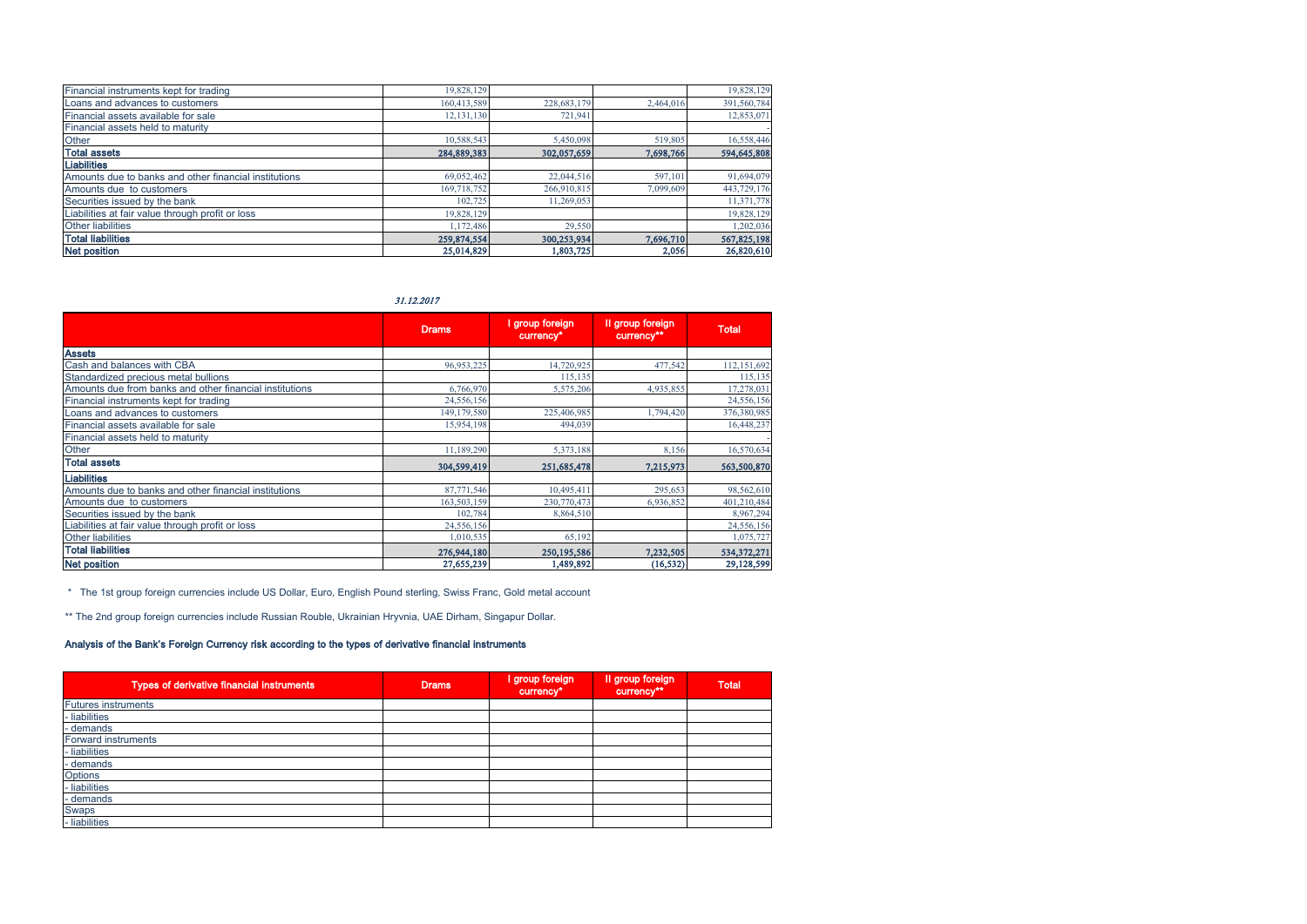| - demands                                                      |  |  |
|----------------------------------------------------------------|--|--|
| Other derivative instruments                                   |  |  |
| - liabilities                                                  |  |  |
| - demands                                                      |  |  |
| Net position according to the derivative financial instruments |  |  |
| Net open position*                                             |  |  |

### Interest rate risk

Efficient assets and liabilities management also assumes a management of assets and liabilities as a result of which the Bank will to the extent possible avoid interest rate risk.

The objective of the interest rate risk management at the Bank is to maintain the target levels of the assets and liabilities interest rate spread and net interest margin.

For the interest rate risk management purposes, the Bank makes calculations on the monthly basis of the both net interest margin and the assets and liabilities interest rate spread, taking into account the assets profitabi time limitation.

To restrict interest rate risk, special mechanisms have been developed as regards assets and liabilities pricing (setting interest rates).

Interest rate risk assessment is based on the model of time gap calculation for assets and liabilities sensitive fowards interest rate changes, which allows to evaluate the effect of the interest rate changes on the Bank's Interest rate risk is also assessed using the duration method, which shows the change in the economic value of the capital as a result of interest rate changes, taking into account the time inconsistency of the involved li

#### Average interest rates for interest-bearing financial assets and liabilities as of the end of the reporting period

|                                                          |               | Reporting period interest rates | Previous period interest rates |                  |  |  |
|----------------------------------------------------------|---------------|---------------------------------|--------------------------------|------------------|--|--|
|                                                          |               |                                 |                                |                  |  |  |
| Item                                                     | <b>Drams</b>  | Foreign currency                | <b>Drams</b>                   | Foreign currency |  |  |
|                                                          | $\frac{9}{6}$ | $\frac{9}{6}$                   | $\frac{0}{0}$                  | $\frac{0}{0}$    |  |  |
| <b>Assets</b>                                            |               |                                 |                                |                  |  |  |
| <b>Balances with CBA</b>                                 |               |                                 |                                |                  |  |  |
| Amounts due from banks and other financial organizations |               | 6.50                            |                                | 7.00             |  |  |
| including                                                |               |                                 |                                |                  |  |  |
| - interbank loans                                        |               |                                 |                                |                  |  |  |
| - interbank repo                                         |               |                                 |                                |                  |  |  |
| - interbank swap                                         |               |                                 |                                |                  |  |  |
| Loans and advances to customers                          | $6 - 24$      | $7 - 16$                        | $6 - 24$                       | $7 - 16$         |  |  |
| Securities held for trading and available for sale       | $9 - 13$      |                                 | $9 - 13$                       |                  |  |  |
| Securities held to maturity                              |               |                                 |                                |                  |  |  |
| <b>Liabilities</b>                                       |               |                                 |                                |                  |  |  |
| Amounts due to banks                                     | $6 - 7.5$     | $2.75 - 8.3$                    | $2 - 9.50$                     | $2.75 - 8.3$     |  |  |
| and other financial institutions                         |               |                                 |                                |                  |  |  |
| Amounts due to                                           | $0.01 - 10.5$ | $0.01 - 5.25$                   | $0.01 - 11.0$                  | $0.01 - 5.50$    |  |  |
| customers                                                |               |                                 |                                |                  |  |  |
| Liabilities as regards securities issued by the Bank     | 14.00         | $7.0 - 8.5$                     | 14.00                          | $7.5 - 8.5$      |  |  |

### Liquidity risk

The purpose of the Bank's liquidity management is to create an integrity of financial potential, which will enable to meet the well founded money demands of all types of creditors, depositors and other customers without se Bank's balance sheet and off-balance sheet items, as well as ensuring the maximum possible profitability level.

To ensure smooth liquidity and efficiently manage the liquidity risk, the Bank implements coordinated management of assets and liabilities, which assumes:

1. availability of sufficient number of highly liquid assets,

2. sustainability of resources, 3. acceptable time gaps for assets and liabilities,

4. possibilities to attract means from external sources.

For correct decision-making concerning the Bank's liquidity management, it is especially important to carry out a time analysis for assets and liabilities, which is implemented through the assets and liabilities time gap c Instant liquidity is calculated on the daily basis to make correct situational decisions.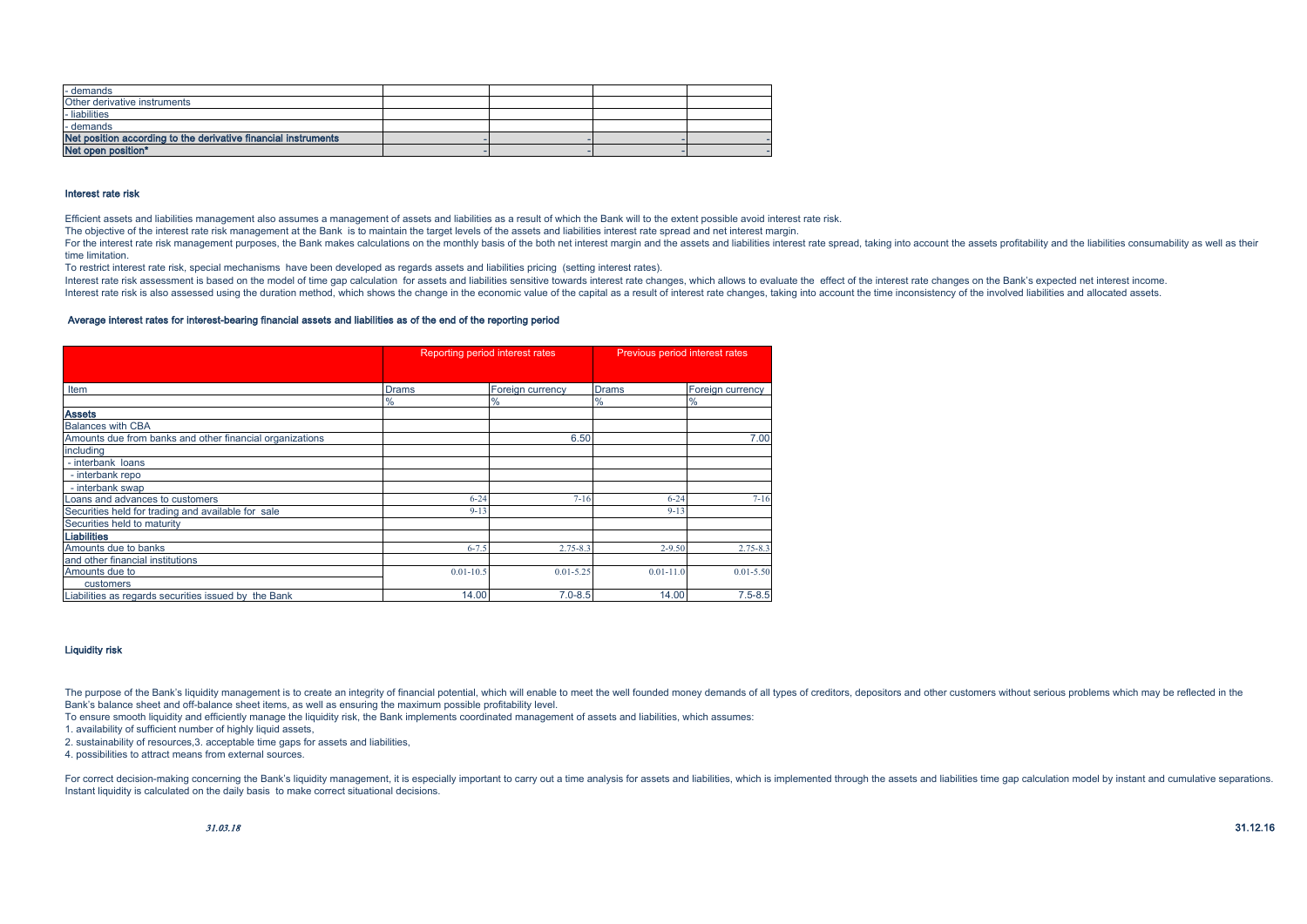|                                                    | Non-performing |           | Time remaining to maturity |                |                |                |              |                      |            |              |
|----------------------------------------------------|----------------|-----------|----------------------------|----------------|----------------|----------------|--------------|----------------------|------------|--------------|
| <b>Item description</b>                            | overdue        | time      | demand                     | up to 3 months | 3-6 months     | 6-12 months    | 1-5 years    | more than 5<br>years | open-end   | Total        |
| <b>Assets</b>                                      |                |           |                            |                |                |                |              |                      |            |              |
| Cash in intern. and CBA                            |                |           | 121,365,647                | 5.008.393      |                |                |              |                      | 120,000    | 126,494,040  |
| Amounts due from banks and other fin, institutions |                |           | 9.138.468                  | 13,062.29      | 3.416.999      | 116,969        | 290,637      |                      | 679.812    | 26,705,175   |
| Loans provided to customers                        | 2,201,842      | 2,765,317 |                            | 100,830,46     | 26,863,235     | 45,541,917     | 178,293,14   | 35,064,865           |            | 391,560,784  |
| <b>Financial assets</b>                            |                |           |                            | 517.82         |                |                | 24, 131, 766 | 7.984.455            | 47.158     | 32,681,200   |
| held for trade                                     |                |           |                            |                |                |                | 19,828,129   |                      |            | 19,828,129   |
| available for sale                                 |                |           |                            | 517.821        |                |                | 4.303.637    | 7.984.455            | 47.158     | 12,853,071   |
| held up to maturity                                |                |           |                            |                |                |                |              |                      |            |              |
| Realized under repo agreements                     |                |           |                            |                |                |                |              |                      |            |              |
| Other assets                                       | 11.394         | 5.640     | 6,871,864                  | 91,521         | 127,401        | 365,302        | 3.266.307    | 2.052.834            | 3,766,183  | 16,558,446   |
| *Contractual demands                               |                |           |                            |                |                |                |              |                      |            |              |
| <b>Total</b>                                       | 2.213.236      | 2,770,957 | 137,375,979                | 119,510,486    | 30,407,635     | 46,024,188     | 205,981,857  | 45,102,154           | 4,613,153  | 593,999,645  |
| 1-st group currency                                | 2,131,815      | 1,323,39  | 69,519,858                 | 83,615,005     | 5,222,443      | 24,296,633     | 115,286,914  |                      | 661.599    | 302,057,659  |
| 2-nd group currency                                |                |           | 2.425.614                  | 3.790.19       | 909,699        | 339.182        | 209,000      |                      | 25,080     | 7.698.766    |
| Variable interest rate                             |                |           |                            |                |                |                |              |                      |            |              |
| <b>Fixed interest rate</b>                         | 2.201.842      | 2.765.31  | 3.653.503                  | 119,418,965    | 30.280.234     | 45,658,886     | 182,887,421  | 43,049,320           | 679,812    | 430,595,300  |
| Interest free                                      | 11.394         | 5.640     | 133,722,476                | 91.521         | 127,401        | 365,302        | 23,094,436   | 2.052.834            | 3.933.341  | 163.404.345  |
| <b>Liabilities</b>                                 |                |           |                            |                |                |                |              |                      |            |              |
| Amounts due to banks and other fin. institutions   |                |           | 3.629.77                   | 44.358.782     | 928,539        | 11,644,270     | 11,447,081   | 19,685,63            |            | 91,694,079   |
| Amounts due to customers                           |                |           | 105,353,11                 | 92,913,04      | 55,152,971     | 94,248,02      | 94,300,76    | 1,761,252            |            | 443,729,176  |
| upon demand                                        |                |           | 105,353,11                 |                |                |                |              |                      |            | 105,353,115  |
| time liability                                     |                |           |                            | 92,913,04      | 55.152.971     | 94.248.02      | 94.300.76    | 1.761.252            |            | 338,376,061  |
| Other                                              |                |           |                            |                |                |                |              |                      |            |              |
| Liabilities for securities issued by the banks     |                |           |                            |                |                |                | 11.371.778   |                      |            | 11.371.778   |
| <b>Other liabilities</b>                           |                |           | 1.055.020                  | 147,016        |                |                |              |                      |            | 1,202,036    |
| Off-balance contingent liabilities                 | 24,666         | 27,449    | 24,576,00                  | 4,877,368      | 6.363.790      | 6.070.370      | 22,590,81    |                      |            | 64,530,463   |
| *Contractual liabilities                           |                |           |                            |                |                |                |              |                      |            |              |
| <b>Total</b>                                       |                |           | 110,037,905                | 137,418,844    | 56,081,510     | 105,892,296    | 117,119,625  | 21,446,889           |            | 547,997,069  |
| 1-st group currency                                |                |           | 71.202.59                  | 68,082,889     | 25,957,036     | 50,245,663     | 84,765,756   |                      |            | 300,253,934  |
| 2-nd group currency                                |                |           | 4,531,740                  | 1,142,288      | 243,308        | 1,446,428      | 332,946      |                      |            | 7,696,710    |
| Large amount liability                             |                |           |                            | 19.432.954     | 147,862        | 56,489         | 20,873.115   |                      |            | 40.510.420   |
| Variable rate liability                            |                |           |                            |                |                |                |              |                      |            |              |
| <b>Fixed rate liability</b>                        |                |           | 100.467.12                 | 127,602.202    | 41.867.411     | 105.174.489    | 117.119.625  | 21,446,889           |            | 513,677,737  |
| Interest free                                      |                |           | 9,570,785                  | 9,816,64       | 14,214,099     | 717,807        |              |                      |            | 34,319,332   |
| Net liquidity gap                                  | 2.213.236      | 2,770,957 | 27,338,074                 | (17,908,358)   | (25, 673, 875) | (59, 868, 108) | 88,862,232   | 23,655,265           | 4,613,153  | 46,002,576   |
| 1-st group currency                                | 2.131.815      | 1.323.392 | (1.682.73)                 | 15.532.11      | (20.734.593)   | (25.949.030)   | 30,521,158   |                      | 661,599    | 1,803,725    |
| 2-nd group currency                                |                |           | (2,106,12)                 | 2,647,903      | 666.391        | (1, 107, 246)  | (123.946)    |                      | 25,080     | 2,056        |
| Variable interest rate                             |                |           |                            |                |                |                |              |                      |            |              |
| <b>Fixed rate</b>                                  | 2,201,842      | 2.765.317 | (96, 813, 617)             | (8.183.23)     | (11.587.17)    | (59.515.603)   | 65,767,79    | 21,602,431           | 679,812    | (83,082,437) |
| Cumulative liquidity gap                           | 2.213.236      | 4.984.193 | 32,322,267                 | 14.413.909     | (11.259.966    | (71.128.074)   | 17.734.158   | 41 389 423           | 46,002,576 | 547.997.069  |

|                                                    | Non-performing |         | Time remaining to maturity |                |            |             |             |                      |           |             |
|----------------------------------------------------|----------------|---------|----------------------------|----------------|------------|-------------|-------------|----------------------|-----------|-------------|
| <b>Item description</b>                            | overdue        | time    | demand                     | up to 3 months | 3-6 months | 6-12 months | 1-5 years   | more than 5<br>years | open-end  | Total       |
| <b>Assets</b>                                      |                |         |                            |                |            |             |             |                      |           |             |
| Cash in intern. and CBA                            |                |         | 62,015,054                 | 50,016,638     |            |             |             |                      | 120,000   | 112,151,692 |
| Amounts due from banks and other fin. institutions |                |         | 4.153.560                  | 6,173,70       | 999.975    | 2,435,602   | 2.834.54    |                      | 680,643   | 17,278,031  |
| Loans provided to customers                        | 1.366.83       | 4.191.3 |                            | 81,877,53      | 57,654,715 | 27,564,529  | 170,984,095 | 32,741,962           |           | 376,380,985 |
| <b>Financial assets</b>                            |                |         |                            |                | 16,532,980 | 13,524,963  | 656.94      | 10.242.346           | 47.158    | 41,004,393  |
| held for trade                                     |                |         |                            |                | 16.532.980 | 8.023.176   |             |                      |           | 24,556,156  |
| available for sale                                 |                |         |                            |                |            | 5.501.787   | 656,946     | 10.242.346           | 47.158    | 16,448,237  |
| held up to maturity                                |                |         |                            |                |            |             |             |                      |           |             |
| Realized under repo agreements                     |                |         |                            |                |            |             |             |                      |           |             |
| Other assets                                       | 14.767         |         | 6.679.76                   | 18.0           | 95.21:     | 403,936     | 3.272.18    | 2,357,424            | 3.716.481 | 16,570,634  |

#### 31.12.2017 31.12.2017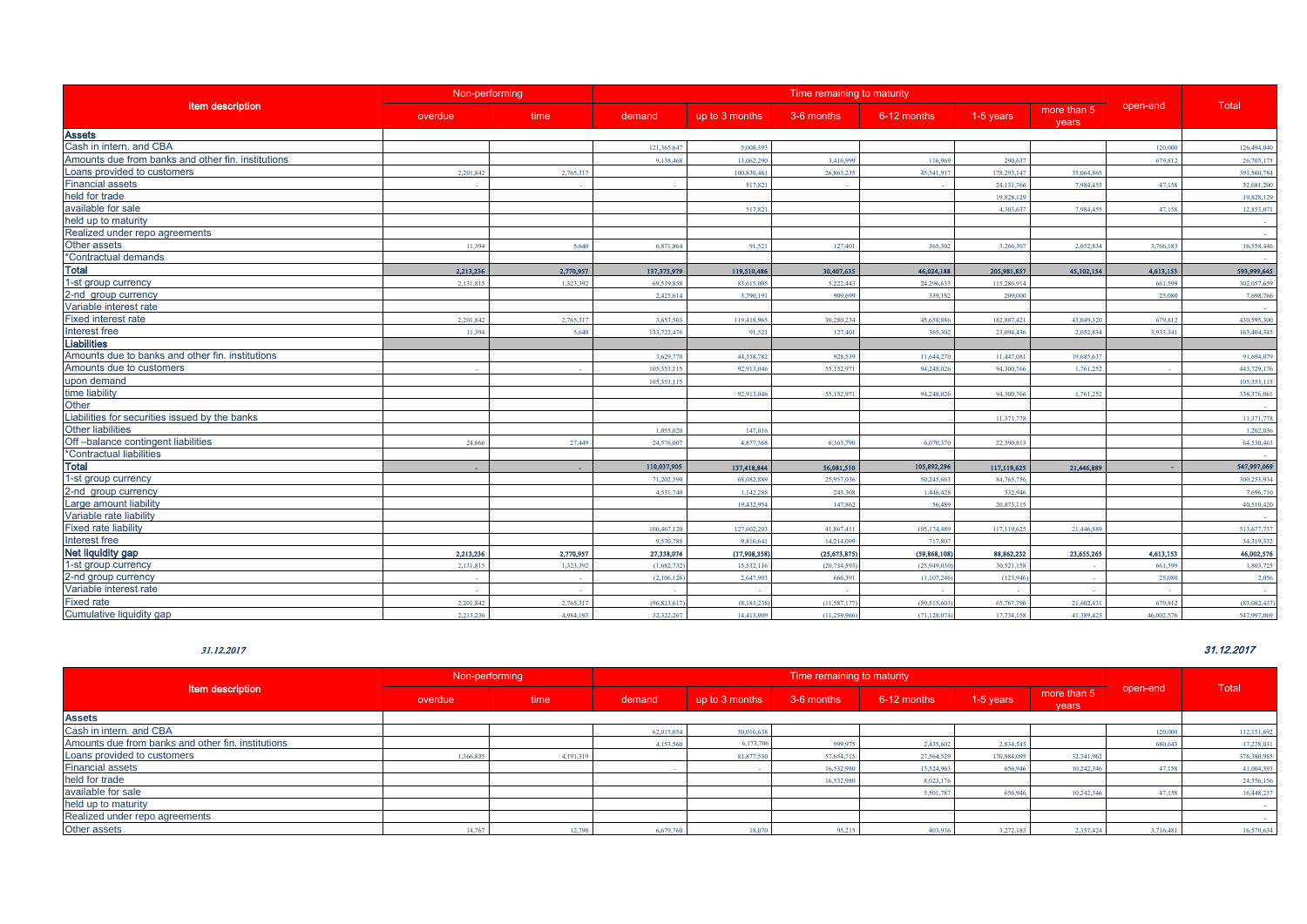| *Contractual demands                             |           |           |             |             |             |                |             |            |                          | <b>Contractor</b> |
|--------------------------------------------------|-----------|-----------|-------------|-------------|-------------|----------------|-------------|------------|--------------------------|-------------------|
| <b>Total</b>                                     | 1,381,602 | 4,204,117 | 72,848,374  | 138,085,944 | 75,282,885  | 43,929,030     | 177,747,769 | 45,341,732 | 4,564,282                | 563,385,735       |
| 1-st group currency                              | 4.015.83  | 3.177.65  | 23,791.77   | 66,950,55   | 28,386,181  | 12.425.175     | 112,257,664 |            | 680,643                  | 251,685,478       |
| 2-nd group currency                              |           |           | 1.539,690   | 4.834.780   | 480,303     | 84,000         | 252,000     |            | 25,200                   | 7,215,973         |
| Variable interest rate                           |           |           |             |             |             |                |             |            |                          | <b>Contract</b>   |
| <b>Fixed interest rate</b>                       | 1.366.83  | 4.191.31  | 2.007.61    | 121.116.89  | 66,773,455  | 42,967,910     | 173,729,009 | 45,341.73  | 680.643                  | 458,175,415       |
| Interest free                                    | 14.767    | 12.798    | 70 840 75   | 16.969.041  | 8.509.430   | 961.120        | 4.018.760   |            | 3.883.639                | 105,210,320       |
| <b>Liabilities</b>                               |           |           |             |             |             |                |             |            |                          |                   |
| Amounts due to banks and other fin. institutions |           |           | 1.033.189   | 59.783.08   | 5 176 951   | 2.181.047      | 8,798,255   | 21.590.08  |                          | 98.562.610        |
| Amounts due to customers                         |           |           | 88,657,07   | 51,993,792  | 68,903,973  | 98.283.027     | 91,612,298  | 1,760,322  |                          | 401,210,484       |
| upon demand                                      |           |           | 88,657,072  |             |             |                |             |            |                          | 88,657,072        |
| time liability                                   |           |           |             | 51,993,793  | 68,903,973  | 98.283.027     | 91,612,298  | 1.760.322  |                          | 312,553,412       |
| Other                                            |           |           |             |             |             |                |             |            |                          | $\sim$            |
| Liabilities for securities issued by the banks   |           |           |             |             |             |                | 8.967.294   |            |                          | 8.967.294         |
| <b>Other liabilities</b>                         |           |           | 831.029     | 244,698     |             |                |             |            |                          | 1.075.727         |
| Off-balance contingent liabilities               | 5.281     | 28.291    | 20,792.450  | 3.800.55    | 4.273.472   | 9.154.464      | 19.626.31   |            |                          | 57,680,834        |
| *Contractual liabilities                         |           |           |             |             |             |                |             |            |                          | <b>Contract</b>   |
| <b>Total</b>                                     | . .       |           | 90,521,290  | 112,021,571 | 74,080,924  | 100,464,074    | 109,377,847 | 23,350,409 | $\overline{\phantom{a}}$ | 509,816,115       |
| 1-st group currency                              |           |           | 46,269,560  | 43,747.43   | 38,168,993  | 45.349.555     | 76,660,042  |            |                          | 250,195,586       |
| 2-nd group currency                              |           |           | 5.382.282   | 630.09      | 325,988     | 520,532        | 373,608     |            |                          | 7,232,505         |
| Large-scale liability                            |           |           |             | 37.117.52   | 193,328     | 131.182        | 21.103.862  |            |                          | 58,545,896        |
| Variable rate liability                          |           |           |             |             |             |                |             |            |                          | <b>Contract</b>   |
| <b>Fixed rate liability</b>                      |           |           | 86,754,496  | 94.542.48   | 65,841,187  | 98,509,204     | 109,377,847 | 23,350,409 |                          | 478,375,624       |
| Interest free                                    |           |           | 3.766.794   | 17,479,090  | 8.239.737   | 1.954.870      |             |            |                          | 31,440,491        |
| Net liquidity gap                                | 1,381,602 | 4,204,117 | (17,672,916 | 26,064,373  | 1,201,961   | (56, 535, 044) | 68,369,922  | 21,991,323 | 4,564,282                | 53,569,620        |
| 1-st group currency                              | 4.015.831 | 3.177.656 | (22.477.78) | 23,203,11   | (9,782,812) | (32,924,380)   | 35,597,622  |            | 680.643                  | 1,489,892         |
| 2-nd group currency                              |           |           | (3,842,59)  | 4.204.68    | 154,315     | (436.532)      | (121,608)   |            | 25,200                   | (16, 532)         |
| Variable interest rate                           |           |           |             |             |             |                |             |            |                          | <b>Service</b>    |
| fixed rate                                       | 1.366,835 | 4.191.31  | (84,746,88) | 26,574,41   | 932,268     | (55, 541, 294) | 64.351.162  | 21,991,32  | 680.643                  | (20, 200, 209)    |
| Cumulative liquidity gap                         | 1.381.602 | 5.585.719 | (12,087,19) | 13,977,17   | 15,179,137  | (41.355.907)   | 27.014.015  | 49,005,338 | 53,569,620               | 509,816,115       |

### Average balance sheet capital ans assets

01/01/18-31/03/18

| Average balance sheet asset   | 562,228,782 |
|-------------------------------|-------------|
| Average balance sheet capital | 39.254.048  |

### **Note 42. Collateral accepted**

|                               | <b>Reporting period</b> | <b>Previous period</b> |
|-------------------------------|-------------------------|------------------------|
|                               |                         |                        |
| Other securities              | 24.468.866              | 25,028,233             |
| Jewels and precious stones    | 16,255,197              | 15,533,019             |
| <b>Real estate</b>            | 184.526.787             | 178,646,163            |
| <b>Vehicles</b>               | 14.689.599              | 14,984,210             |
| Other PPE                     | 33,562,157              | 34,703,255             |
| Finished production and goods | 28,279,040              | 29,160,948             |
| Cash                          | 17,870,819              | 22,671,881             |
| Other collateral              | 35,661,866              | 36,550,380             |
| Credit quarantee              | 1.355.505               | 1,404,772              |
| Other quarantees              | 37,666,265              | 34,563,242             |
| <b>Credit warranties</b>      | 309,996,142             | 311,210,728            |
| <b>Other warranties</b>       | 36,483,640              | 37,329,277             |
| <b>Total</b>                  | 740,815,883             | 741,786,108            |